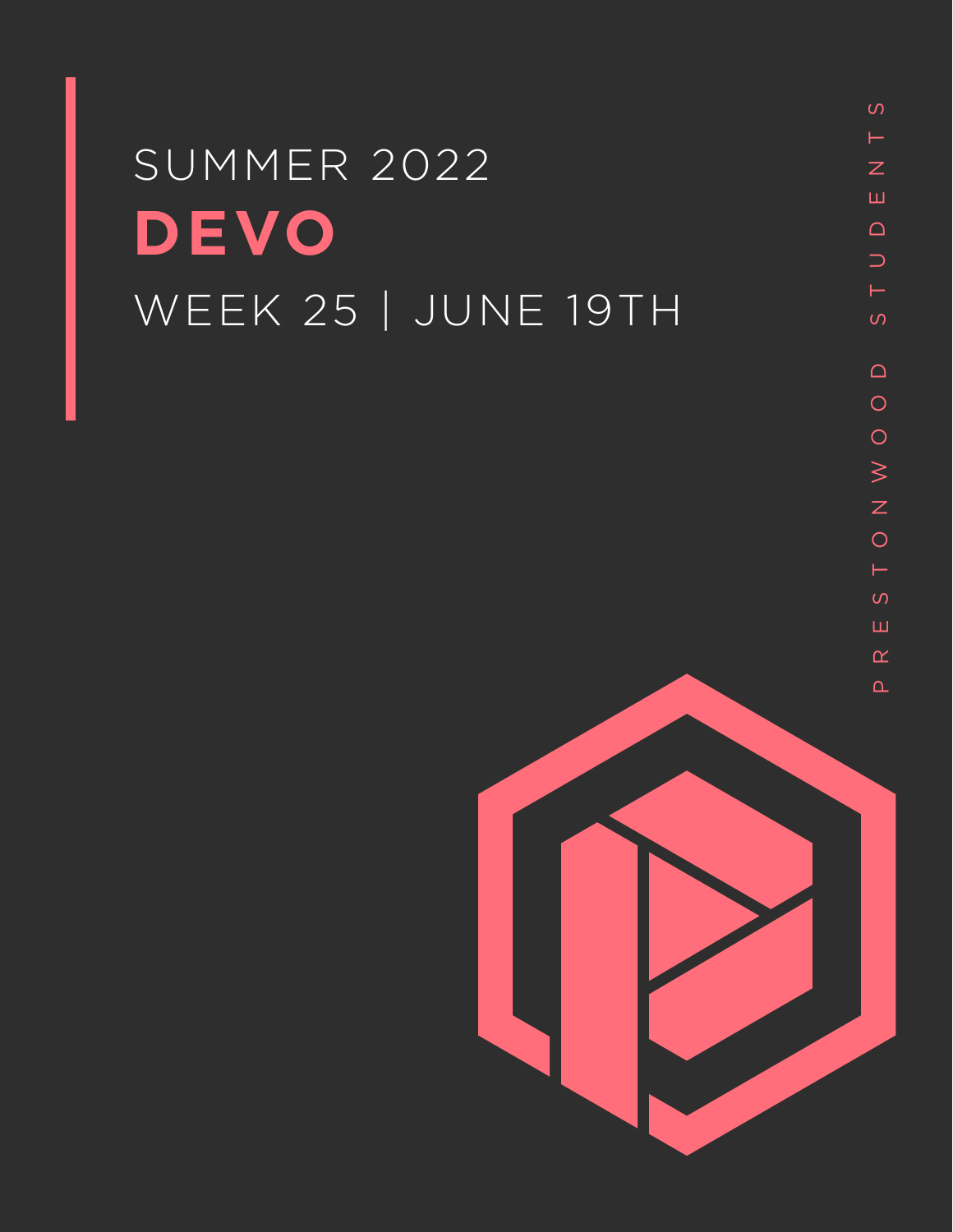# Series: Jesus the Teacher

Monday - Matthew 5:1-12

So often those who encountered Jesus missed the fact that He was the Messiah because He did not come to earth the way that they had envisioned He would. Where they had expected Him to ride in on a blaze of glory, He was born to a teenage mother in the town of Bethlehem. While they expected Him to perform His signs and wonders to the sound of thunderous applause, He often told those whom He healed to keep their healing quiet. While they expected Him to throw off the yoke of their Greco-Roman society, He was crucified under its reign. In the Beatitudes, Jesus beautifully captures the heart that He displayed here on earth—one of humility, mercy, purity, and peace, one that was willing to mourn, submitting to persecution, and was poor in spirit. And He reminded His listeners that even though these qualities were not often honored among His listeners, through those qualities, they were marked as blessed.

By turning the Jews' expectations of the Messiah on their head, Jesus drew the focus away from the earthly trappings of earthly royalty and toward the marks of royalty that are honored in heaven. He exemplified the type of spirit He required, pointing away from an earthly reward to a heavenly one, promising eternal blessing for those who heed His words.

**What are some of the ways you can practically exemplify the Beatitudes in your life?**

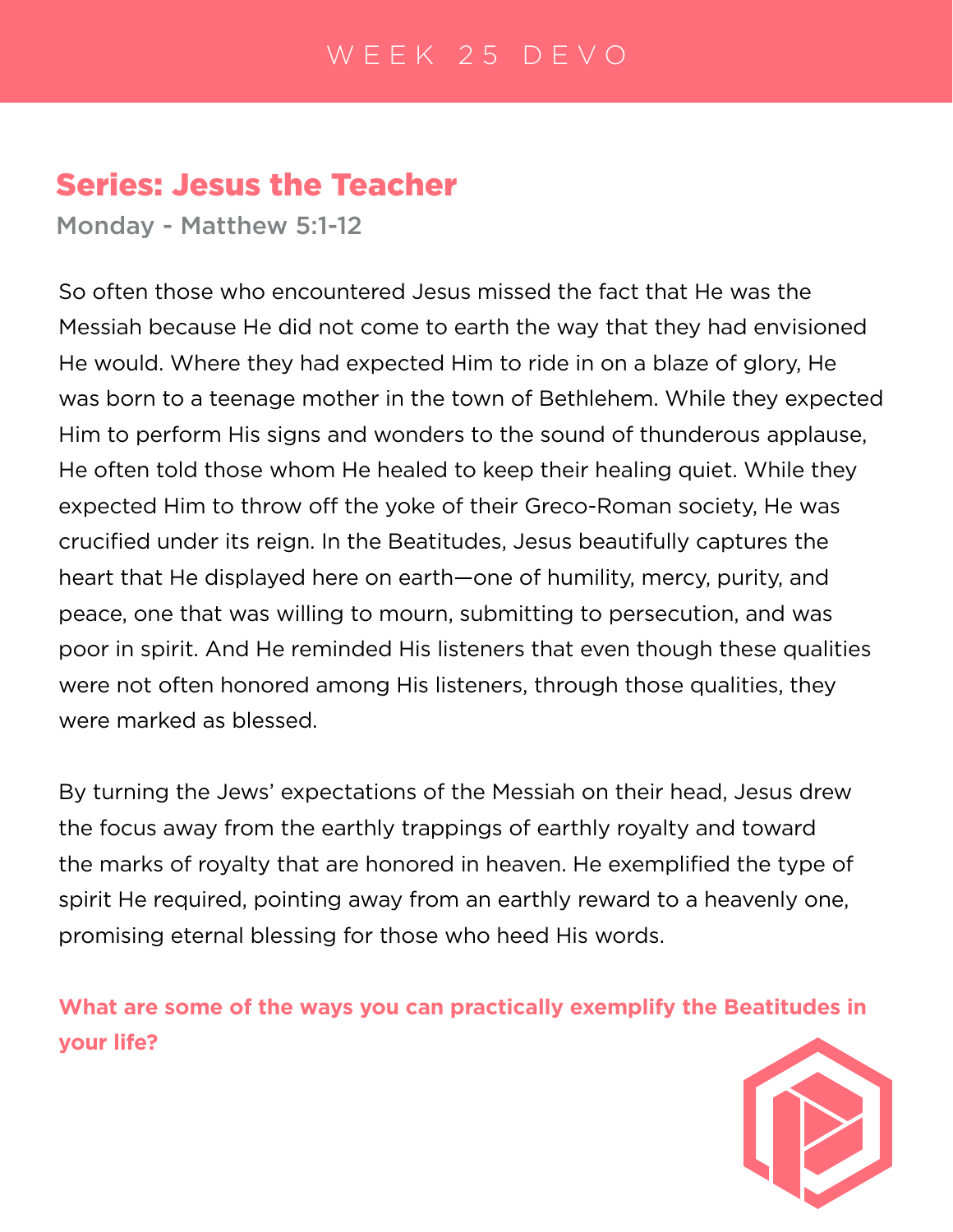### Tuesday – Matthew 5:13-15

We often hear about how bad salt is for us. It is often linked to hypertension, causing great strain to your heart, brain, arteries, and kidneys. Many people are bent on eliminating as much salt from their diet as possible. But in our fear of excess, we know that completely eliminating all sodium from our diets would be equally detrimental; we need sodium for our muscles, nerves, and blood pressure to function properly.

We need light, too. Without it, our bodies grow weak from Vitamin-D deficiency, our vegetation ceases to grow, and our vision dissipates. Salt and light are a daily earthly necessity, and similarly, the salt and light that come as a result of the good news that Jesus' kingdom is incredibly necessary for a lost and dying world. God chose for His plan of salvation on this earth to include us, and through us, He is glorified before others because our works point them to Him.

**How can you be a light in your everyday environment?**

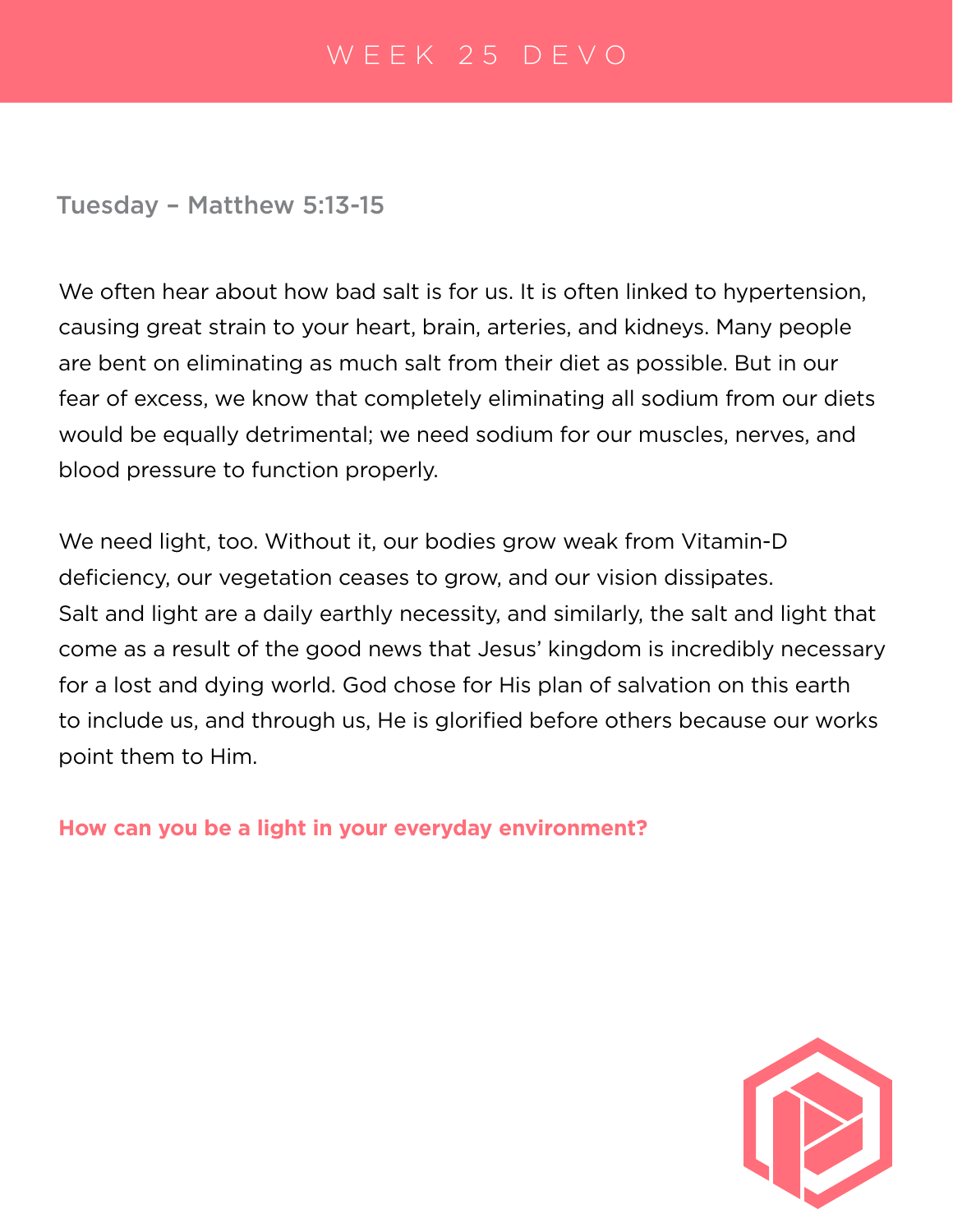Wednesday – Matthew 5:17-48

We are used to seeing the Pharisees as the "bad guys" in the Gospel accounts, but in this passage, Jesus tells His listeners that unless their righteousness surpasses that of the scribes and the Pharisees they would never get into the kingdom of heaven (v. 20).

Given the fact that the Pharisees and scribes prided themselves in obeying every iota of the law, it might seem impossible for our righteousness to surpass theirs, but that is the standard that Jesus has given us. He tells us that murder and adultery begin in the heart (vv. 22,28). Further, He charges us to keep our word (v. 37), turn the other cheek (v. 39), and love our enemies (v. 44).

The Pharisees made a habit of building more laws around Scripture's laws, but that is not what Jesus is doing here. Instead of adding to the law, He is piercing through to the heart of the law, exposing outward compliance for what it is: a failure to submit to the Lord in our hearts.

**How can we tell the difference between outward compliance to the law and inward compliance?**

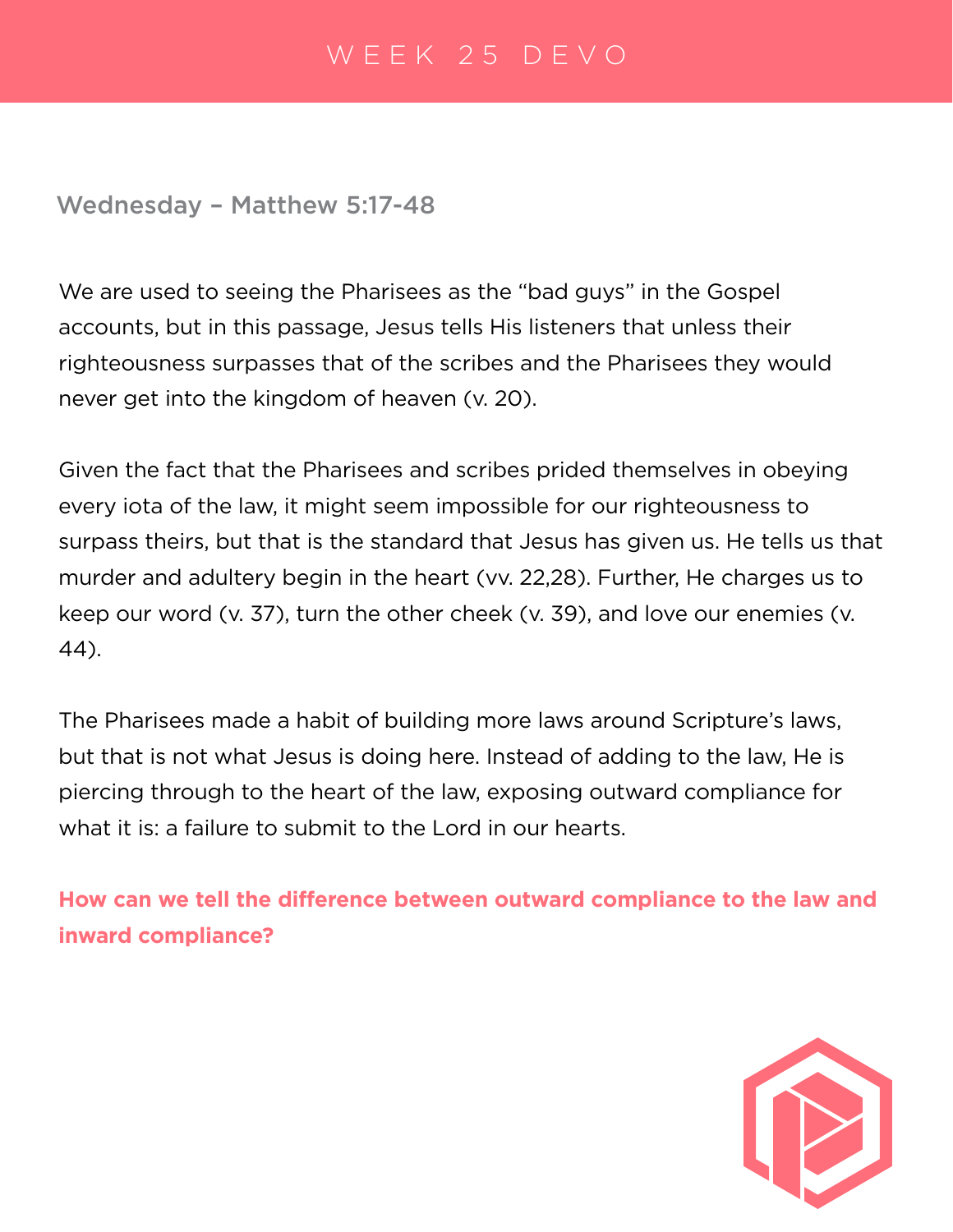Thursday – Matthew 6:1-34

After He told His listeners that their righteousness must exceed that of the Pharisees, Jesus continues to present the practical implications of that righteousness. He shows His listeners that the problem isn't in the righteous acts of the Pharisees, but in the deadened, affirmation-seeking hearts behind those actions. He doesn't ask His listeners to stop praying, giving, or fasting, but, instead models how to do these things in a way that honors God.

Jesus reminds us that our treasure is not here on earth, in the physical gifts we might receive, but instead in heaven. He stills our anxious thoughts, reminding us that our prayers, fasting, and giving are not the things that produce His will, but acts of obedience in the face of a God who cares for us. There are many times when Jesus speaks in parables that mask His meaning for those whose eyes the Spirit has not yet opened, but this passage offers some of His plainest instruction.

**In what ways does this part of Jesus' sermon challenge you concretely to exceed the "righteousness of the Pharisees"?**

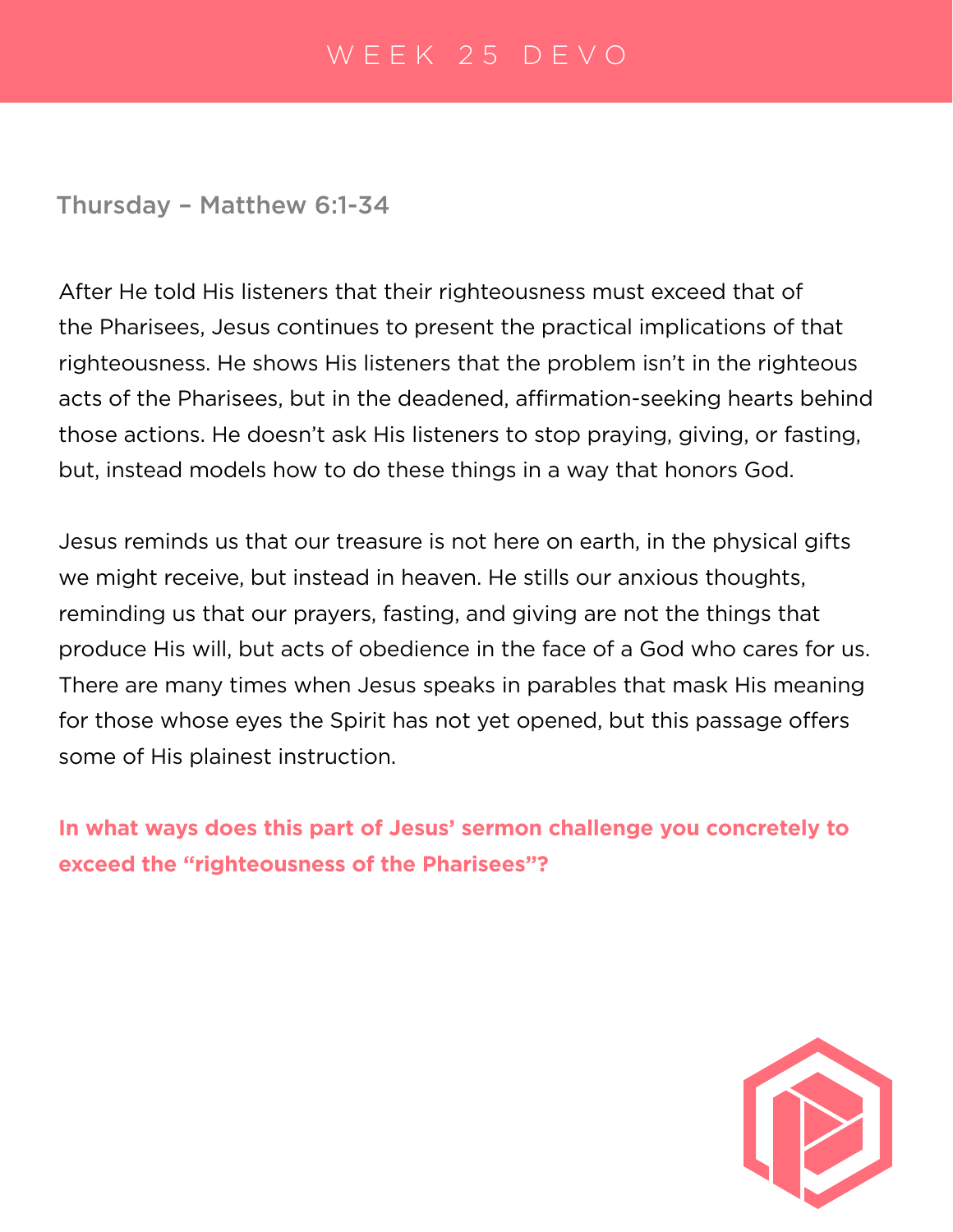#### Friday – Matthew 7:1-29

Even the most biblically illiterate person you know can probably tell you that the Bible says not to judge. You may have had the words tossed at you when you're trying to point out sinful behavior, and perhaps you've been driven into silence upon hearing this misapplication of the verse so many times. Matthew 7, however, is far from a lesson on tolerance.

In this same passage, Jesus preaches that some of the very people who believe they are above judgment are judgment-bound. In addition to including the saying "Do not judge, so that you won't be judged," the passage also holds gems like "Depart from me, you lawbreakers!" (v. 23). Following the verse that is often taken out of context as a condemnation against any kind judging whatsoever, Jesus clarifies that our judgment needs to start with a deep personal look at our own sinfulness. Then He tells us that once we have seen ourselves clearly, we are to turn our eyes to our brothers to judge (with righteous judgment; see John 7:24) their actions—and He tells us exactly the fruit we are to be looking for in both our lives and theirs.

**How can we judge ourselves and others with righteous judgment (rather than self-righteous judgment)?**

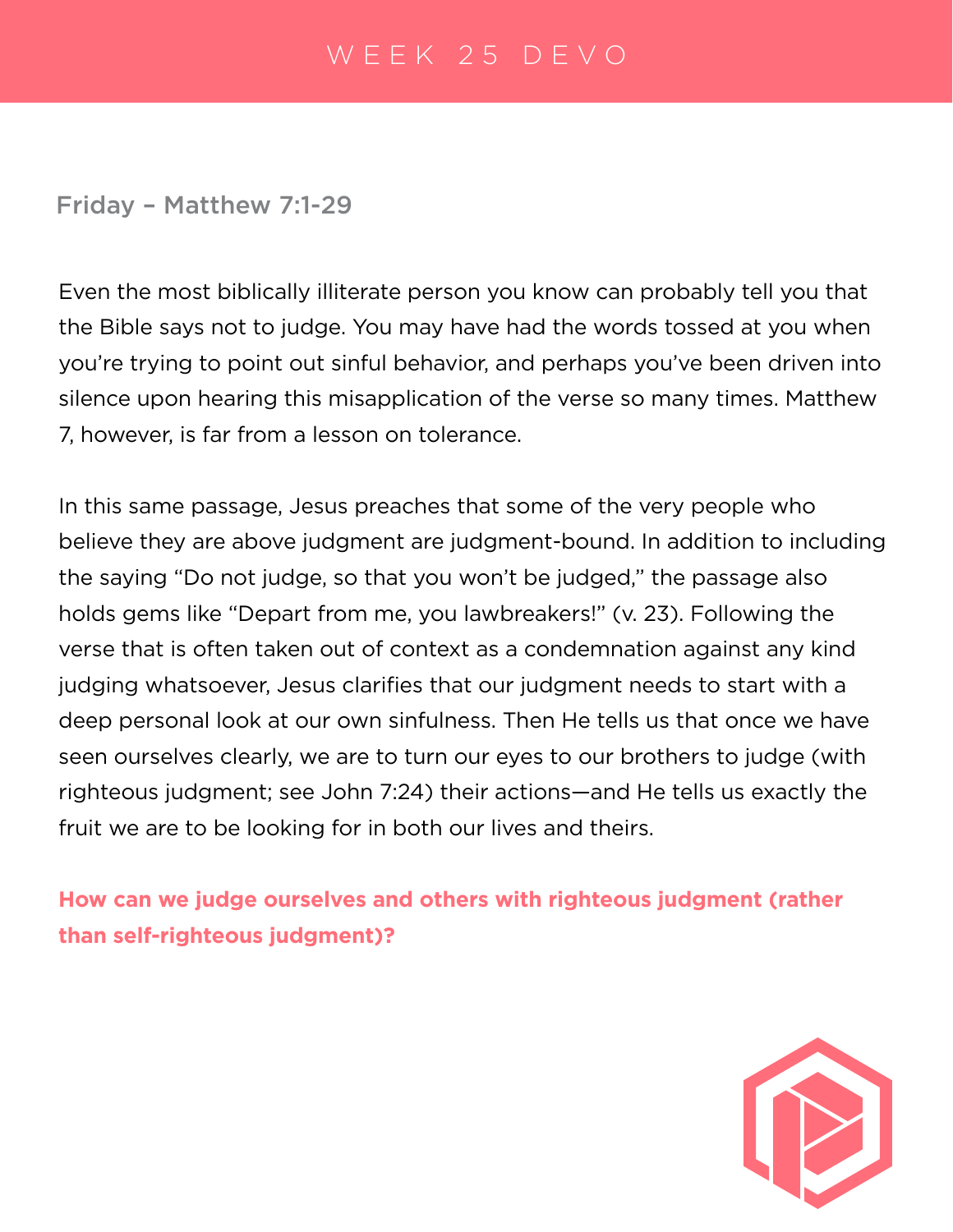# SUMMER 2022 **DEVO** WEEK 26 | JUNE 26TH

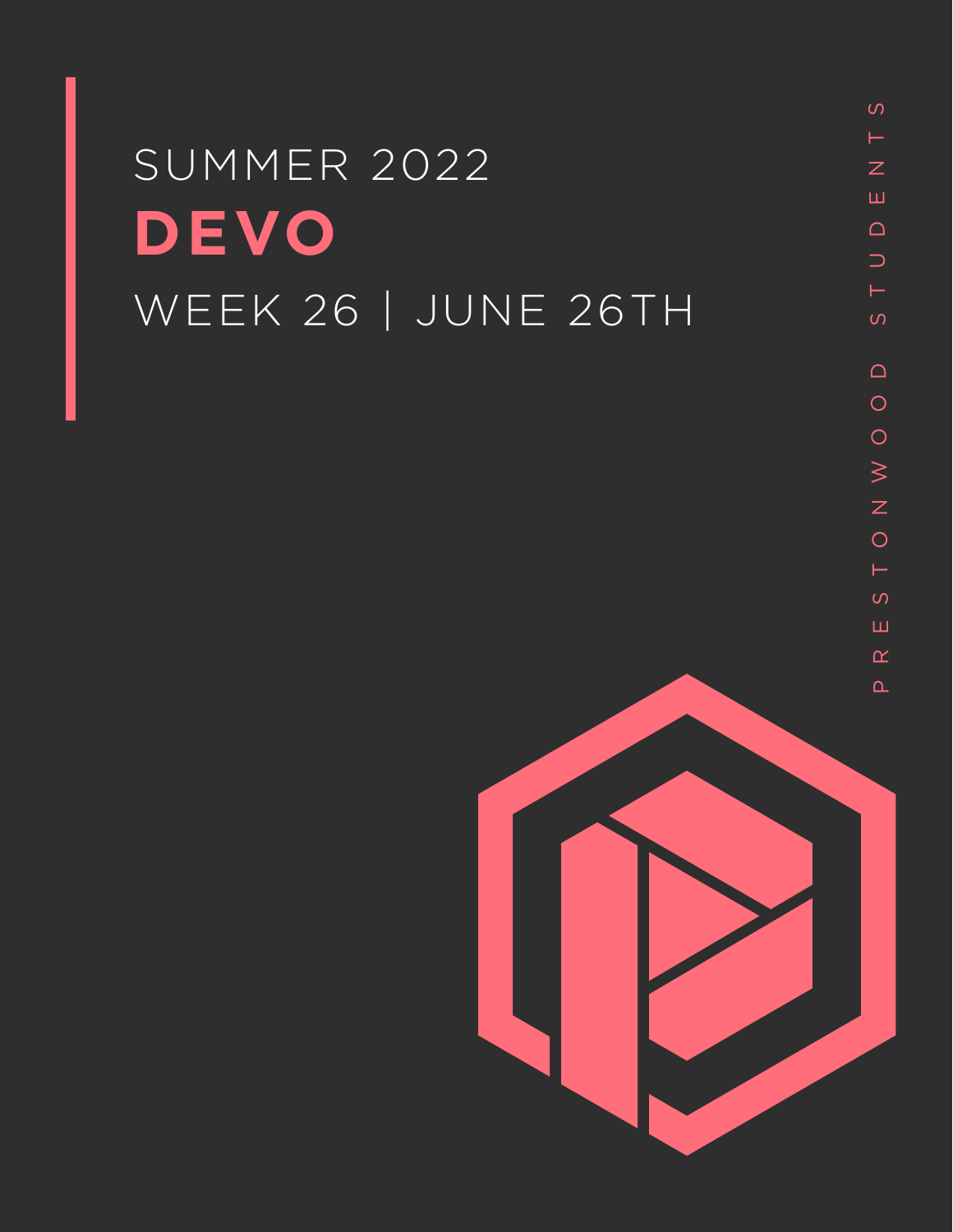# Series: Jesus the Teacher

Monday - Luke 9:57-62

Jesus is not a salesman trying to make a commission, nor is He a modernday influencer trying to gather as many followers as possible. Actually, in this passage, Jesus seems to be almost trying to deter new followers, refusing to sugarcoat the high cost of following Him by painting the bleakest picture possible. He has no desire for fair-weather groupies who chase after earthly fame or worldly glory, so He speaks very clearly about the lack of glory and renown they will know when they are with Him.

Jesus' followers need to know that they will have to give up family ties, home, money, and security, and they won't' be able to look back. It is only because of the surpassing goodness of Jesus that we are able to see past the veneer of all that the world offers us and instead look for the satisfaction of an identity firmly rooted in His person and work. There is no cost too high. He is worth it.

**When sharing the gospel, how can this passage guide the way we communicate with others the cost of following Jesus?**

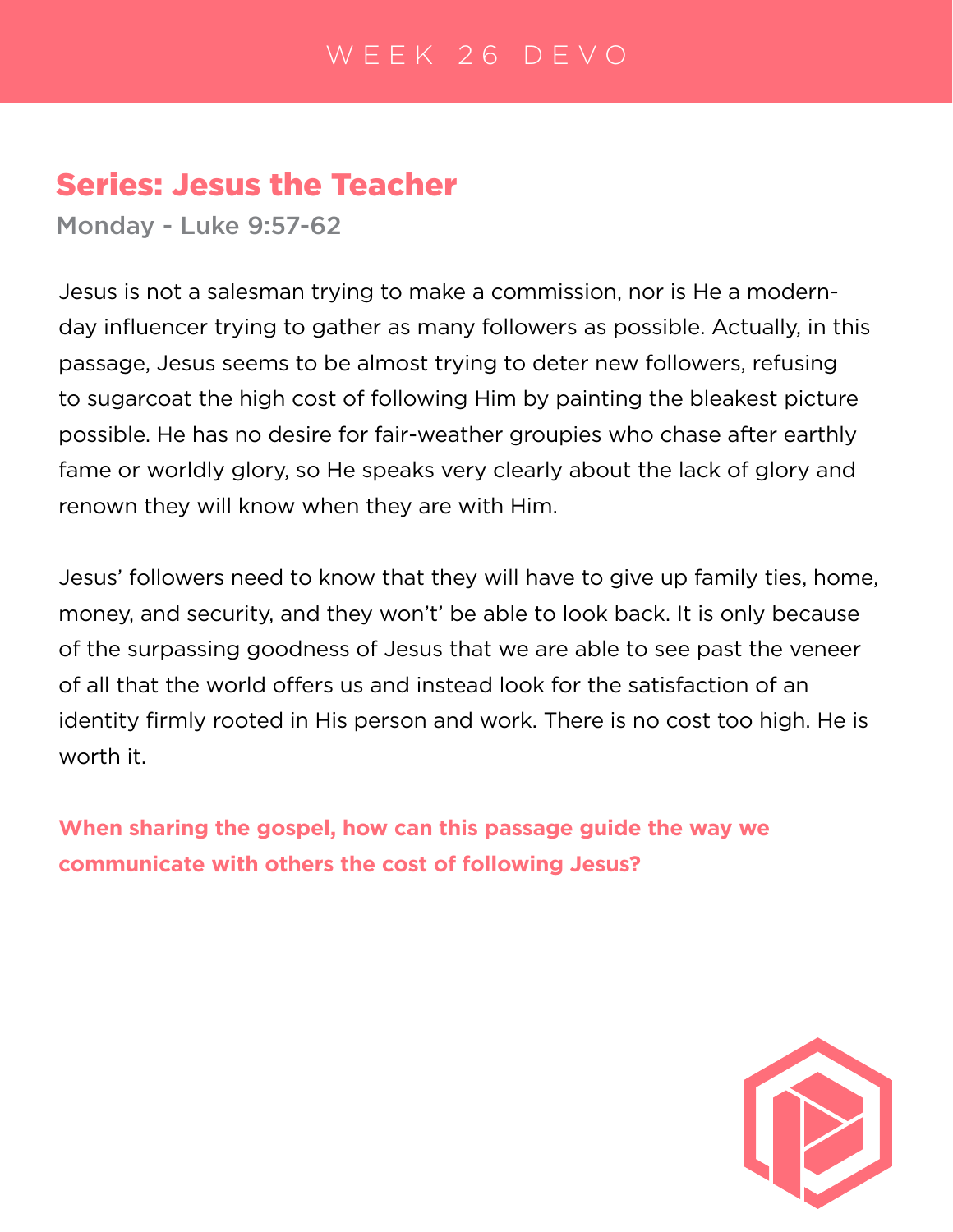Tuesday – Luke 14:7-14

Jesus is often depicted as the Bridegroom. Fittingly, weddings—and the feasts that they often inspired in near-East tradition—play an important role in His ministry. His first miracle was to turn water into wine at a wedding, and the culmination of His story with the church will be the marriage supper of the Lamb.

In this passage, Jesus told the story of a wedding guest who knows not to exalt himself by sitting down in the place of honor without being asked. This would be the equivalent of marching up to the bride's table at an American wedding reception and sitting right next to her mother even if the seating chart declared otherwise. Instead, Jesus told His listeners to humble themselves so that they will be exalted. He then encouraged them to seek the humble, blessing them through acts of honor and kindness. Jesus turns our traditional understanding of honor and honor-seeking on its head, reminding us that He chose His bride not because of her beauty and flash but in order to magnify her lack thereof with His own immeasurable worth.

Jesus loves His bride not for what she can give to Him but because of what He can provide for her as an object of God's grace.

**How does Jesus' teaching and ministry help us to rethink what it means to give honor and be honored?**

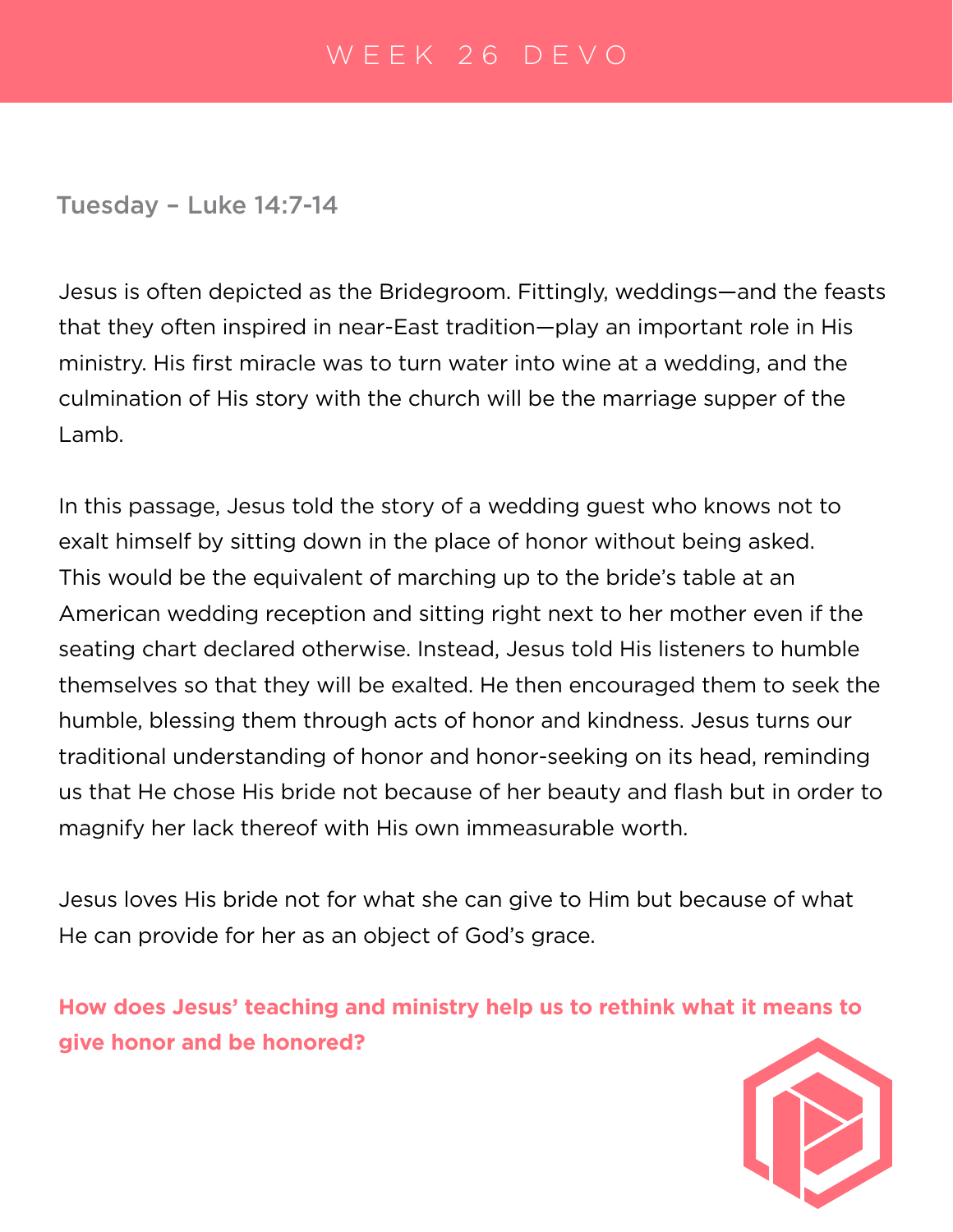#### Wednesday – Luke 14:15-24

Here, Jesus told another story about a banquet. This time, a king has invited many to partake of an expansive feast, but, one by one, they give him an excuse and decline the invitation. Upset, the king sends his servant out to invite anyone who will come. Imagine this feast, fit for the wealthiest of society, being inhabited by the lowliest. Those who should have appreciated the splendor turned it down, leaving those who would truly marvel at the spread to partake of it.

Jesus came to earth offering salvation, a feast that surpasses any worldly sustenance we can imagine. While we'd like to believe that we would see the invitation for what it is, so often, we turn Him down in pursuit of the mundane. In this story, He reminded His disciples that His table will be filled and cautions them not to let worldly distractions cause them to miss out on being seated at a feast.

**How can we ensure that we place Jesus' calling in proper priority in our lives?**

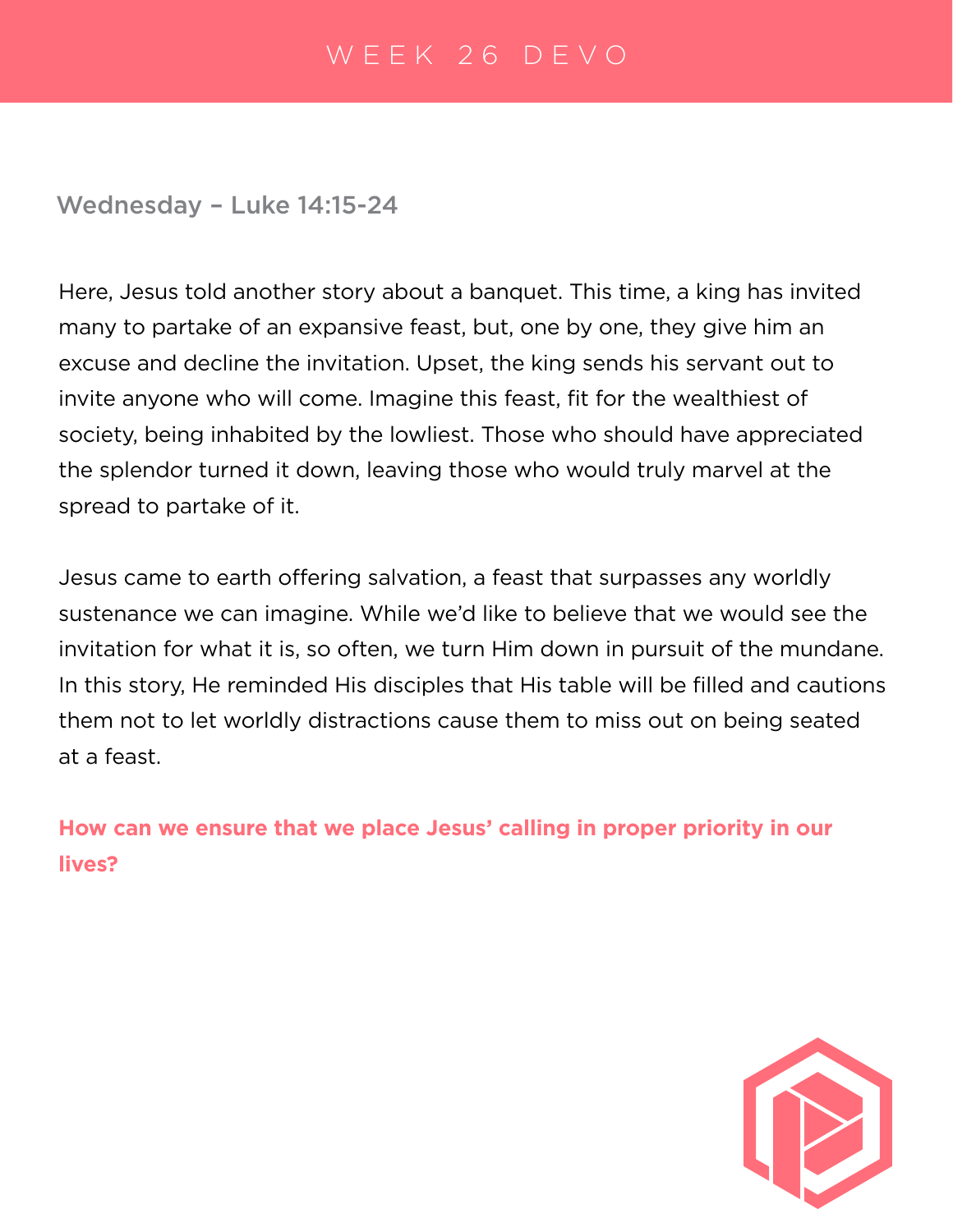Thursday – Luke 14:25-27

Crucifixion was a brutal business. Men were tied to a wooden cross and left to essentially suffocate once they tired of holding themselves up for air. This was often after a demoralizing and painful beating and, in Jesus' case, He wasn't tied to the wooden cross, but nailed. Criminals in ancient Rome would have to carry their own crosses to the place of execution, buckling under the weight of their own torture devices.

Yet in this passage, Jesus did not shy away from the brutality of what following Him would cost His listeners. He told them that whoever fails to take up his own cross is not a true follower of His.

While we likely won't die on an actual cross, the call to follow Jesus is indeed a call to die. Far before they were martyred, Jesus' disciples were called to die to themselves. They were called to count everything—their family, their money, their status, their cultural capital—as loss in order to move Jesus into His deserved spot as Lord of their lives. This is not glamorous work, but gruesome, agonizing, daily dying to our own whims and desires in order to fulfill what Jesus has called us to do.

**What are the practical ways that you take up your cross and die to self each day?**

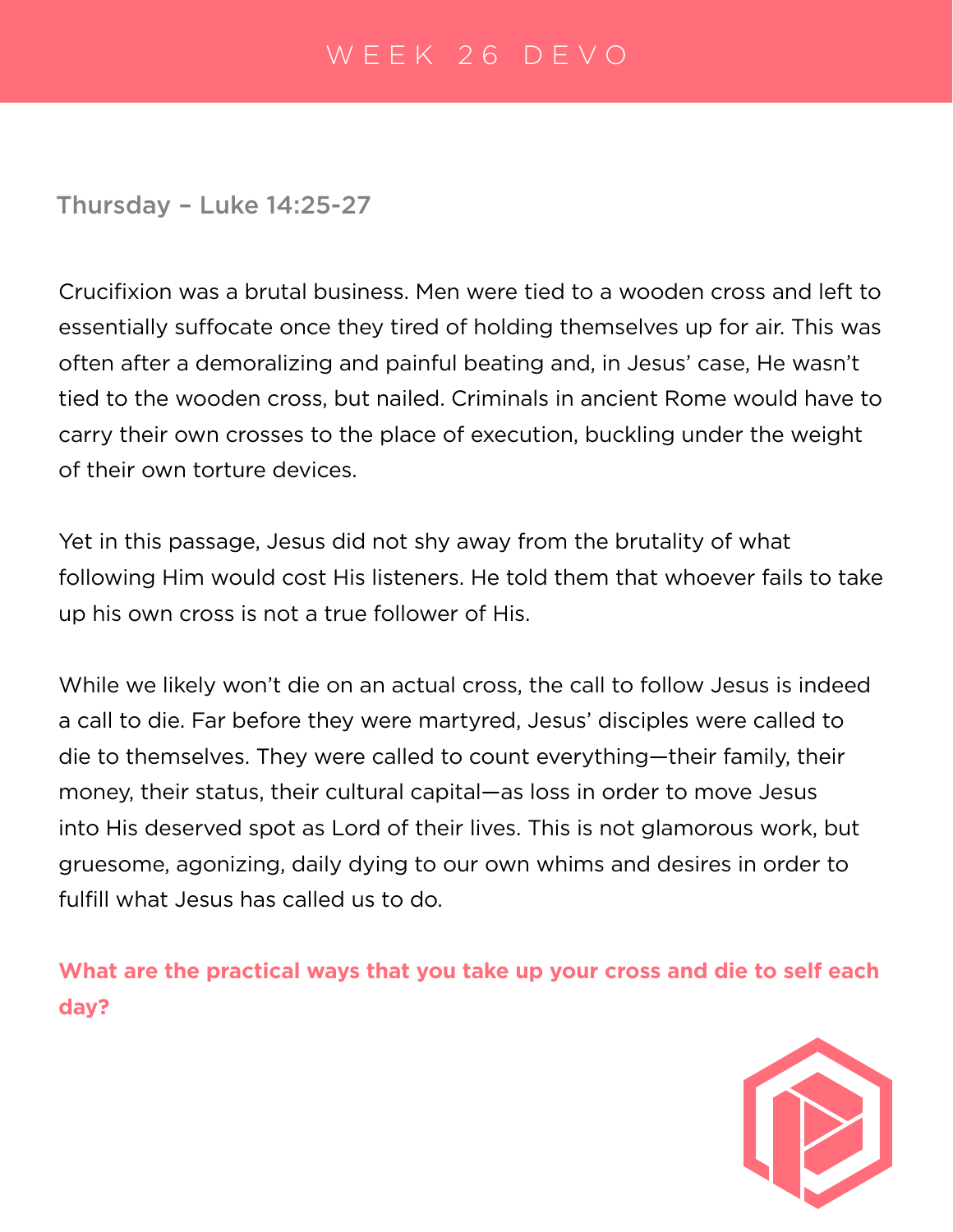Friday – Luke 14:28-35

Following Jesus is not something we are encouraged to do without forethought. Our Savior does not hide the fine print from us, but instead invites us to read carefully before we sign on the dotted line. He isn't being secretive about hidden fees; He wants us to know exactly what following Him will cost us. His desire is not to discourage sincere followers from worshiping Him, but rather to encourage those sincere followers to know exactly what they're getting into before they start making bold proclamations of allegiance. Jesus wants us to be prepared for the sacrifice that He has called us to.

Following Jesus will cost us everything. And if everything is not what we are willing to give, then we are not ready to commit to the calling of being His disciples.

**How can we understand exactly what it means to follow Jesus?**

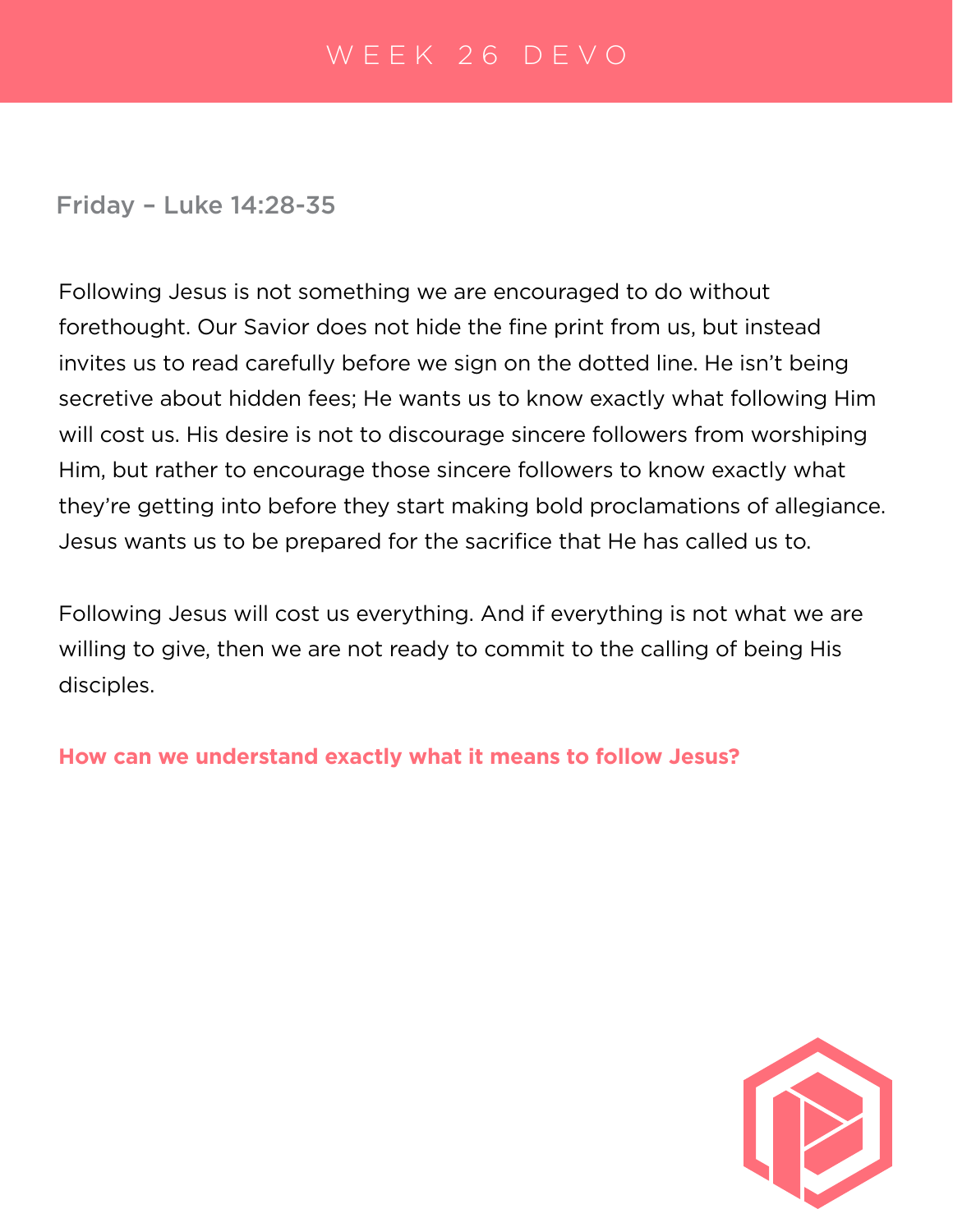# SUMMER 2022 **DEVO** WEEK 27 | JULY 3RD

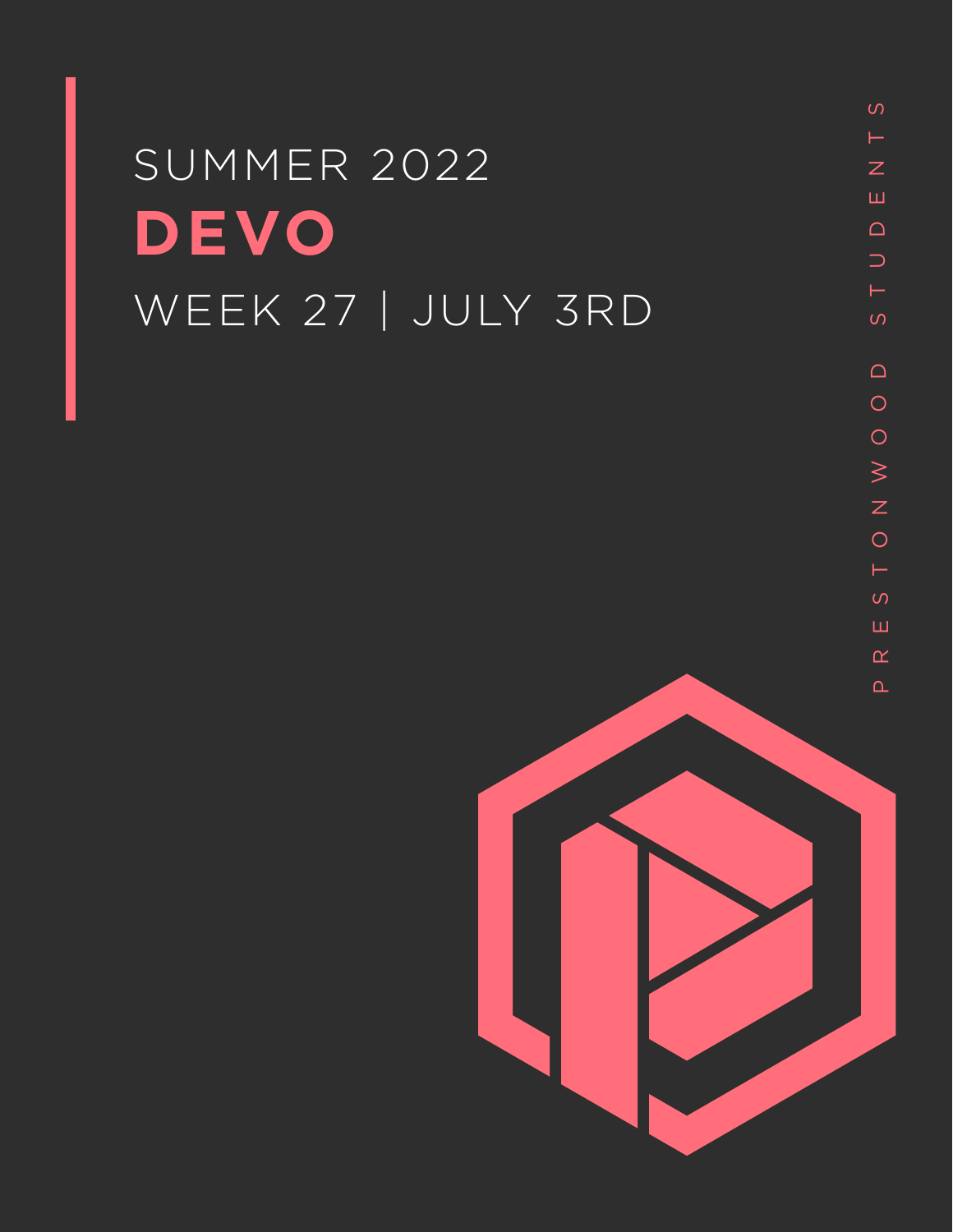# Series: Jesus the Teacher

Monday - Luke 11:1-4

The model of prayer that Jesus teaches here is a shorter version of the "Lord's Prayer" that most believers know. In fact, if you grew up in the church, you could probably finish each phrase without even thinking about it: "Our Father, who art in \_\_\_\_\_\_\_\_\_\_\_\_\_\_\_\_\_\_\_\_\_, hallowed be thy \_\_\_\_\_\_\_\_\_\_\_\_\_\_.'

By giving us this prayer, Jesus isn't giving us the formula that we must use every single time we pray. If that were so, the psalms would likely not be included in the Bible since the psalmist tends not to phrase things in this way. Rather Jesus is giving us a model for prayer and teaching us several important truths: we pray to a sovereign God whose soon-coming kingdom is advancing every day, and yet even in the midst of His lofty, heavenly kingdom, He is concerned with forgiving us of our sins and growing us in His likeness as we forgive others. These simple words are the bedrock of our theology and practice, and as we pray them to the only one worthy of them, we end by asking Him to help us not to be tempted to take our eyes off Him.

**As you re-read this well-known prayer, how can you see the gospel embedded in its words?**

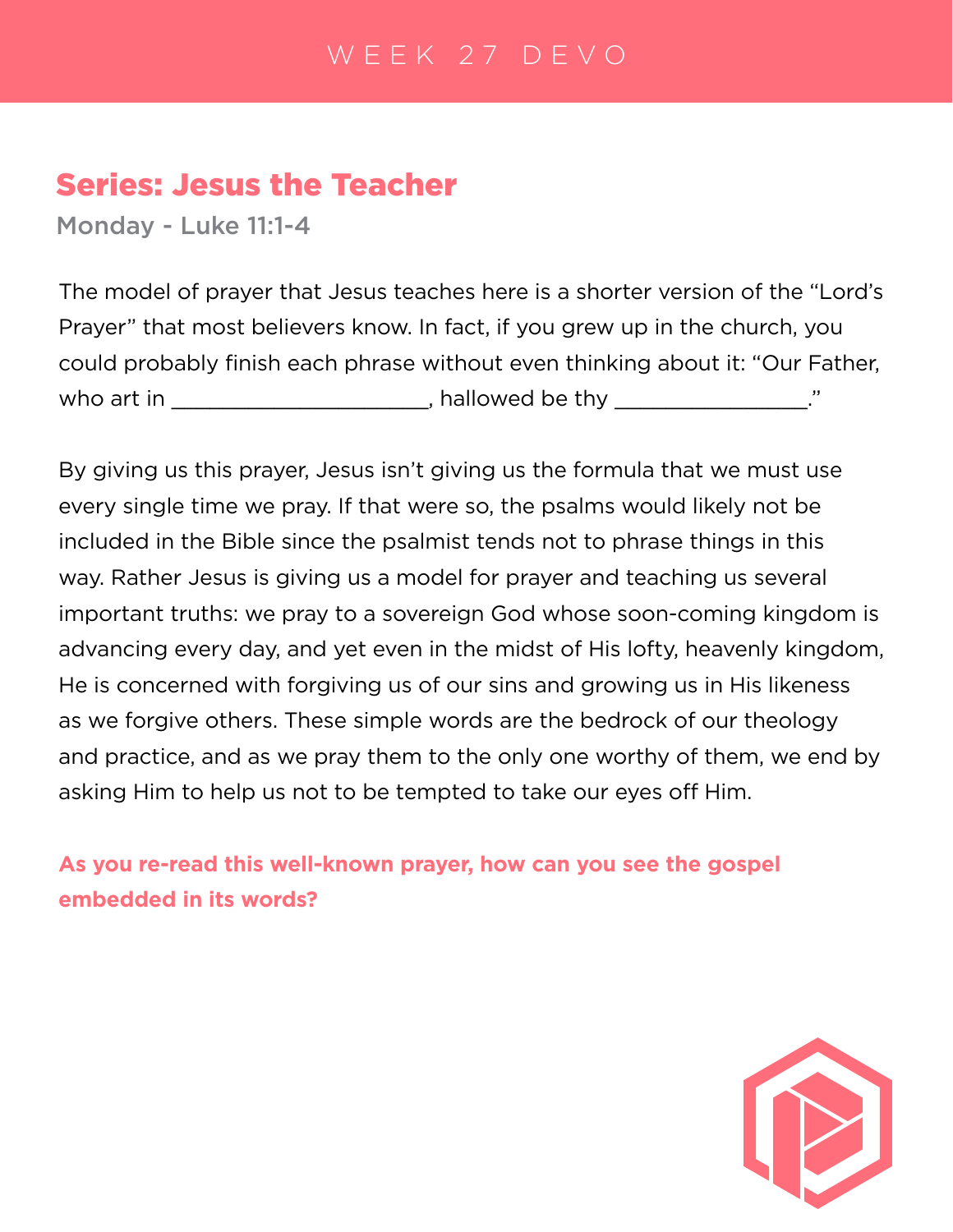#### Tuesday – Luke 11:5-8

Think of your very best friend in the world. Maybe you grew up together or go to school together. You would do anything for this person because your love for him or her is so great.

Now, imagine that this person banged on your door in the wee hours of the morning for some flour.

The man in Jesus' story even mentions the fact that his children are asleep—if you become a parent, you'll realize how important this particular point is in the story. No matter how much you love your friend, at this point you may not want to give him or her any bread.

In Jesus' story, though, it isn't because of one friend's love that he gives the other bread but because of the other friend's persistence. Jesus uses this story to contrast the love of the Father that is so great that there is no hour too late for Him to hear the cries of our hearts.

**When was the last time you prayed persistently about something?**

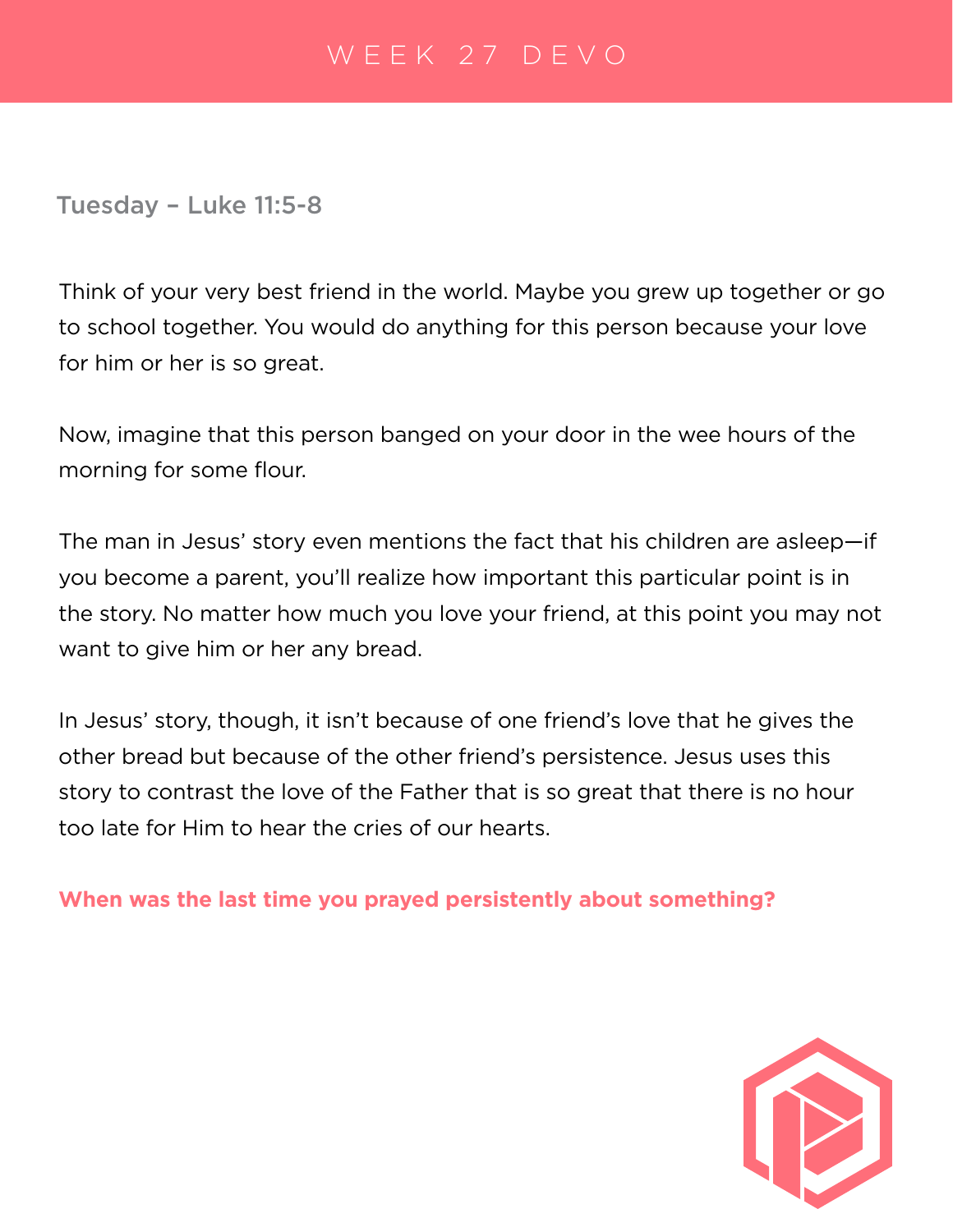Wednesday – Luke 11:9-13

We all know the story of Aladdin and his magic lamp. The genie who popped out of that ancient light fixture owed whoever rubbed the lamp three wishes with very few exceptions. Anything Aladdin dreamed of—from fame, to riches, to power—was literally at his fingertips.

When we read the way that Jesus teaches about prayer in today's passage, we might be tempted to picture God a bit like this magical genie. All we have to do is ask, and we'll be given whatever we want, right? Whatever door we knock on, God will open, and whatever we seek, it will be given to us.

This would be a very dangerous proposition, but of course, it isn't what Jesus is teaching. Notice that Jesus refers to God as Father here. And, just like a father, God sometimes has to tell His children "no" when they make a request. Like pouting two-year-olds, we may not always like the answer that God gives us, but the point Jesus is driving home is that God will answer. Because of His love for us, we can trust whatever His answer might be.

**How can prayer reveal God's will to us?**

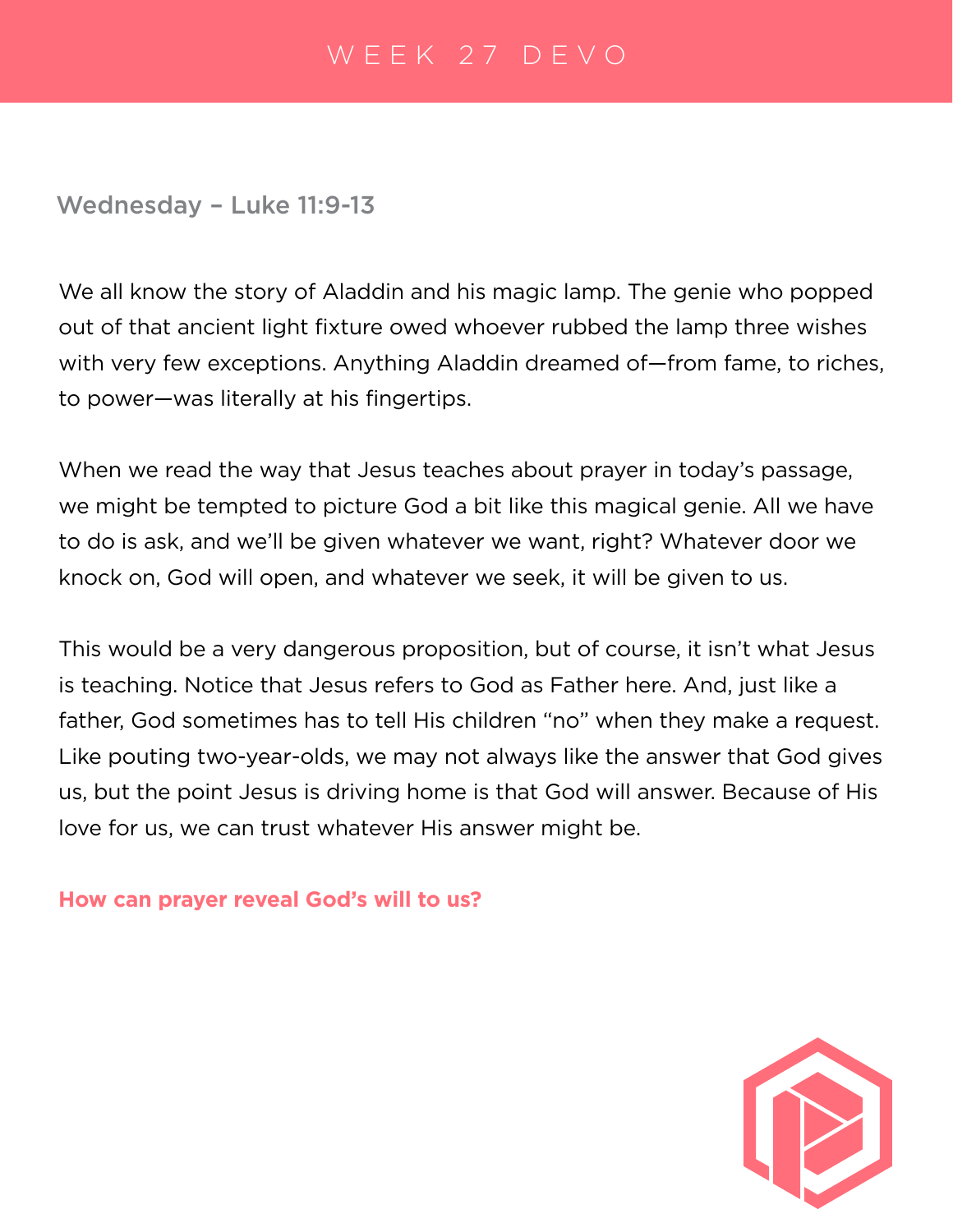Thursday – Luke 18:1-8

The widow in Jesus' story does not give up easily.

Again Jesus is teaching His listeners a lesson in persistence. God is not a cruel judge whose arm has to be twisted in order to do right by us. He is an all-wise Father who delights in caring for His children, but our persistent prayer is a way for us to grow more and more in reliance on God. It constantly refocuses our hearts as we cry out to Him, keeping His name on our tongues and His promises on our minds. It increases our faith by consistently reminding us whom we serve and who we are to submit every desire of our hearts to.

As we pray and read God's Word, these heart desires become more and more in line with God's will for us. Through prayer, we are not convincing God to do the right thing. He is already going to do right by us. Instead we are reminding ourselves to endeavor to understand and appreciate the will of God.

**How can prayer teach us to trust the Lord?**

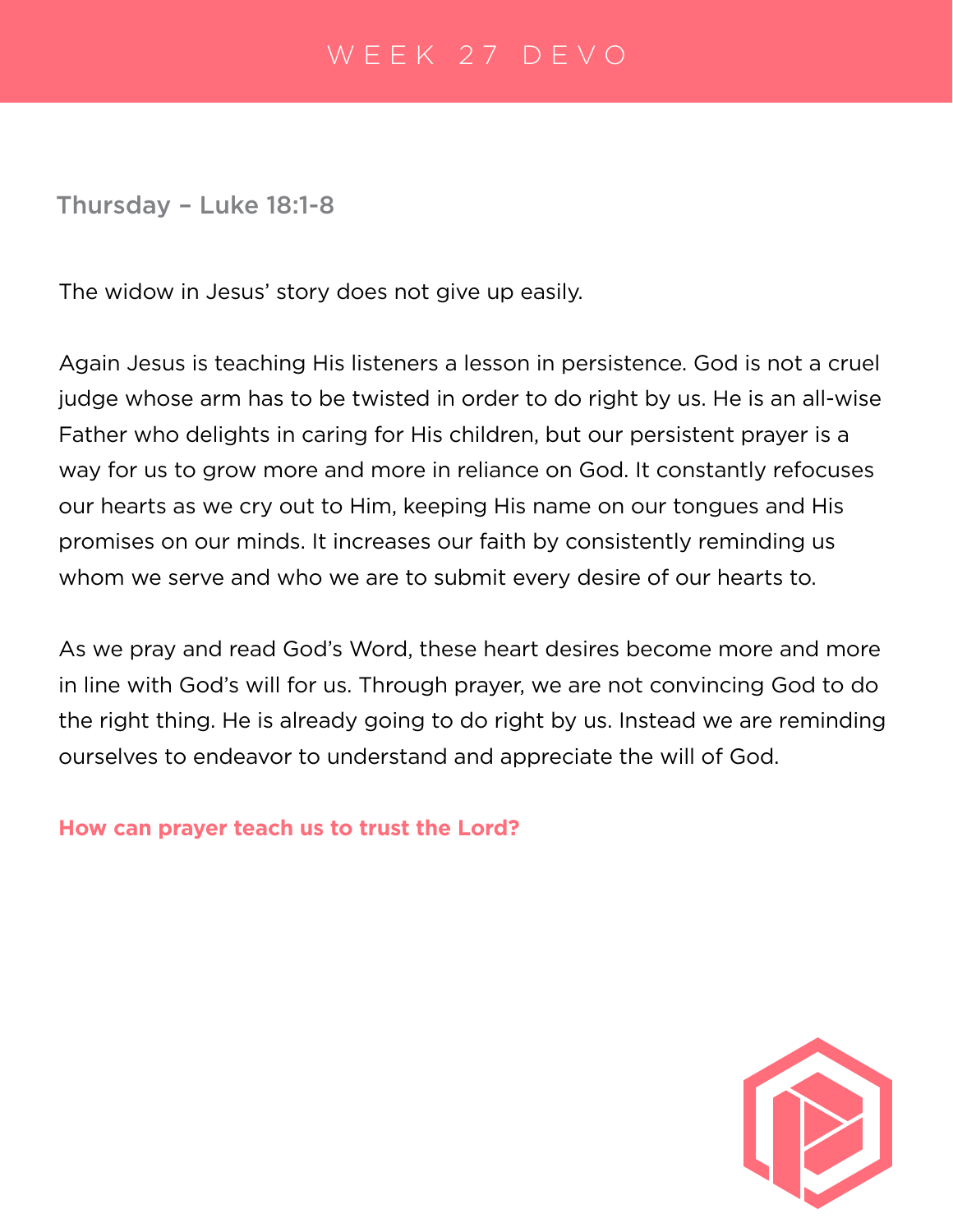#### Friday – Matthew 6:5-8

Before launching into the how-to of prayer in the Sermon on the Mount, Jesus tells His listeners how not to pray.

Our prayers are meant for the glory of God alone, not the glory and honor of ourselves. Jesus is not telling us to avoid praying in public. We know this because Paul gave instruction about public prayer in his epistles (1 Tim. 2:8). Rather Jesus is telling us to guard our motives when we pray, whether we're in public or in private. Our goal is not to be seen for our eloquence or piety but to communicate with God in a way that blesses His name and blesses those who might hear us. We are not praying for the earthly reward of a pat on the back but to communicate with the Father who has already secured our eternal reward in Jesus.

#### **How can we make sure we are praying for God's glory and not man's?**

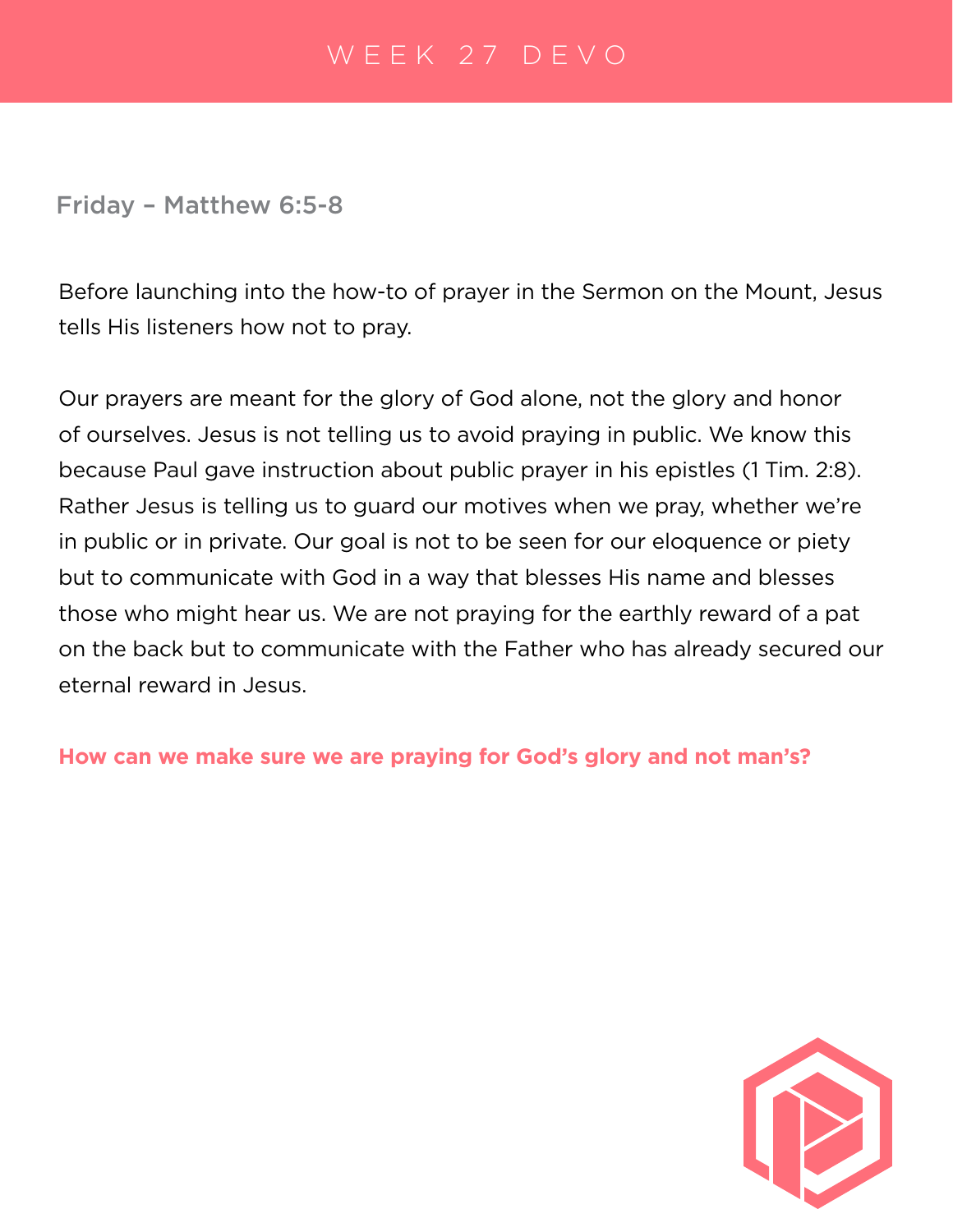# SUMMER 2022 **DEVO** WEEK 28 | JULY 10TH

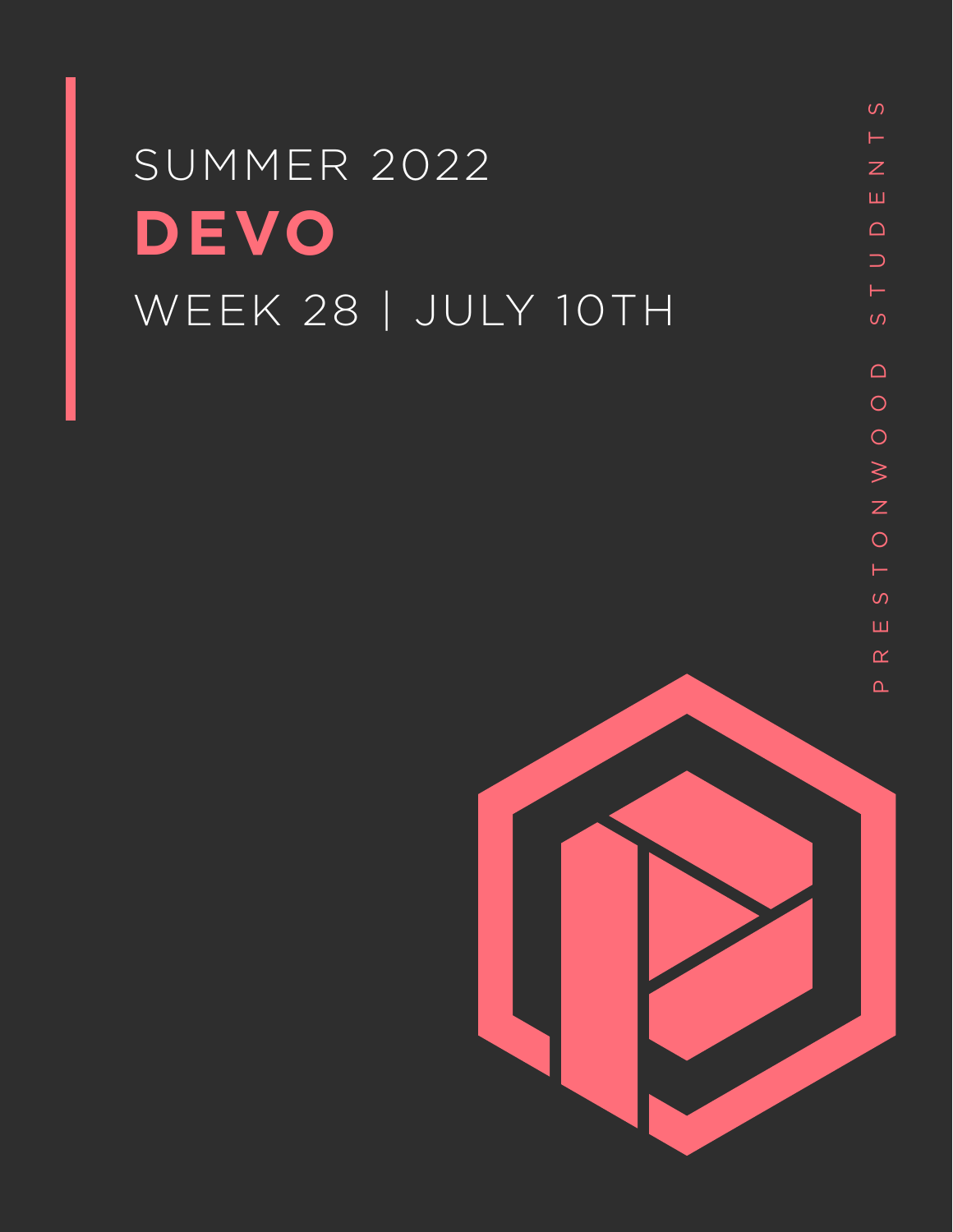# Series: Jesus the Teacher

Monday - Luke 12:13-21

In this passage, a young man, acting more like a little kid, asks a question regarding a dispute between siblings. In short, he wants Jesus to tell his brother to share his inheritance. No doubt, if you had asked this young man what kind of person his brother was, he would have described him as incredibly greedy. Of course the irony here is that Jesus can see right through this young man and knows that greed is what motivates his own request.

We are usually very good at seeing the greed in others, but less accurate when judging the greed in our own hearts. Here, Jesus asks us an important question: Are we giving everything to build for today or do we have our eyes on eternity?

**How can we be sure we are storing up heavenly treasures instead of earthly ones?**

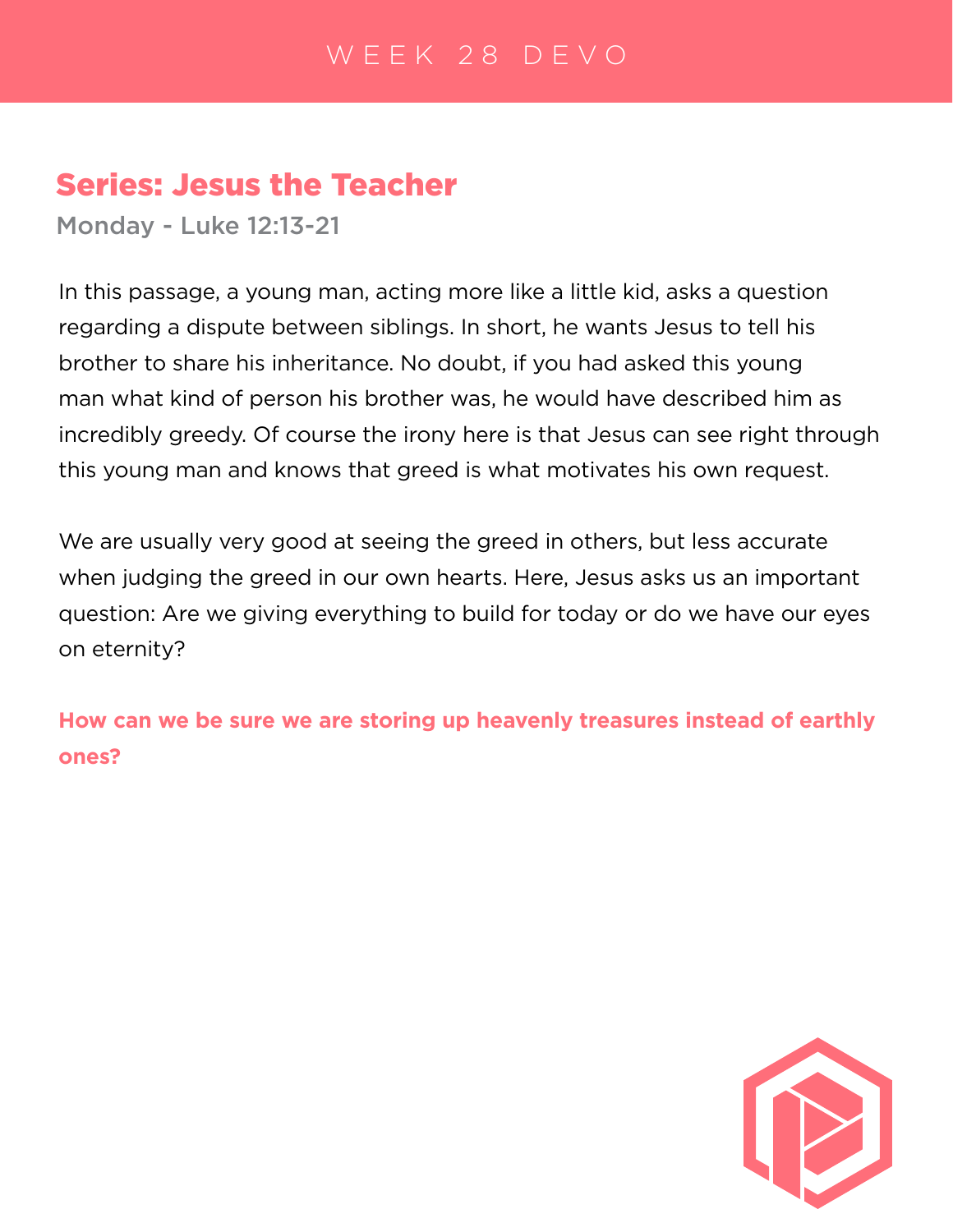#### Tuesday – Luke 12:22-30

Money can buy us a lot of things, but contrary to popular belief, it cannot buy us freedom from worry. No matter how much material wealth we have, we are still susceptible to concern about our futures. We worry about acquiring money and keeping money, about spending it wisely and treating ourselves, and about how much treasure we have or how little.

Jesus' words here remind us that our concerns over what we will eat and what we will wear are misplaced. He is not encouraging us toward idleness, but, rather, reminding us that He is the one who blesses the very labors we are prone to fret over. The birds Jesus speaks of don't know the meaning of worry; they work in the way that God has made them to work, toiling without concern for their future, because they don't know anything but to trust the processes that God has set up for their good. The same goes for the lilies of the field.

**What does our worry say about where our trust truly lies?**

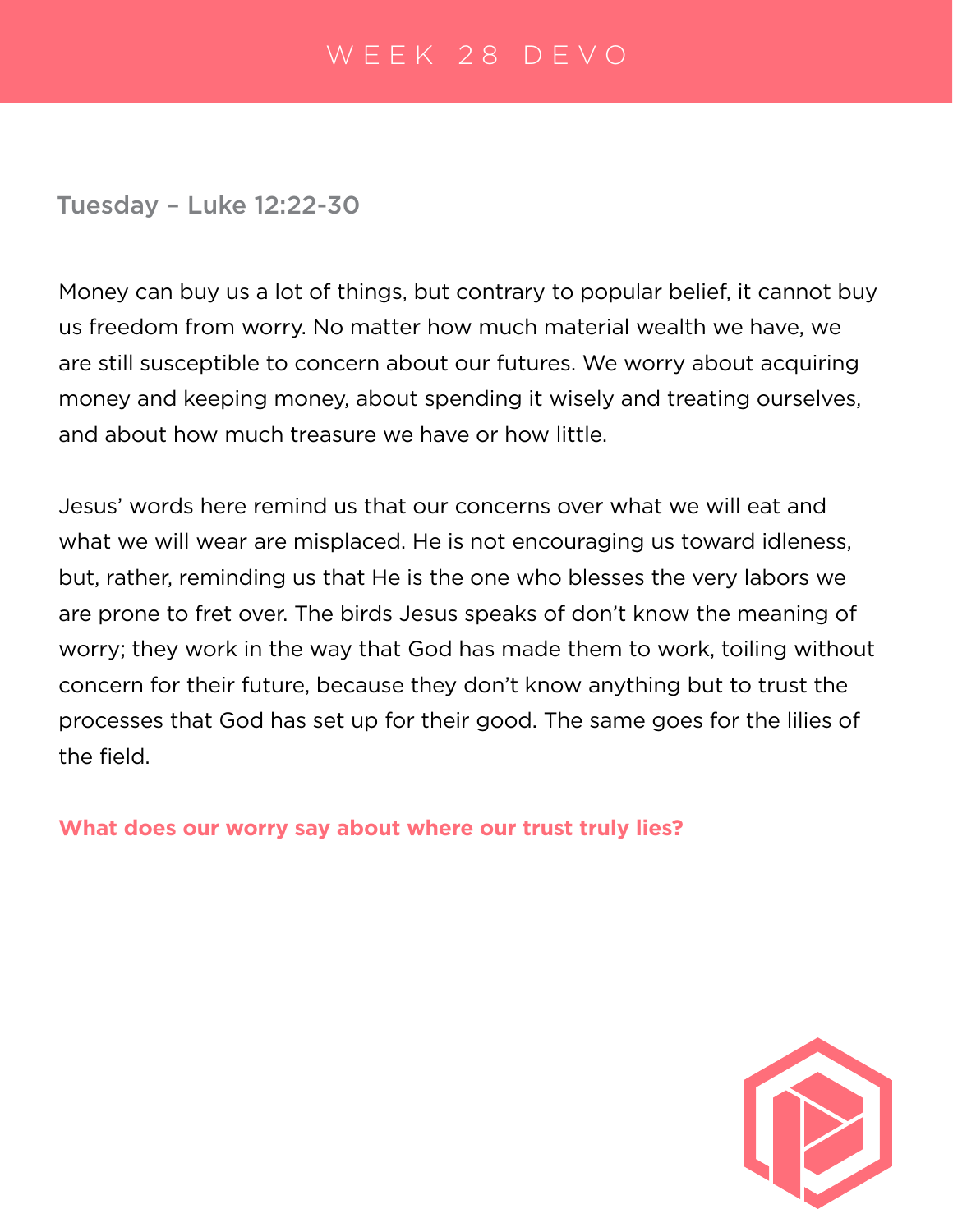Wednesday – Luke 12:31-34

In this passage, Jesus reminds us that God is our Father, not an austere miser in the sky waiting to withhold good things from us. We can trust Him to do right by us and by our earthly treasure because He has stored up eternal treasures for us.

In fact, the greatest treasure is the person speaking to us in this passage. Jesus, the Son of God, is the most precious gift that God has ever given His children. There was no amount of toil we could have given to earn Him, no amount of money we could have paid to profit from Him. He has been given to us completely free of charge. He is the one who paid for us, by laying down His invaluable life on the cross.

It is because of this gift that we can view our own treasure as an added blessing, and not as the source of our value. We can give of it freely because the gift of the greatest worth has already been given to us in Jesus.

**What is the treasure that can never be destroyed and why does it deserve our highest affection?**

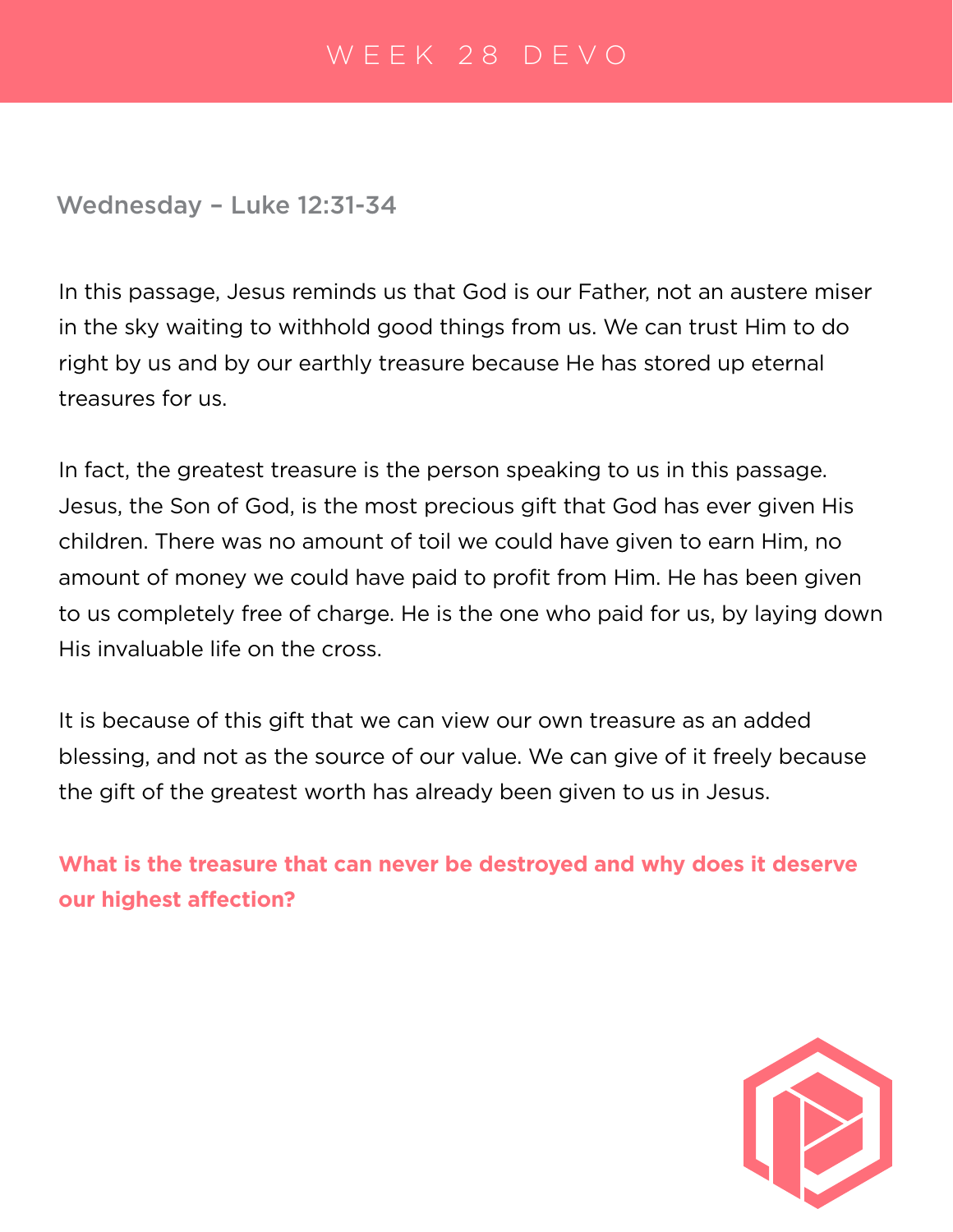Thursday – Matthew 6:1-4

Jesus' words about earthly treasure don't just extend to the monetary. We can treasure so many other things on earth, particularly the praise of others. Even in giving of our monetary treasure, we can fill ourselves with pride.

Thus, Jesus warns us in Matthew that when we give to the poor, we should not be giving to our own overblown sense of self-importance at the same time. If need be, we should give completely in secret, skirting the praise of others in an effort to give completely for the glory of God, and not for the glory that we can garner from our fellow man.

God cares that we give, but more than that, He cares about the heart behind our giving.

**How can we ensure that our hearts are right before God when we give?**

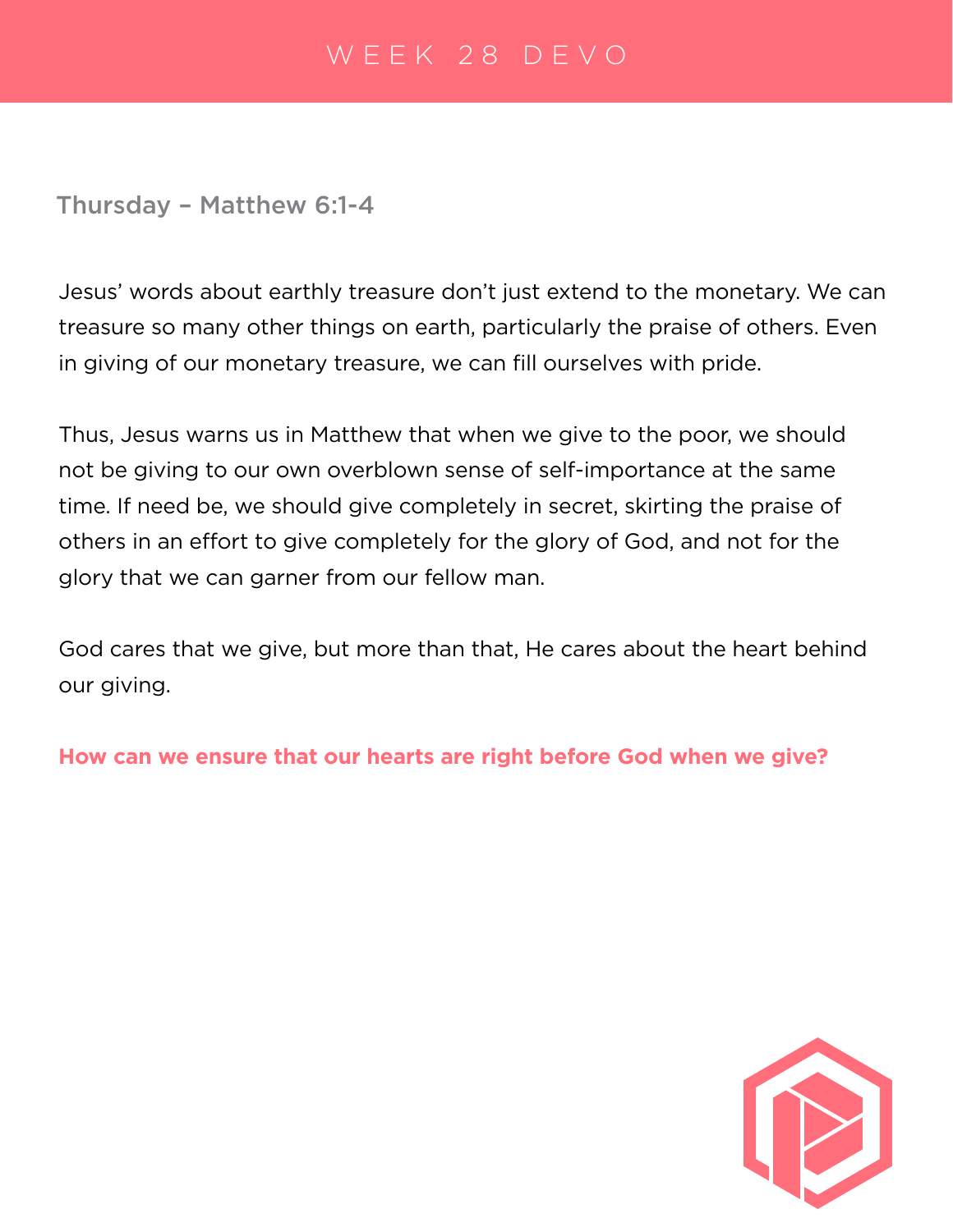Friday – Mark 12:41-44

Jesus teaches us here that our giving isn't measured in mere sums. A rich man can give to God in amounts that would make most of us faint just to think about, but his gift might not come from a generous heart. A poor widow can give just a penny, and her gift might come from a place of full reliance on God.

Through her offering, this widow showed that God was truly her treasure; she gave out of her lack in complete trust that He would supply her earthly needs. When we give, God is not concerned with an exact percentage of our wealth so much as He is concerned with the heart behind our giving. Are we giving out of abundance, keeping back a heart of submission to God, or are we giving out of our lack, realizing that we should entrust ourselves to God just as the widow did in this passage?

**How can we be sure that our giving is rightly motivated?**

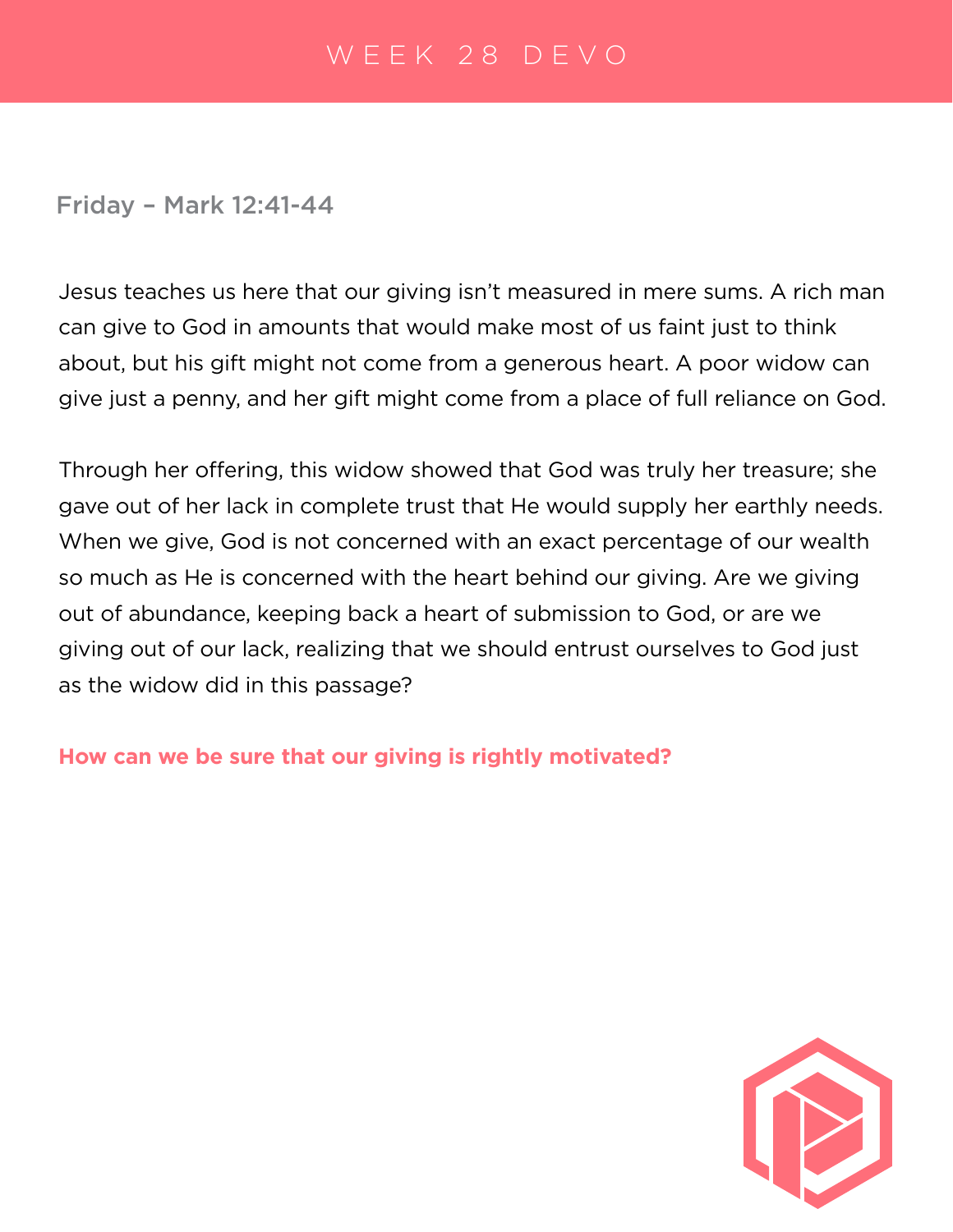# SUMMER 2022 **DEVO** WEEK 29 | JULY 17TH

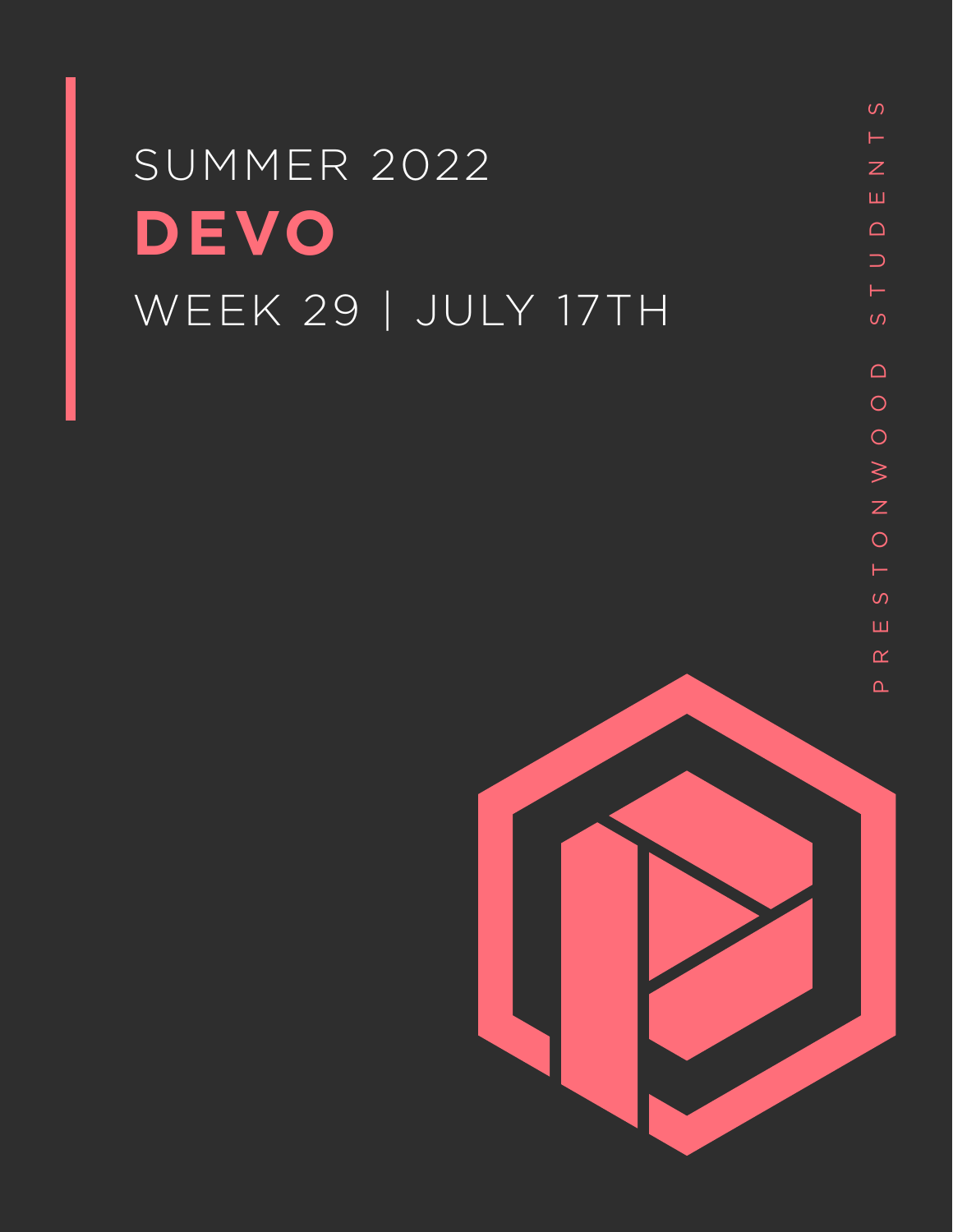# Series: Jesus the Teacher

Monday - John 10:1-6

Jesus painted a picture of two voices calling out to sheep: one is the good shepherd and the other is a sheep thief, and they are both calling the sheep to follow them. The sheep respond to and follow the voice of the shepherd but run away from the stranger's voice, and a good thing too since the thief wants to lead the sheep away to fleece them for personal gain.

Do you ever doubt if you really belong to the Good Shepherd—to Jesus? Sin, shame, and doubt can call out to you to convince you that maybe you don't really belong to Jesus. But Jesus assures us that all who are His sheep recognize His voice and follow His voice. They may not graze in a straight path behind the Shepherd, but they always return. Does the voice of Jesus through Scripture stir you to belief and repentance? If so, take heart because it means you belong to Him. If not, consider whose voice you are following and turn to the Good Shepherd who welcomes into His flock all who believe in Him.

**What are some voices surrounding us today trying to distract us from following Jesus?**

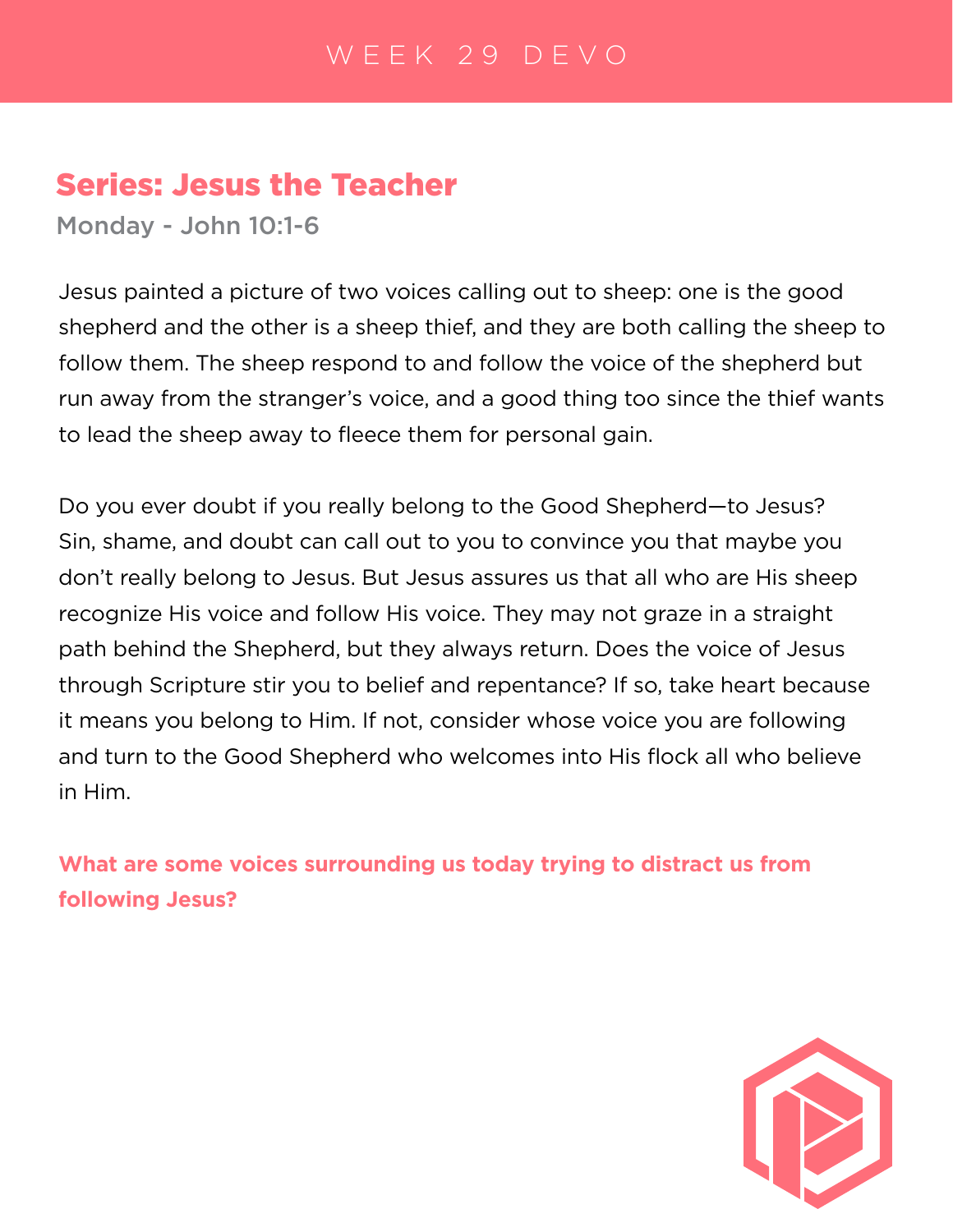#### Tuesday – John 10:7-10

We often take doors for granted. What if there were no doors in the world? You wouldn't be able to enter or leave your home. You wouldn't be able to hop in a vehicle to go someplace, which you also wouldn't be able to enter. From another perspective, no doors would mean no sense of safety and security. A doorframe with no door invites anyone to enter, including thieves and murderers. We need doors.

Jesus said He alone is the gate, or door, to salvation and eternal life with God. Without this gate, there is no hope of being rescued from our sin and its consequence, no way of entering into God's holy presence. Furthermore, without this gate, there would be no protection from those whose only goal is to do us harm, notably spiritual harm. But we do have this gate, and those who believe in Jesus ought to be grateful.

**What are some ways you will express your gratitude for Jesus as the gate to salvation?**

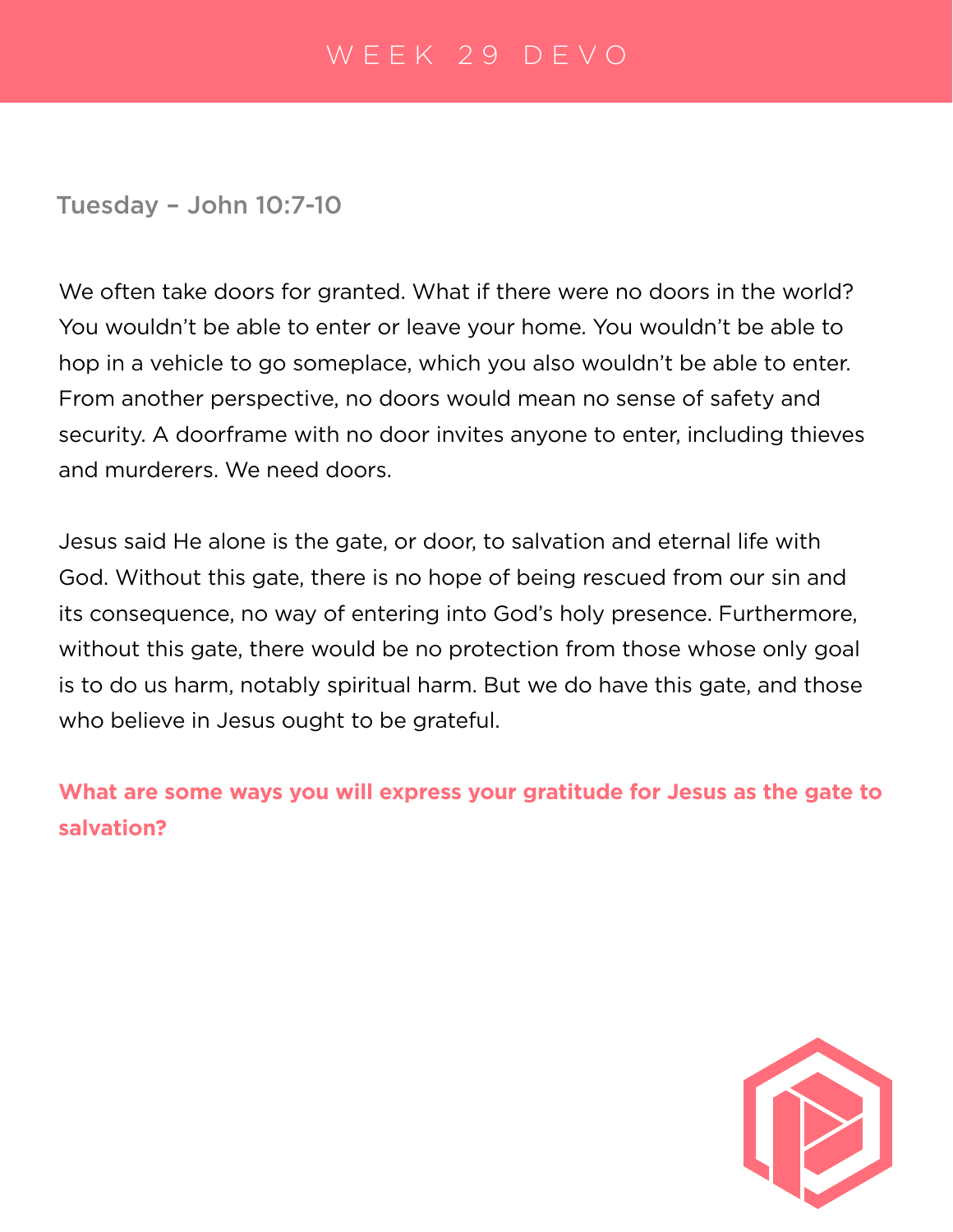#### Wednesday – John 10:11-13

In this passage, Jesus expanded upon His metaphor of a shepherd at the beginning of the chapter, and He did so, in part, by way of contrast. Previously, Jesus described the bad actors in the scenario as "strangers" and as "thieves and robbers" who climbed the walls of the sheepfold instead of entering by the gate (vv. 1-5). Here He adds "hired hand" and "wolf." The enemies of the sheep come from without and within, unknown and known. They may be among us, but they are not of us (1 John 2:18-19). They are characterized by selfishness, deception, and a desire to hurt and create division.

By contrast, the Good Shepherd lays His life down for His sheep. He won't abandon them but will defend them with His life. His sheep know Him intimately, and where enemies seek to harm and scatter, Jesus binds up and heals. He cares about His sheep; He cares about you.

**How does the Good Shepherd's care for His sheep address the pain and struggles you are currently facing?**

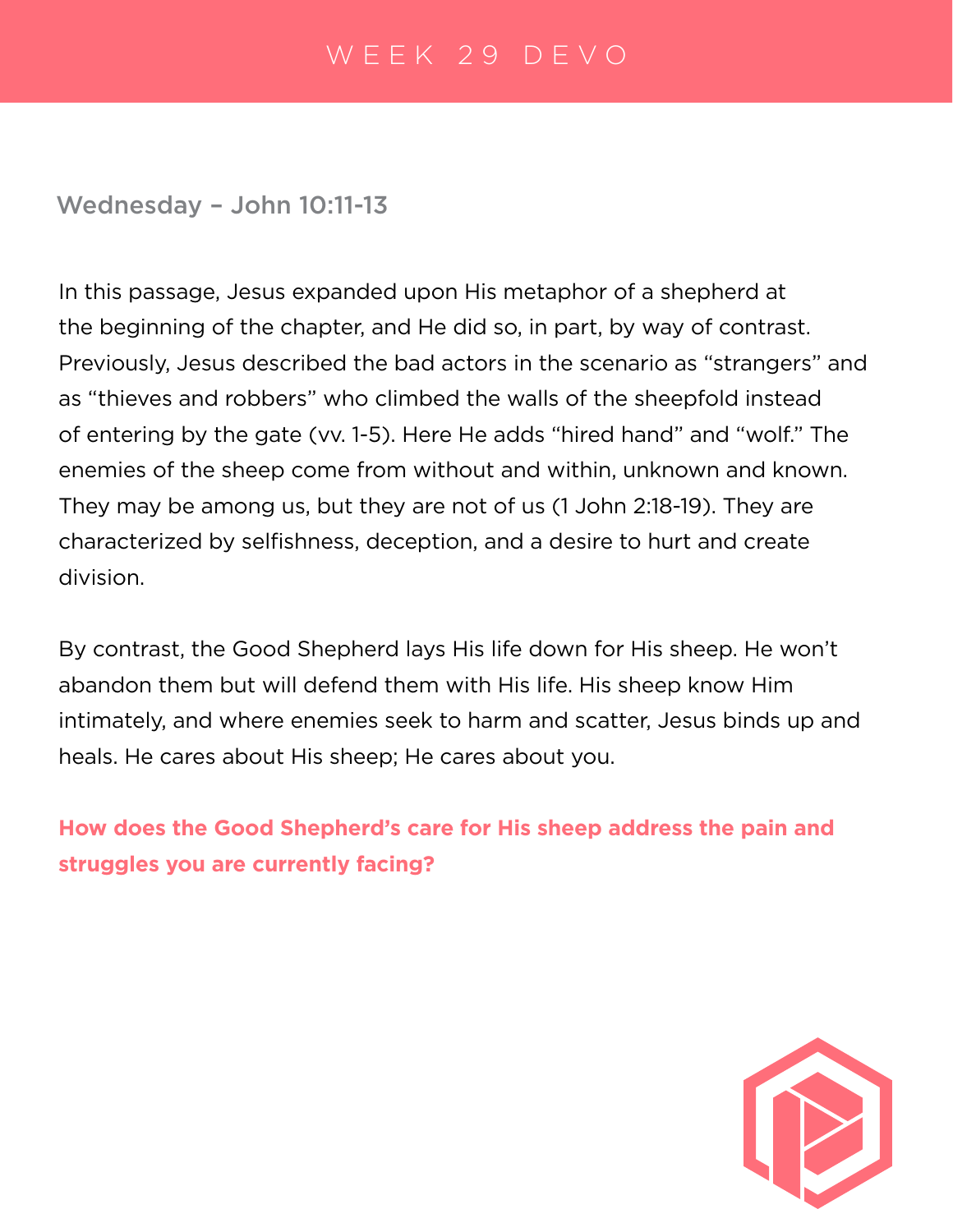#### Thursday – John 10:14-18

The Bible says it is appointed for human beings to die once and then face judgment for their thoughts, words, and actions in life (Heb. 9:27). All of us are going to die. The wages of sin is death (Rom. 6:23); we've earned this. And once we have died, we are going to stay dead (until, of course, Jesus returns and brings the promised resurrection). No amount of effort from our dead selves will start our hearts beating, our lungs breathing, or our bodies moving.

But Jesus, as fully human as we are, is unique, for He is also fully divine. By the command of His Father, the Son of God came to earth as a human being for the purpose of laying down His life to save us from eternal death and the judgment of hell for our sin. And He also has the right and the power to take His life up again in His resurrection, because He died not for His own sin but for ours. He died and was raised so we too might be raised in the newness of eternal life.

**What are some ways you will show your love and honor for the One who laid His life down and took it up again to save you?**

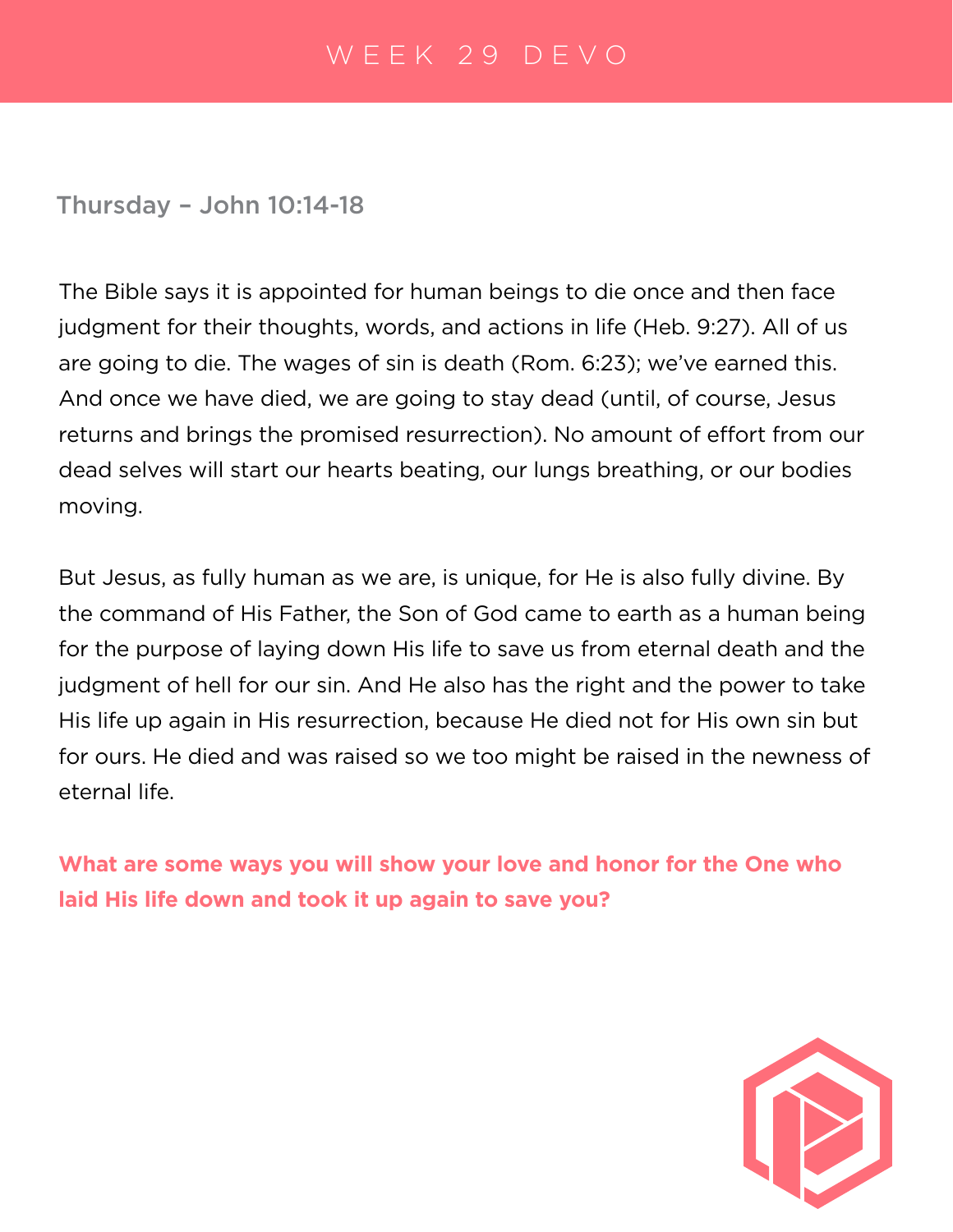# Friday – John 10:19-21

The people in this passage came to a crossroads as they debated over who Jesus is. They were split over whether Jesus was demon-possessed or divinely powerful. In his book Mere Christianity, C. S. Lewis famously said that when you encounter Jesus, you have one of three conclusions to make: Jesus is either a liar, a lunatic, or He is Lord. [See C.S. Lewis, Mere Christianity, (New York: Touchstone, 1980), 55-56.] If He is a madman or a liar, then you don't take seriously anything He says. But if He actually is who He says He is, then you must take everything He says seriously. Lewis's point was that you cannot encounter Jesus and remain ambivalent toward Him; Jesus demands a response from you, and failing to respond is in itself a response to discount Jesus.

The blind man whom Jesus had healed made his choice: Jesus is Lord. To make this response means we must submit ourselves to Him and His authority. He is the Good Shepherd, after all.

**What parts of your life require your repentance and submission to the Good Shepherd?**

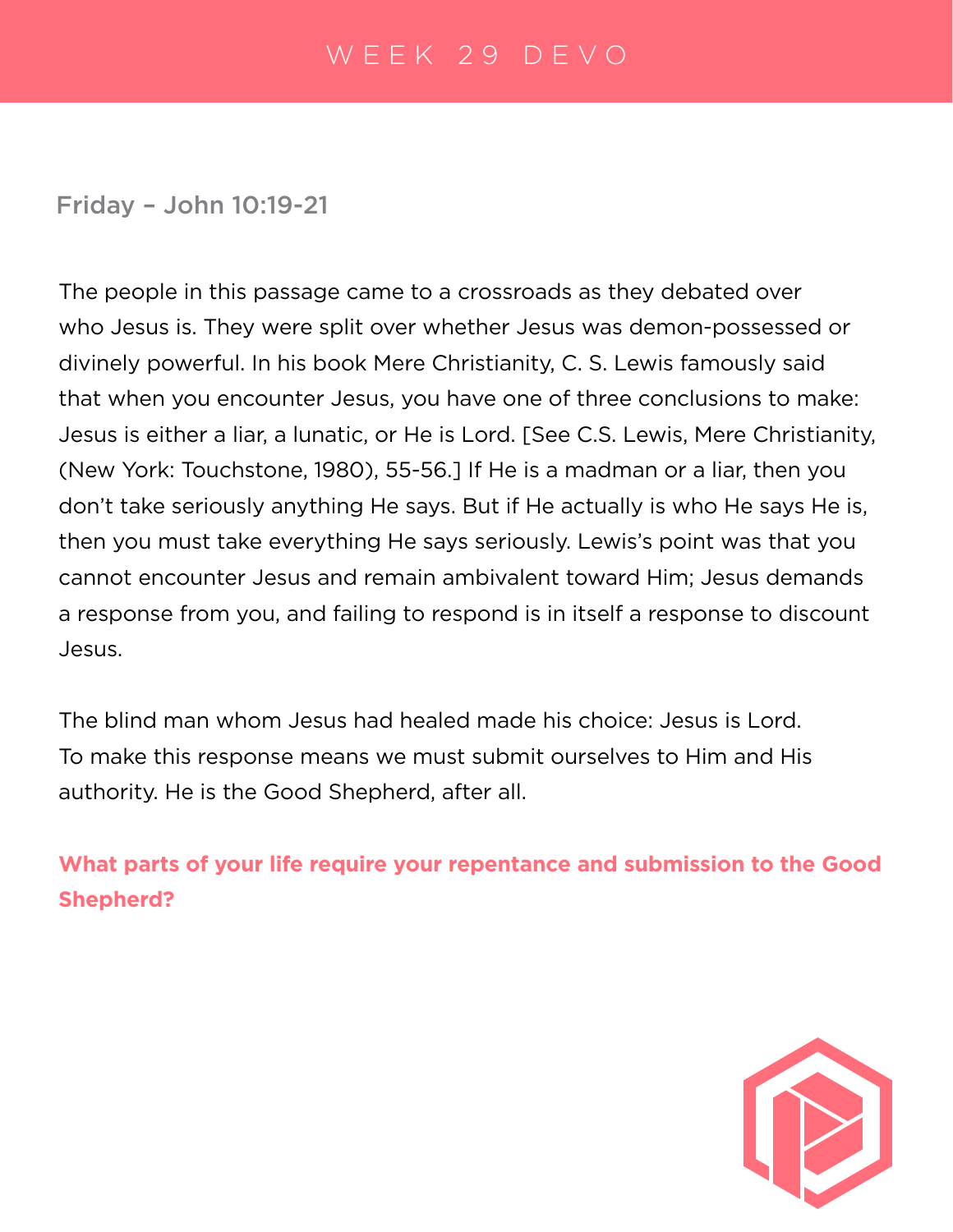# SUMMER 2022 **DEVO** WEEK 30 | JULY 24TH

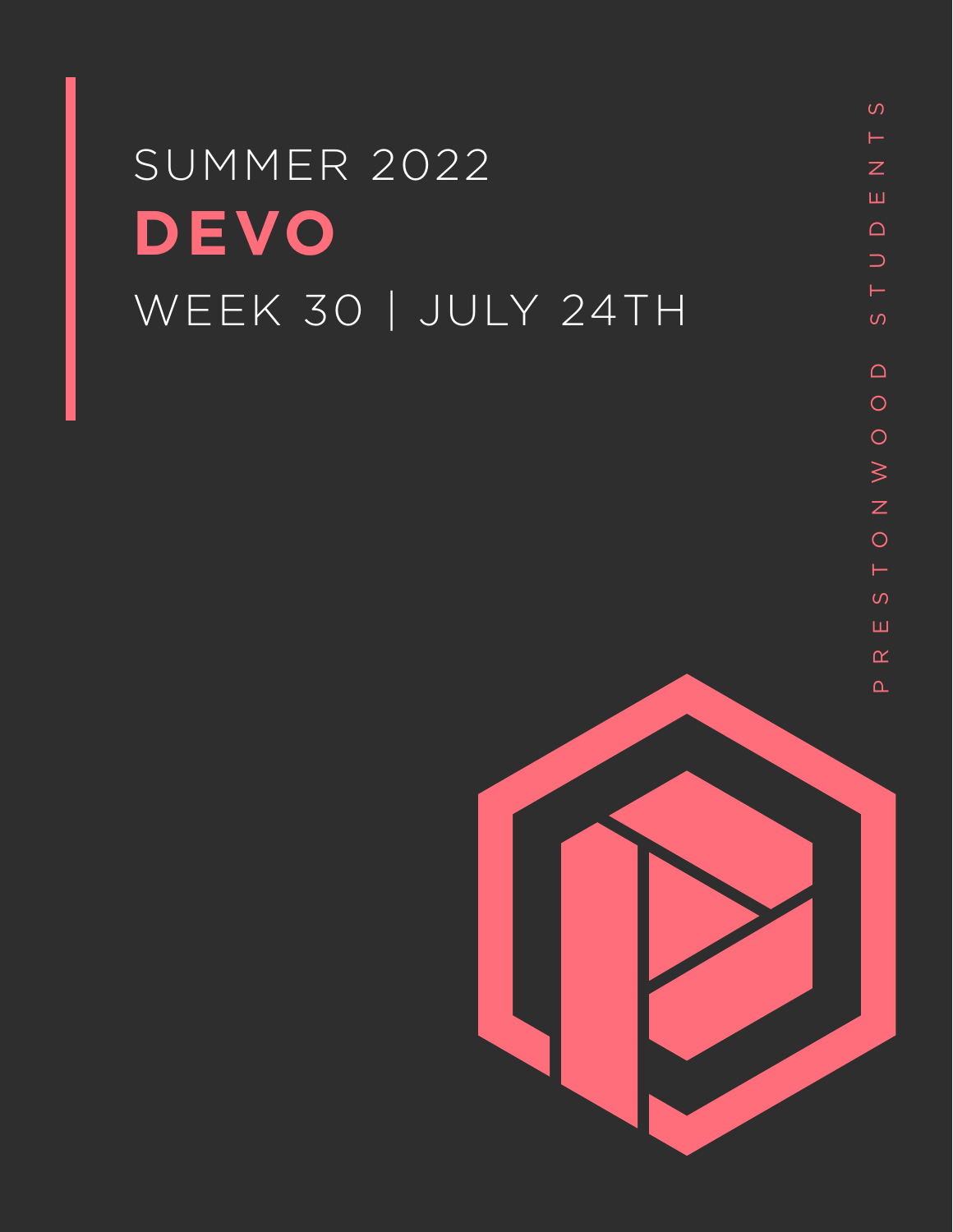# Series: God's Holiness

Monday - Psalm 99:9

Psalm 99:9 is all about God's holiness. Holiness can be intimidating, but that doesn't mean God is unreachable. When we think of something as holy, we often think of it as distant and unrelatable. However, we read in this psalm that while God is holy, He is still relational and wants us to share in His holiness. It says that He is "our God," and we can worship Him, which shows how much He wants to be with us. How cool is it that?! That God's holiness isn't selfish or unloving, but that He extends His holiness to us because He wants us to be with Him!

**What do you think of when you hear the word** *holy***?**

**What do you think of when you hear about the holiness of God?**

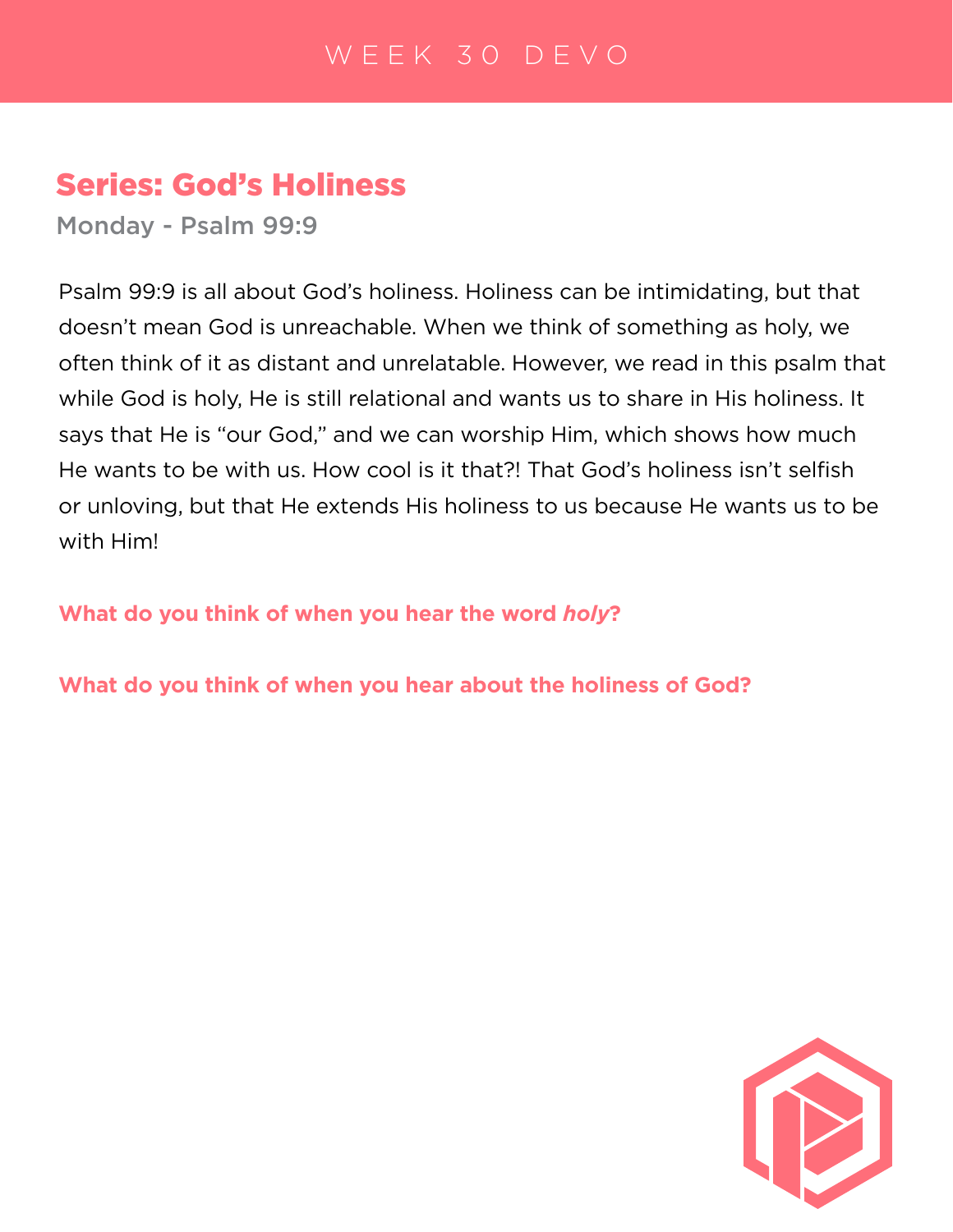Tuesday – Isaiah 6:3

God's holiness is a huge part of who He is! In the chapter surrounding this verse, the prophet Isaiah was able to see and talk with God personally, but before he could, he had his lips touched by a lump of burning coal – "ew and ouch!" After this, he was able to see all the angels singing this to each other about God. This was God's way of refining Isaiah before He came into a holy place; in other words, God was removing impurity from Isaiah before He stood before His perfection. As strange as this whole process sounds, this shows that God's holiness is a big deal, and we have to be refined by God before we can share in His holiness. Because He is holy, we need to be transformed by His holy refinement.

**In what ways is God refining you?** 

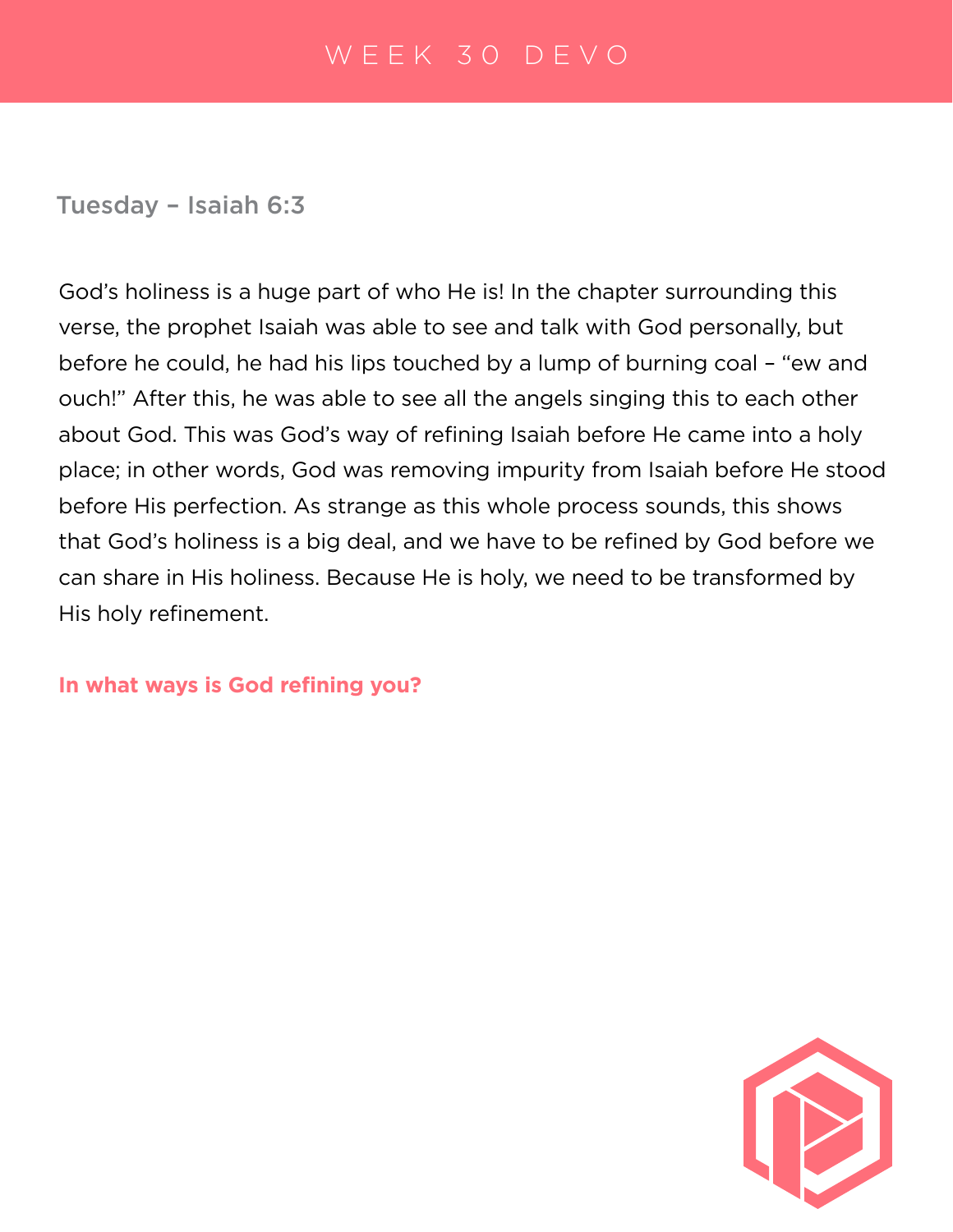Wednesday – Psalm 71:22

Have you ever felt unappreciated for something? What is something you wish people would appreciate about you but rarely notice? Now a little more convicting … When was the last time you praised God for being holy? It is easy to praise God for His faithfulness, His love, or anything that makes us immediately feel good. God's holiness isn't usually the first thing people think of to praise Him for. His holiness doesn't make us warm and fuzzy inside, but it does mean that He is perfect. He is trustworthy, unchanging, wise and good because He is holy. He couldn't be these things perfectly if He wasn't set apart from our sinfulness. So we don't praise God for the way He makes us feel, but for who He is – and that is holy and perfect.

**What are some ways you can remember to thank God regularly for His holiness?**

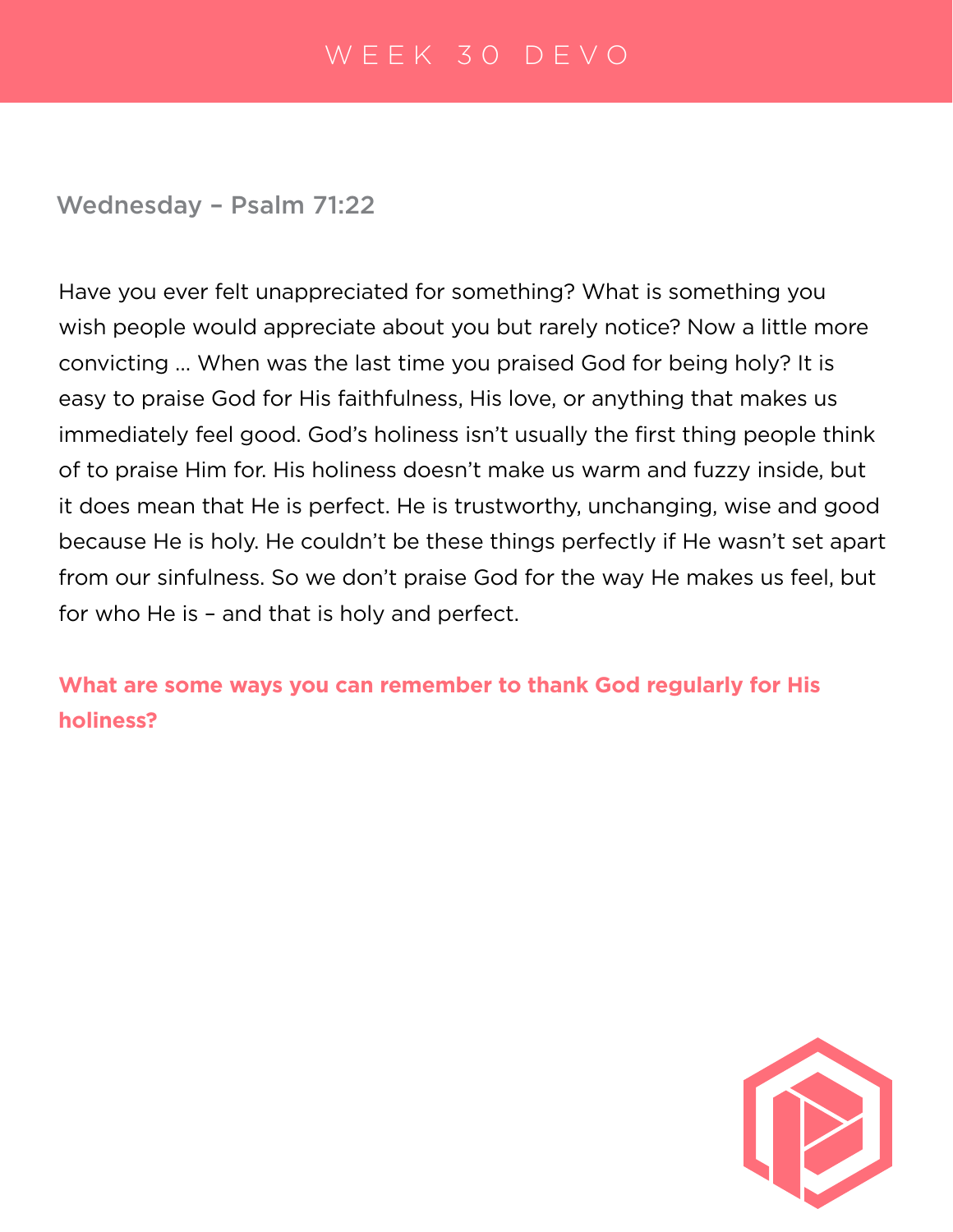Thursday – Leviticus 19:2

Because God is holy, we are commanded to be holy. This means that just as God is pure in heart, not doing anything out of sinful motivation, and distinct from everything else, we are supposed to be pure and distinct as well. He calls us to be pure in heart by being obedient to Him rather than a slave to sin; and He calls us to be distinct, or different, from the culture when it celebrates sin. Just as God refined Isaiah with a lump of burning coal, if we have surrendered our life to Christ, then we are refined every day to look more like God and less like the world.

**What are some ways Christians should be different from the world?**

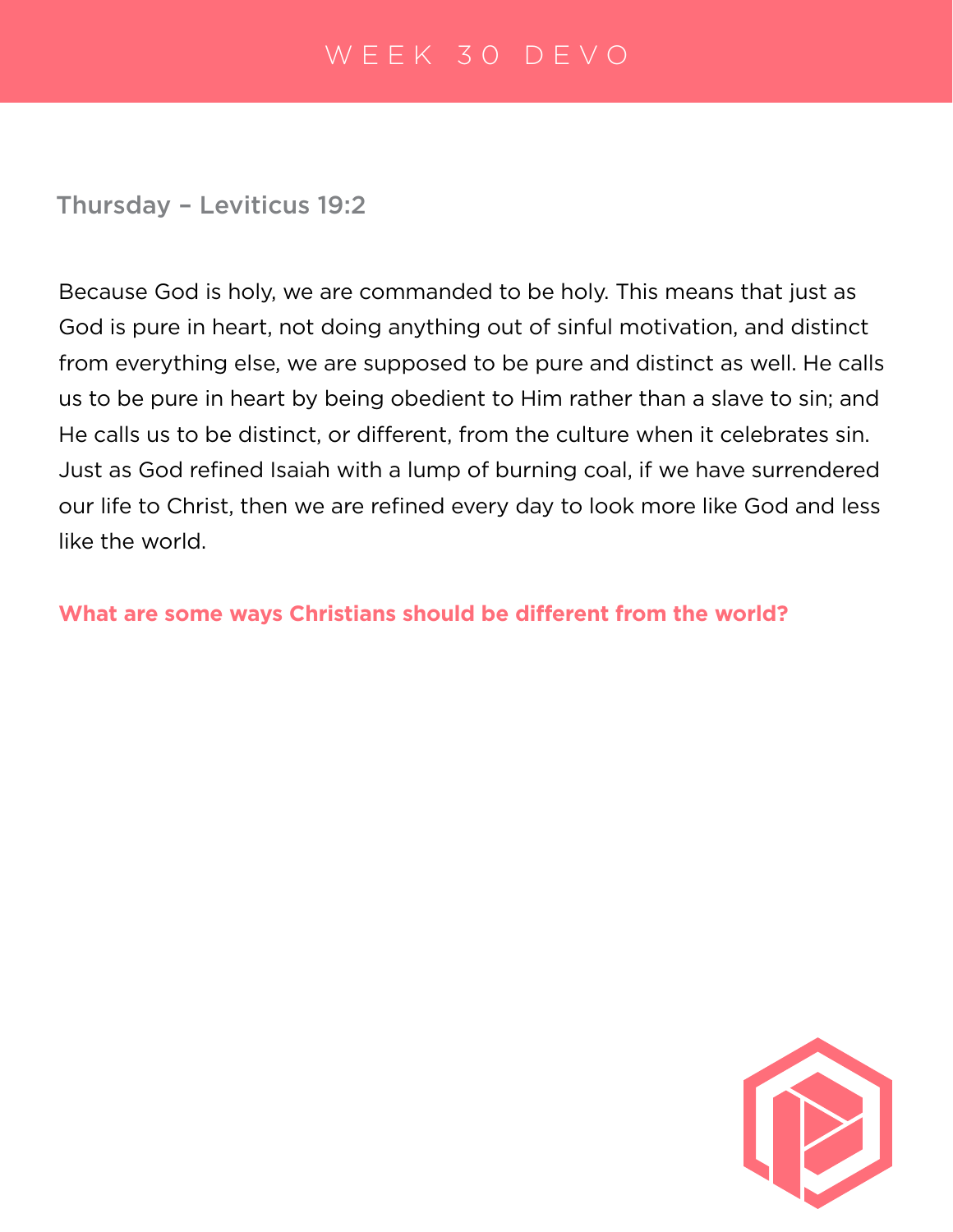Friday – Hebrews 12:10

We are commanded to be holy, but this doesn't happen by accident. God leads us to be set apart, or distinct, from our culture. He leads us by refining us, and His refinement looks like discipline to His children. This verse tells us to remember that God's discipline is for our good; He is helping us to share in His holiness. God's discipline is good because it teaches us to trust in the Lord.

**When in your life has God disciplined you? How did it turn out?** 

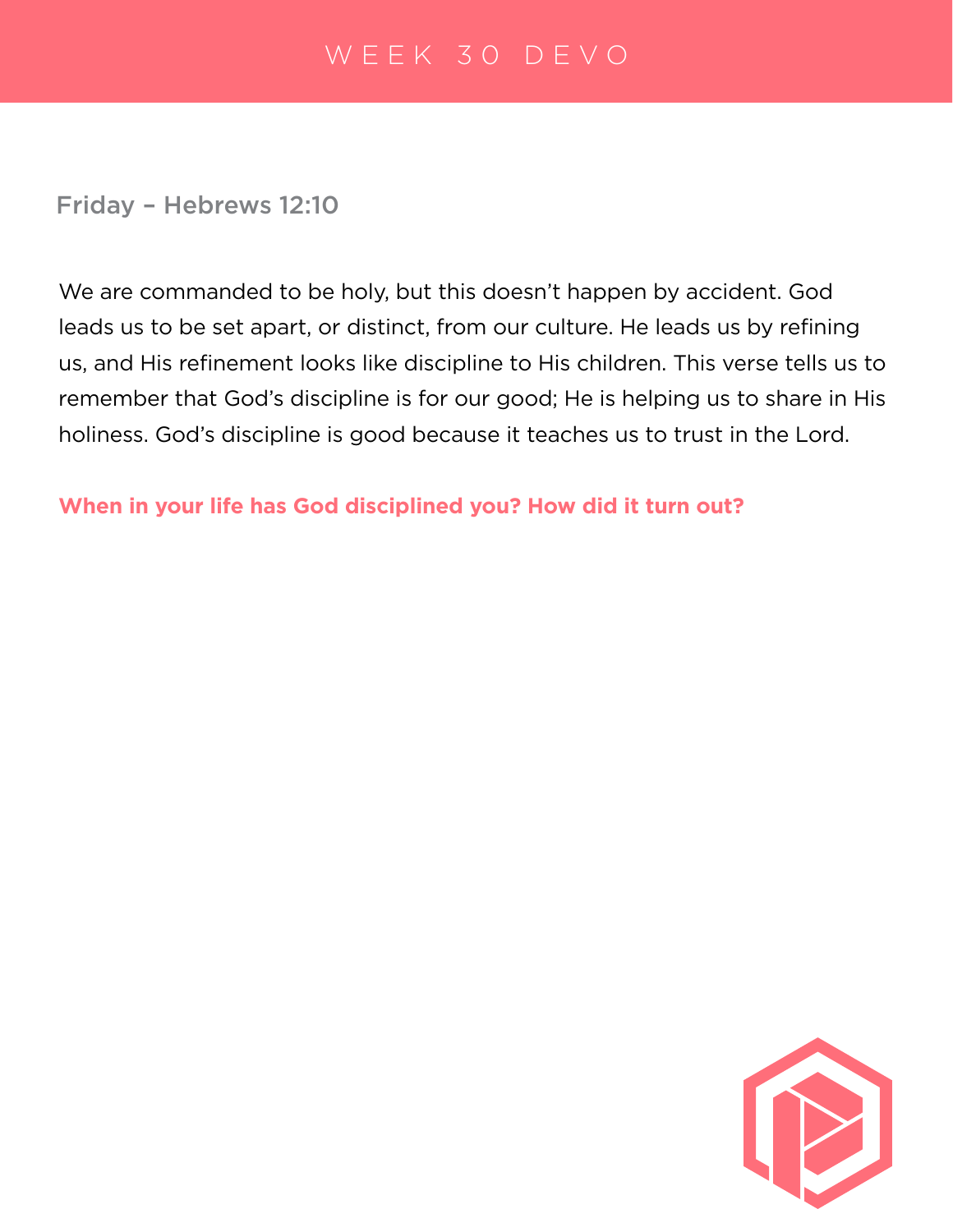# SUMMER 2022 **DEVO** WEEK 31 | JULY 31ST

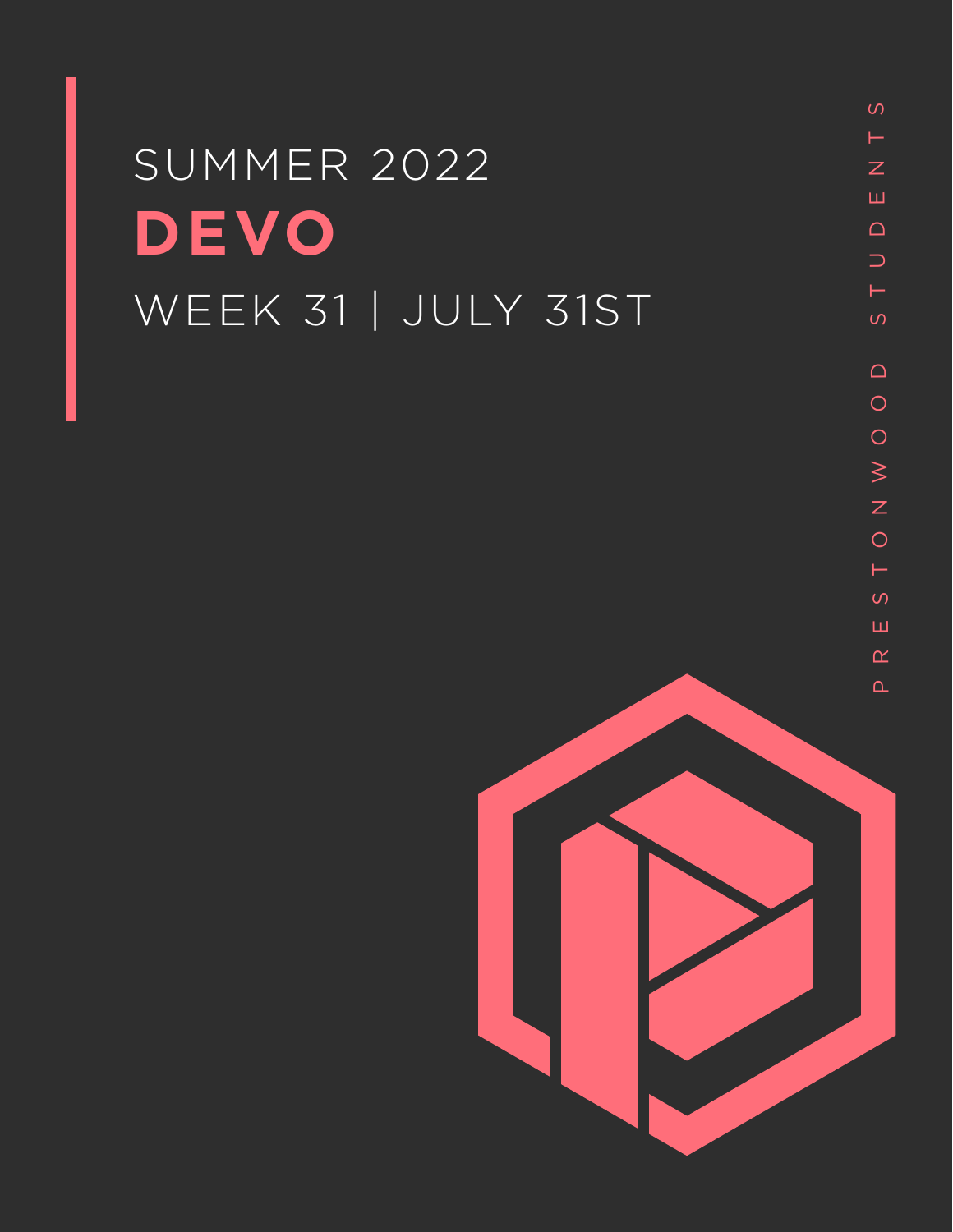# Series: God's Holiness

Monday - Revelation 21:6; Romans 13:1; John 19:11

What an amazing way Christ describes Himself to us in the book of Revelation. "Alpha" is the first letter in the Greek alphabet, "Omega" the last. When I was a child, my pastor explained God's sovereign will this way. Imagine a massive ship is sailing from London to New York. Every person who ever lived, is living, or will live is upon the ship. Each person is given free will as to how to spend his or her time. There are those who seek wealth and the praise of men; others seek to avoid pain and pursue pleasure. Some men sleep their days away, while others, predestined by the grace of our Lord, give themselves wholly to God. The key is, no matter what they do or how they struggle, nothing and no one will stop the ship from reaching its destination. This is the sovereign will of God for creation.

**Every day of your life, from the womb to the tomb, was ordained by God. Accepting this truth, how will you choose to spend today in honor of the Alpha and Omega?**

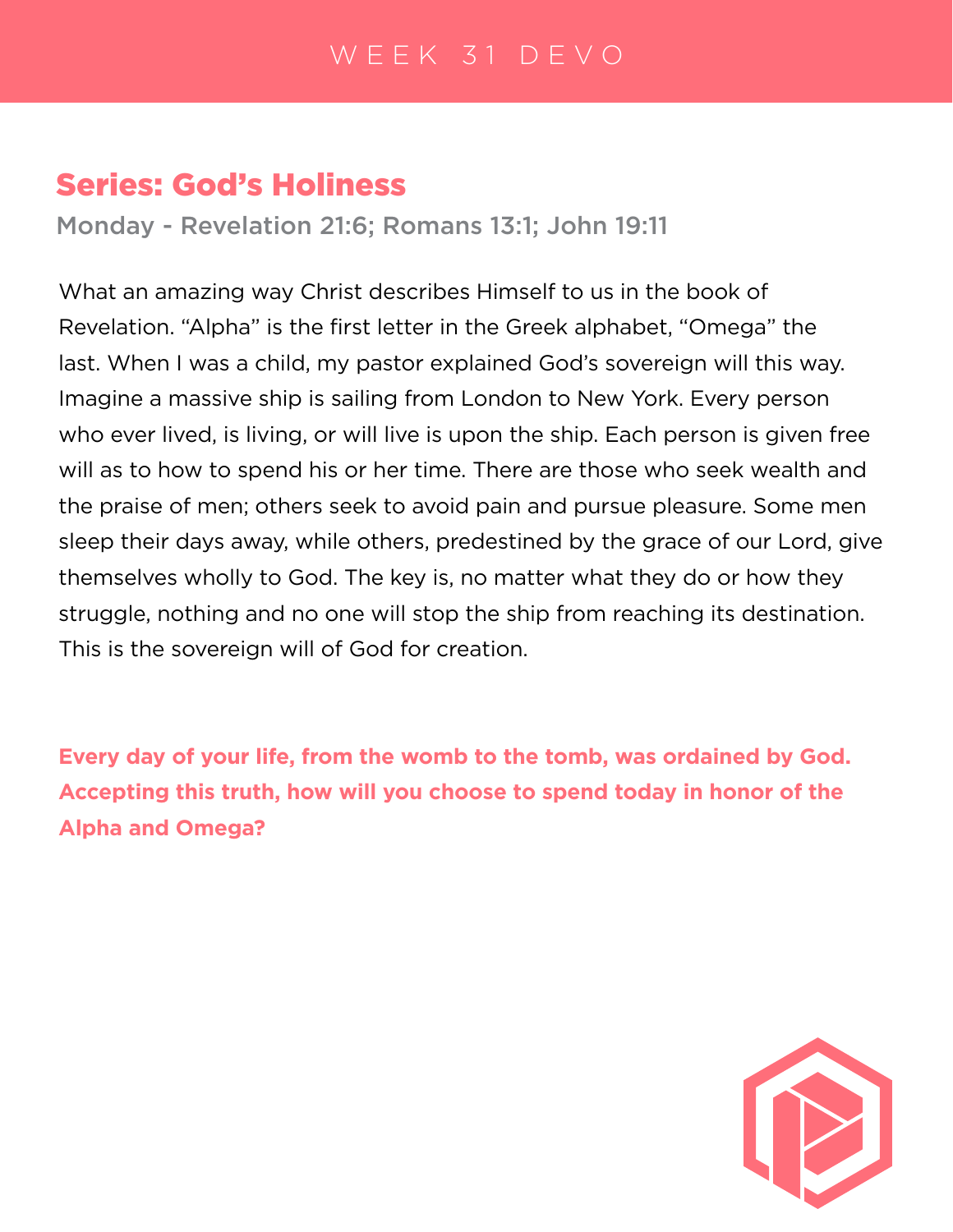Tuesday – Proverbs 21:1; Daniel 4:35

This last verse should bring peace into the hearts of all believers convinced they are under the authority of a leader who does not know God the Creator of heaven and earth. We should be reminded of Cyrus, the ruler of the Medes and the Persians, who conquered Babylon. At the time, the Jews were under Babylonian captivity, a deserved punishment for walking away from the Lord. Cyrus, for no other reason than the sovereign will of God, released the Jews to their homeland, free to worship the one true God. More remarkable is a prophecy from Isaiah 45:4. This is God, speaking of Cyrus who will not be born for another 150 years! *"I call you by your name, I name you, though you do not know me."* If that doesn't give you goosebumps, I don't know what will!

**In God's sovereignty, He chose before time began who would have leadership in the United States. How does that change the way you view our current government?** 

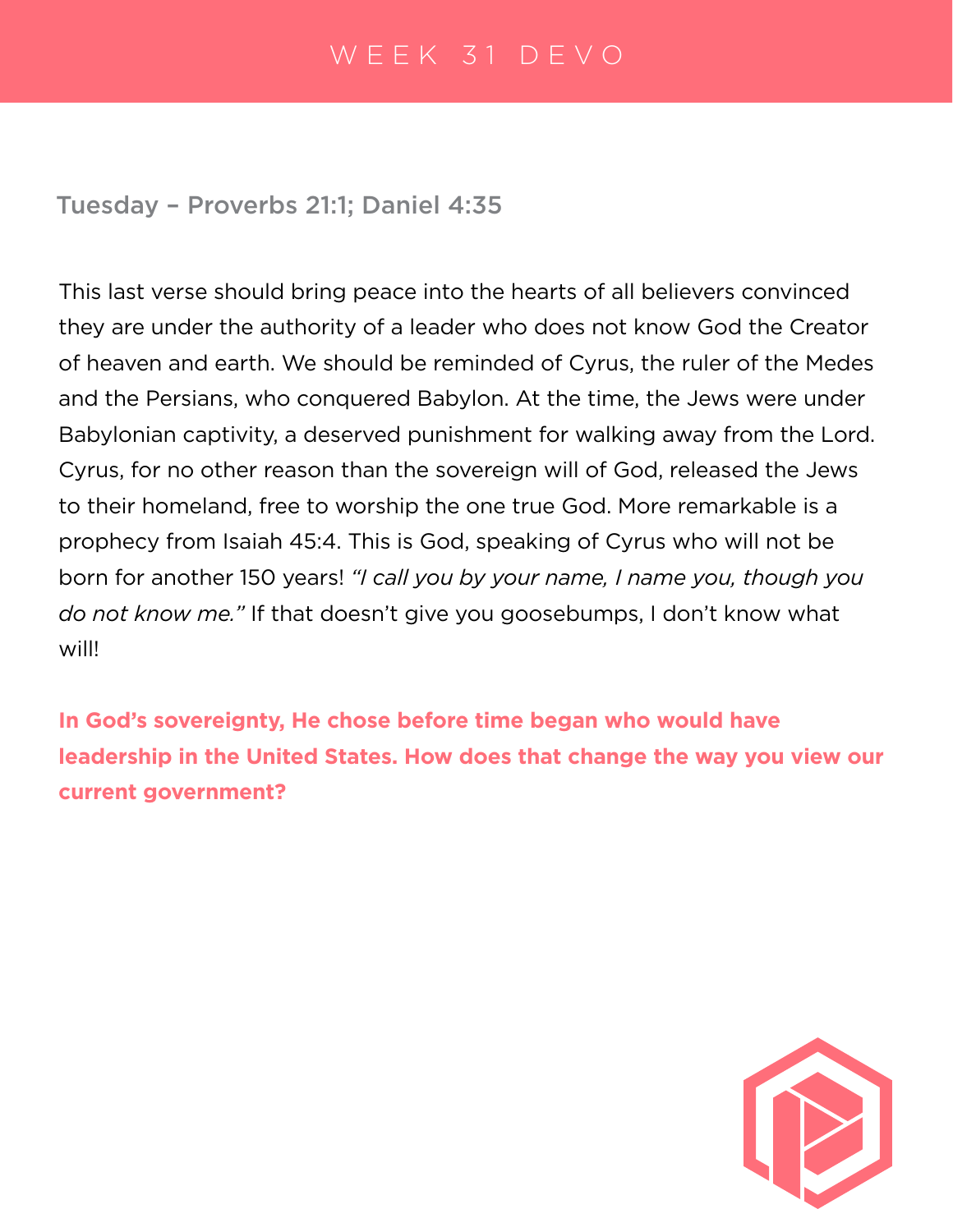Wednesday – Ephesians 1:11; Isaiah 46:9–10

"… him who *works* …" Pastor and best-selling author John MacArthur encourages us to focus on this piece of God's sovereignty in the book of Ephesians. Work can be translated to *energy.* When God created the world, He gave it sufficient energy to begin immediately to operate as He had planned. He *energizes* every believer with the power necessary for His spiritual completion. In Proverbs 16:9, Solomon tells us "*In his heart a man plans his course, but the Lord determines his steps."* It is God's energy that pushes believers along in His will. We must remember that His will supersedes our plans. As James 4:14–15 explains, "*What is your life? For you are a mist that appears for a little time and then vanishes. Instead, you ought to say, If the Lord wills, we will live and do this or that."*

**God's sovereign energy is pushing you along at this very moment. Today, this unique day, you get to live once; how will you submit to His will in your life?**

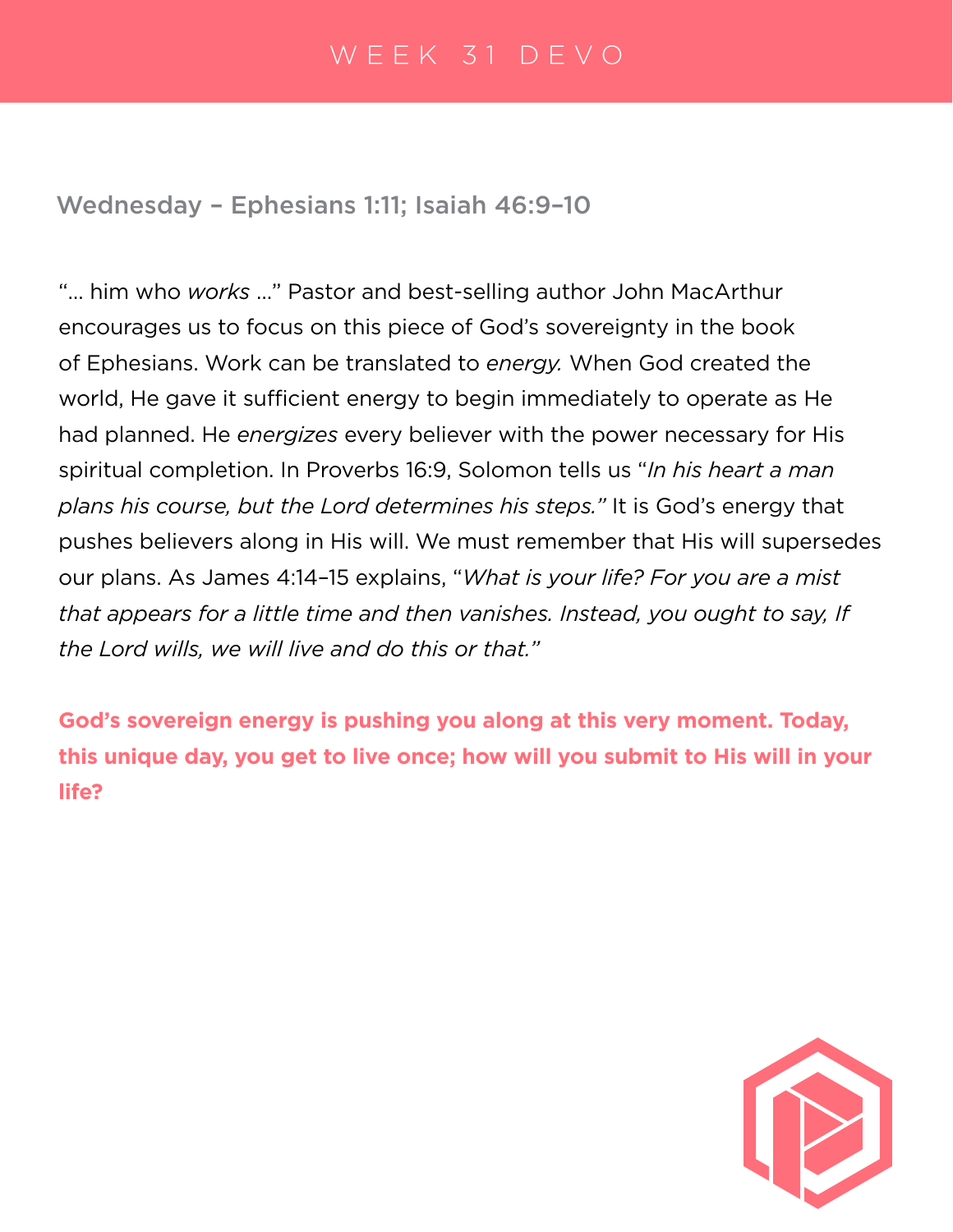Thursday – Romans 8:28–32

Somehow, it falls upon me to summarize arguably the most comforting and important Scripture in the New Testament… in five sentences (LOL!) – the orchestration of God's providence. He takes our suffering, temptation, struggles and sin, mixes them in the bowl of His sovereign will, and creates goodness. What a miracle! In Deuteronomy 8:1–15, Moses reminds the Israelites of their journey before entering the Promised Land. What began in horrific slavery under Pharoah, followed by crossing the Red Sea, then on to wandering in the desert for 40 years, all while watching their parents die. And how does God present His goodness to Israel? He gives them land they did not farm, wells they did not dig, and houses they did not build. An amazing gift bestowed on the faithful of God.

**We all suffer and struggle. If not now, then soon. What can you do to remind yourself of the goodness of God's sovereignty when suffering blankets your heart?**

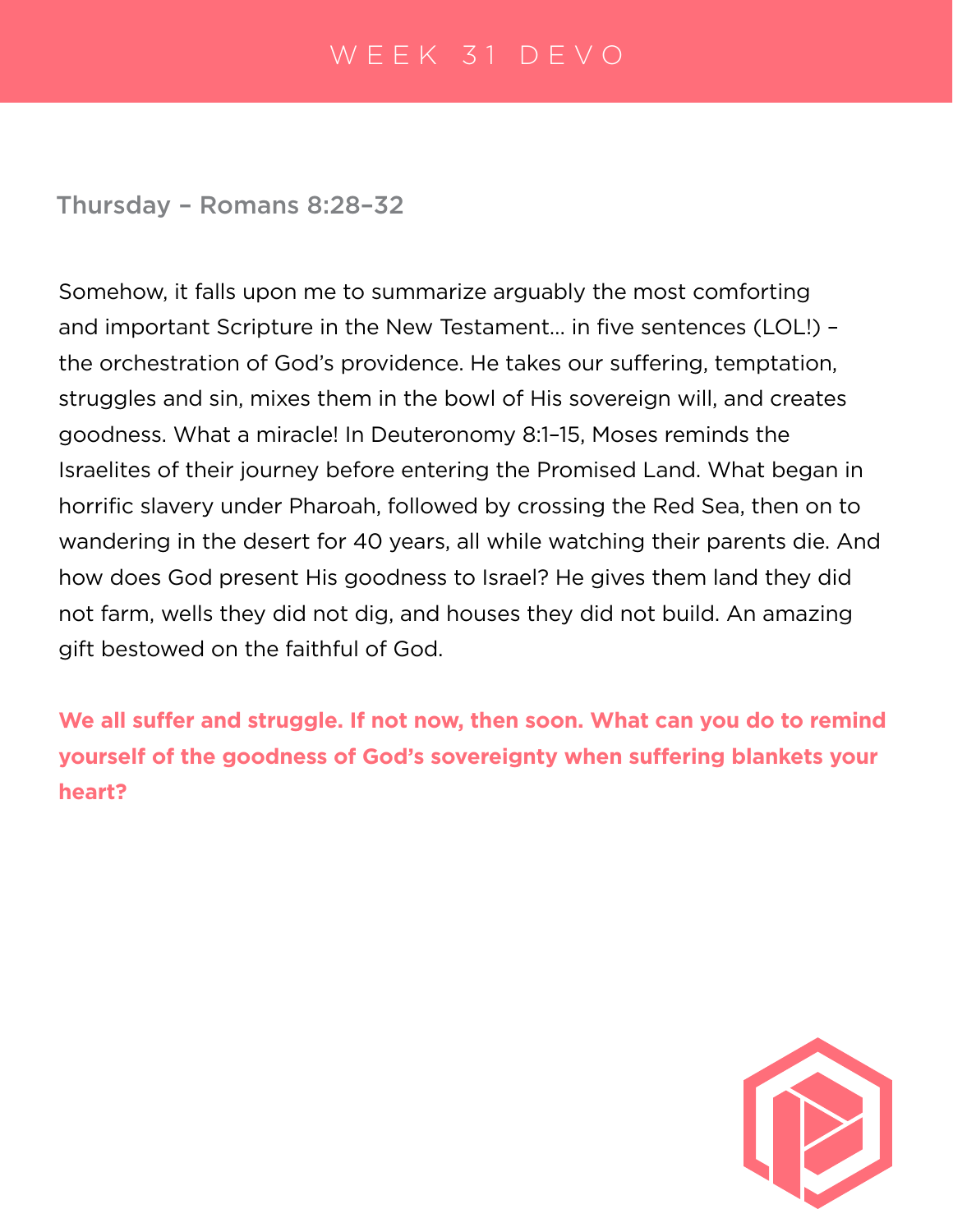Friday – Mark 5:35–36; 5:21–24a; James 5:13–15

Want to know a powerful verse to associate with this? It's a statement made that many faithful overlook in the book of John. Observe what Mary said the day Jesus turned the water to wine at the wedding in Cana (John 2:5): *His mother said to the servants, "Do whatever He tells you."* That is the Gospel, short and sweet, for us all. Do what Jesus tells you. BAM! The response of Jesus to Jairus fortifies this message. This powerful man was overcome with grief from the loss of his only daughter at age 12. Jesus encourages him, *"Only believe."* Notice the tense of the verb is present and the action continuous, which means (hold on tight) Jesus urges Jairus to maintain the faith he had initially demonstrated in coming to Him. Be confident in faith's outcome. God is sovereign over life and death, and that includes COVID, btw.

**We are but a vapor, the mist in the morning, grass that sprouts then withers away. With such limited time on earth, will you give God control over your life? What area of life do you need to "maintain the faith you began with when you accepted Jesus as Lord?"**

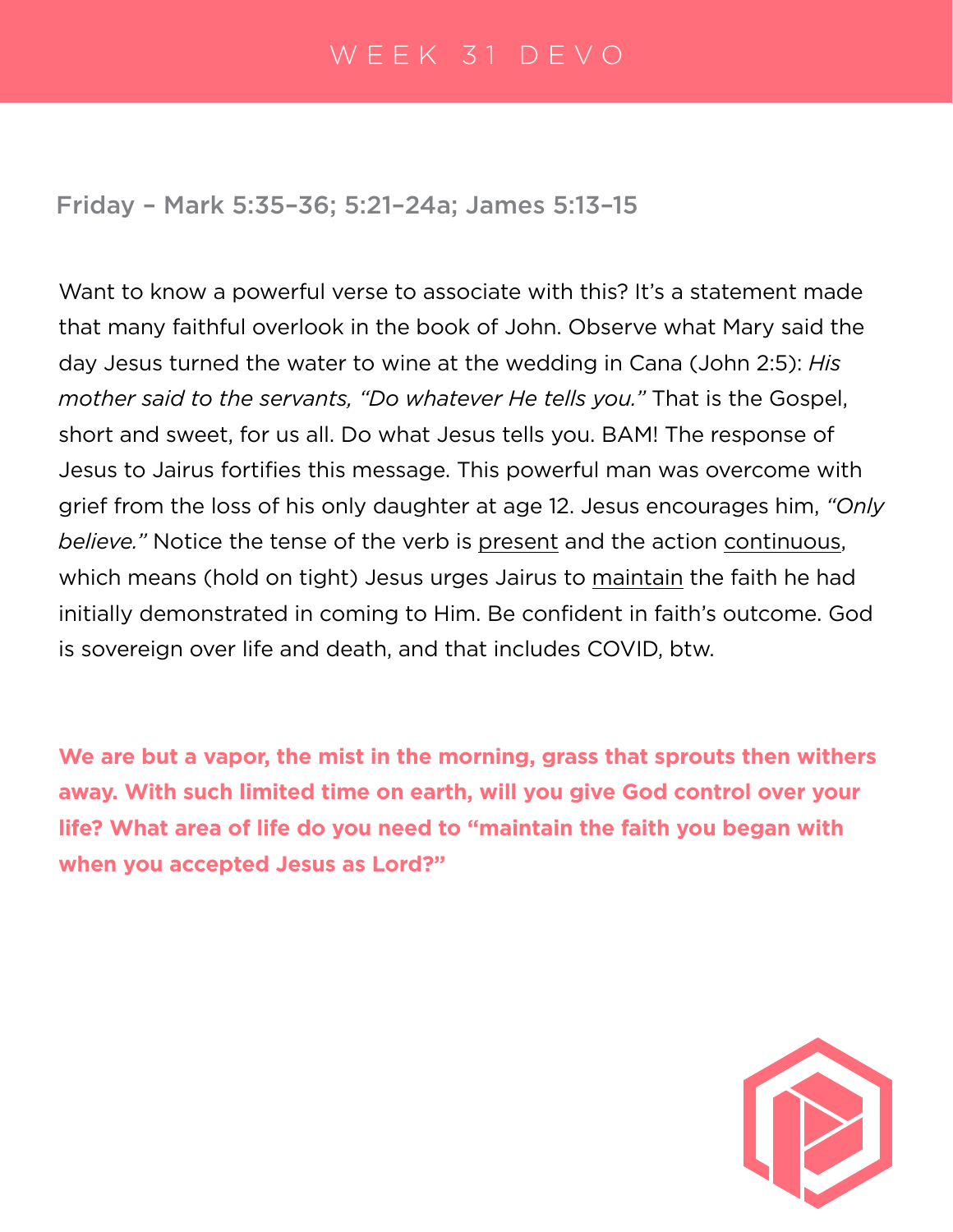# SUMMER 2022 **DEVO** WEEK 32 | AUGUST 7TH

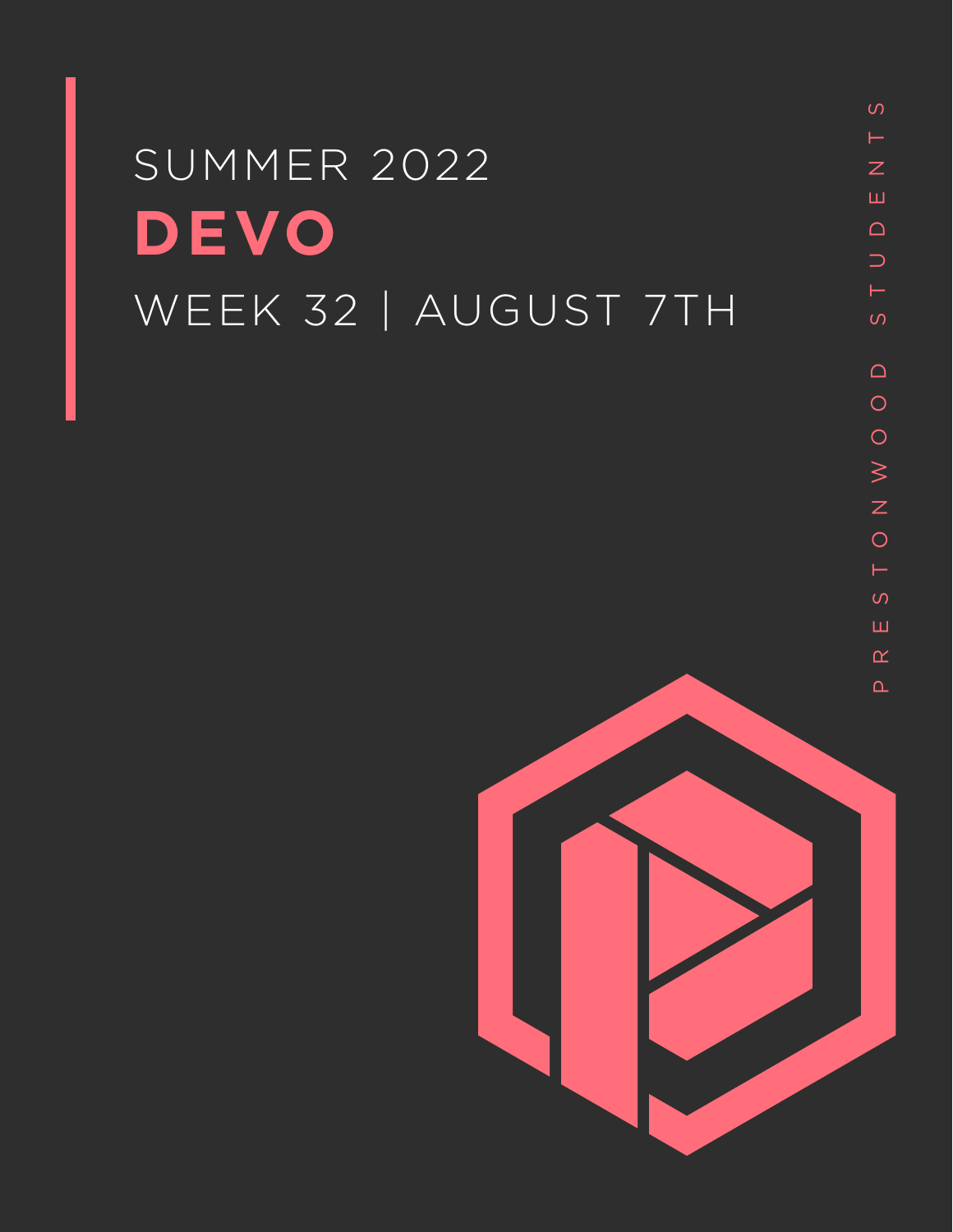# Series: God's Holiness

Monday - Romans 8:1

Romans 7 talks about how our old nature and new nature wrestle against one another for supremacy in our hearts. The apostle Paul knew what it was like not always to live and act in alignment with his convictions and values. Maybe you know how that feels, too; to really want to love and serve Jesus, but not always to follow through. But even in the midst of not always doing what he wanted to do, Paul's great comfort was that when you place your faith in Jesus, He does not stand over you to condemn you. When you come to Jesus, He welcomes you with open arms, forgives you, and cleanses you.

**He sees you not as you were, but as you are in Him, made new. If Jesus does not condemn you, will you continue to condemn yourself?**

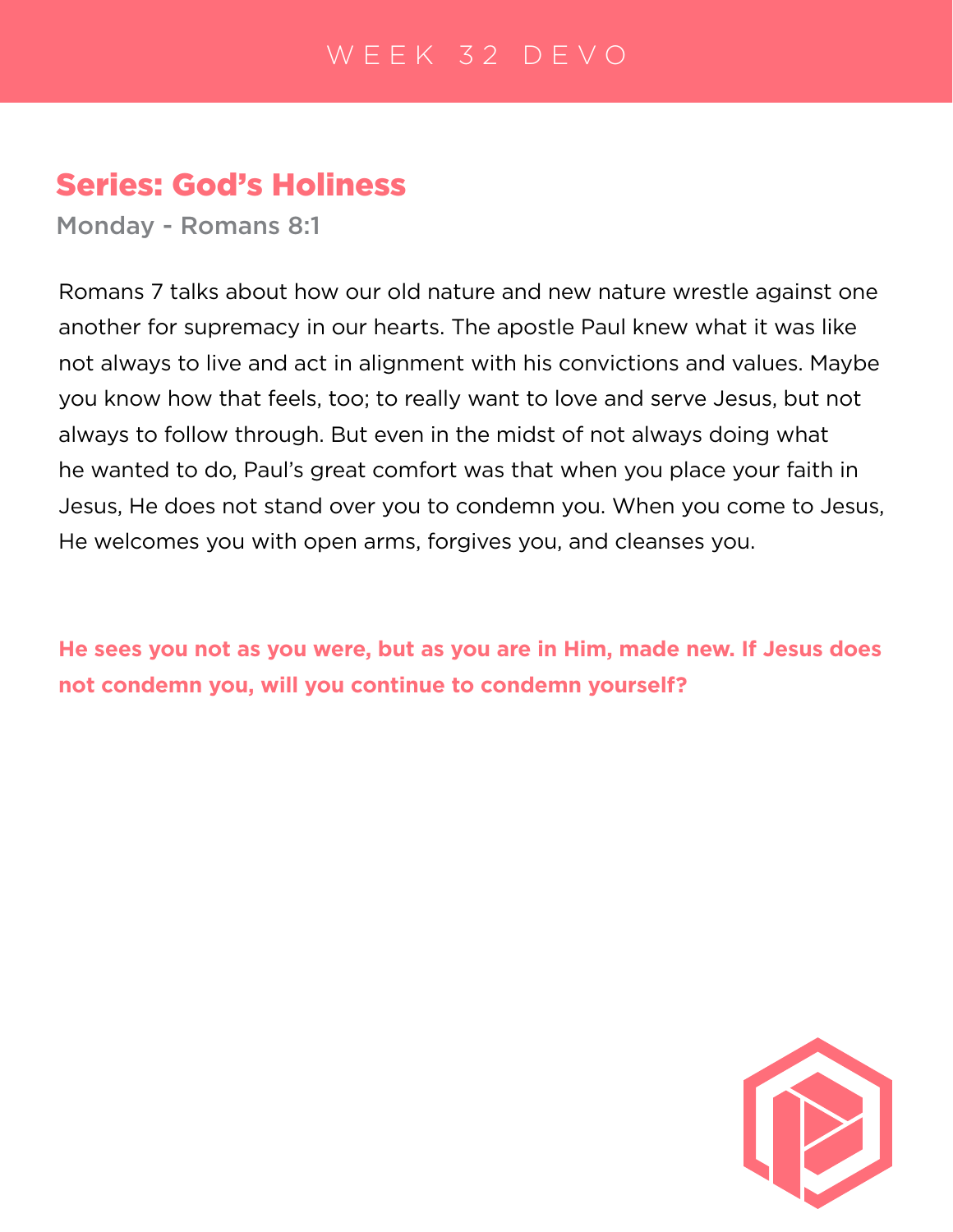Tuesday – Isaiah 61:10

Have you ever had a makeover? You obtain new clothes, new shoes, maybe some new makeup or a new hat or bracelet. You walk into the room, and your friends are all looking at you and maybe saying, "Whoa, is something different? Did you just buy all of that?" That's what Jesus does with you! Isaiah says that the joy of salvation is like Jesus' coming in, cleaning out our closet and buying us new clothes. He enrobes us in righteousness and dresses us with salvation, beautifying us like a bride or bridegroom preparing for a wedding.

**So, what are you wearing? Will you let Jesus buy you a whole new look? Or are you going to keep trying to dress yourself in brokenness and religious rituals?**

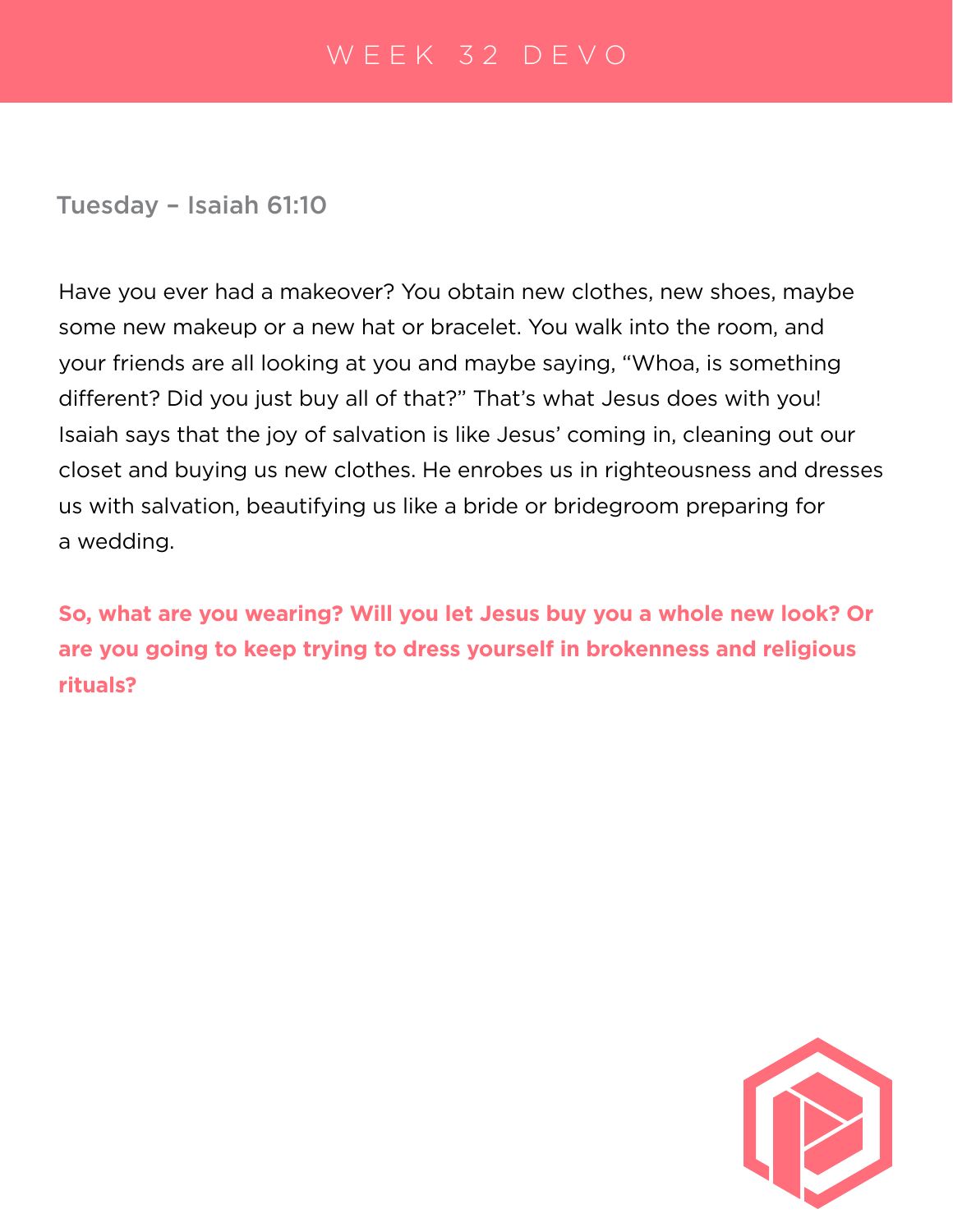Wednesday – Ephesians 2:8–9; Titus 3:7

Grace is a gift from the Father to His sons and daughters. It isn't something that can be earned or worked for. So, what you have to decide in your heart is whether you want to be a child of God or an employee. Children, through the sheer love and joy of God, receive an inheritance. Employees, through backbreaking work, receive a paycheck. Scripture says that the wage of our work is death. We don't want to get paid by God. But the Father offers something better, not giving us what we deserve in death, but instead giving us the gift of grace and forgiveness that we don't deserve in eternal life. And if we receive it in faith, grace promises us an inheritance of eternal life.

#### **So, who will you be? A child or an employee?**

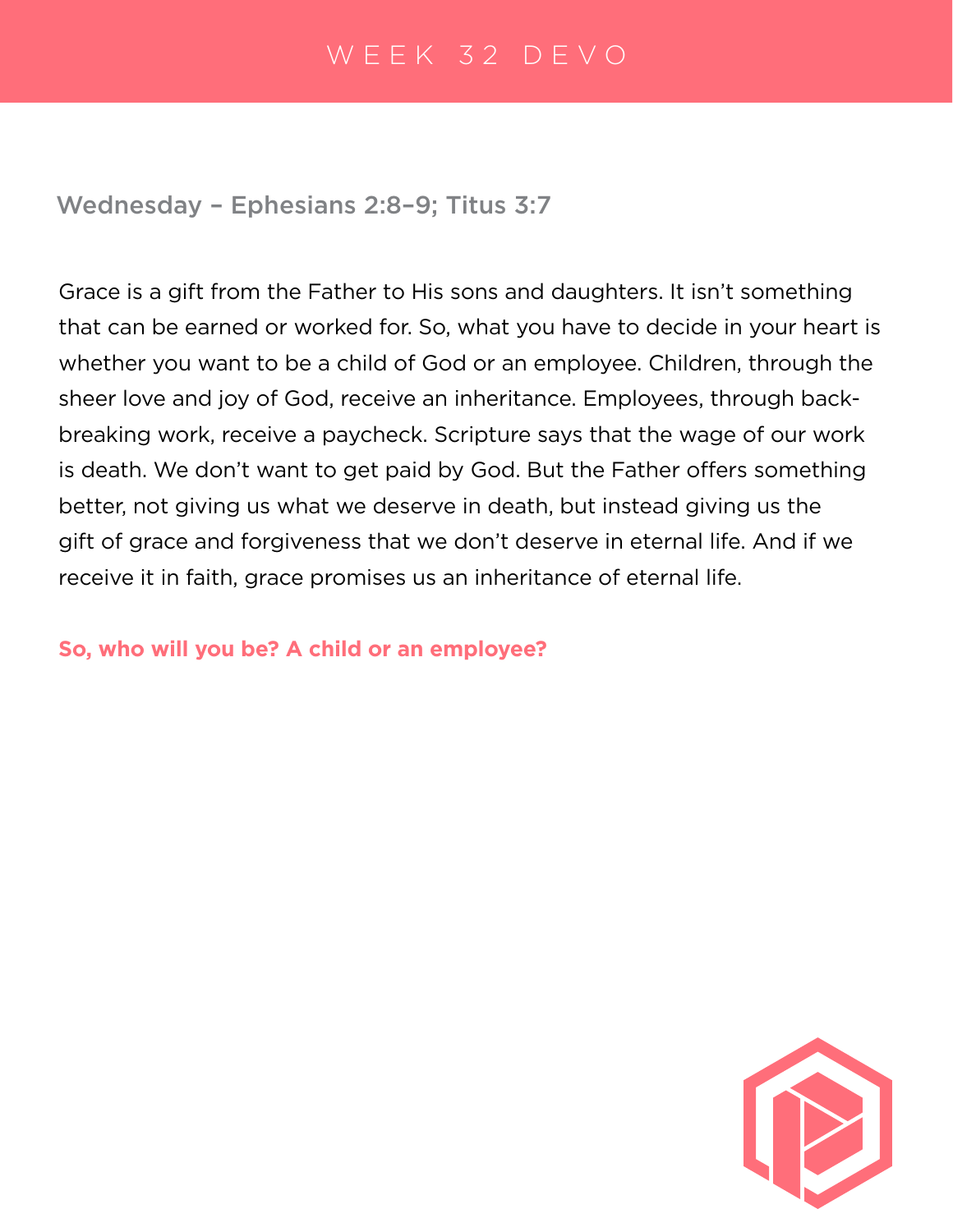Thursday – Romans 5:19

The story of humanity is complicated. We were made in God's image, a special creation with the very breath of God in our lungs. We were given a garden to enjoy and a job to work, tending to the earth. We were called "very good." And yet, that was all turned upside down in a single, disobedient moment. That moment gave us a heritage of sin and death passed down to every generation. What we perceive to be small decisions can have humongous impacts. But in Jesus, God came to restore what had been lost. And just as sin and death became the inheritance of men through one man's disobedience, forgiveness and grace came through the obedience of Jesus at the Cross.

**You were born into sin through Adam; but you can be born into righteousness and life through Jesus. Whom will you follow?**

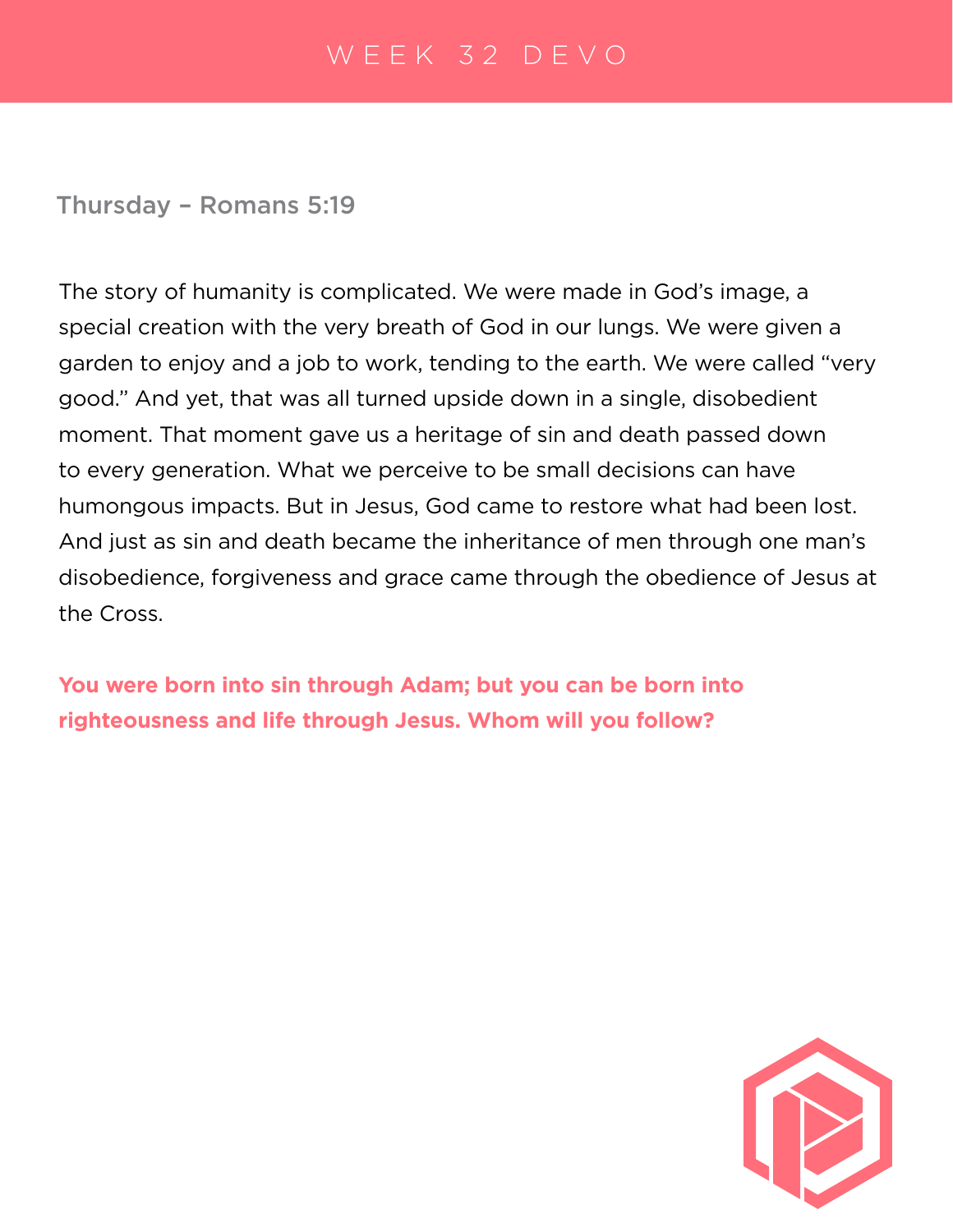Friday – Romans 3:23–24

If you don't measure up to God's standard of holiness, you aren't alone. According to Paul, everyone falls short of where we are supposed to be. Imagine an Olympic long-jumper sprinting toward the launch point, pushing off the ground, and immediately flopping straight into the sand. Meanwhile, the line to beat was 15 feet ahead. That's what we look like when we try to do things on our own. We end up trying to jump toward forgiveness, when in fact, Jesus jumped from heaven to save you and me. He made up all of the ground that we couldn't in order to make us right and whole again, redeeming our sin and healing our hearts. The question is whether you will keep jumping or start believing. You can believe that Jesus forgives all of your sin and washes you to be white as snow.

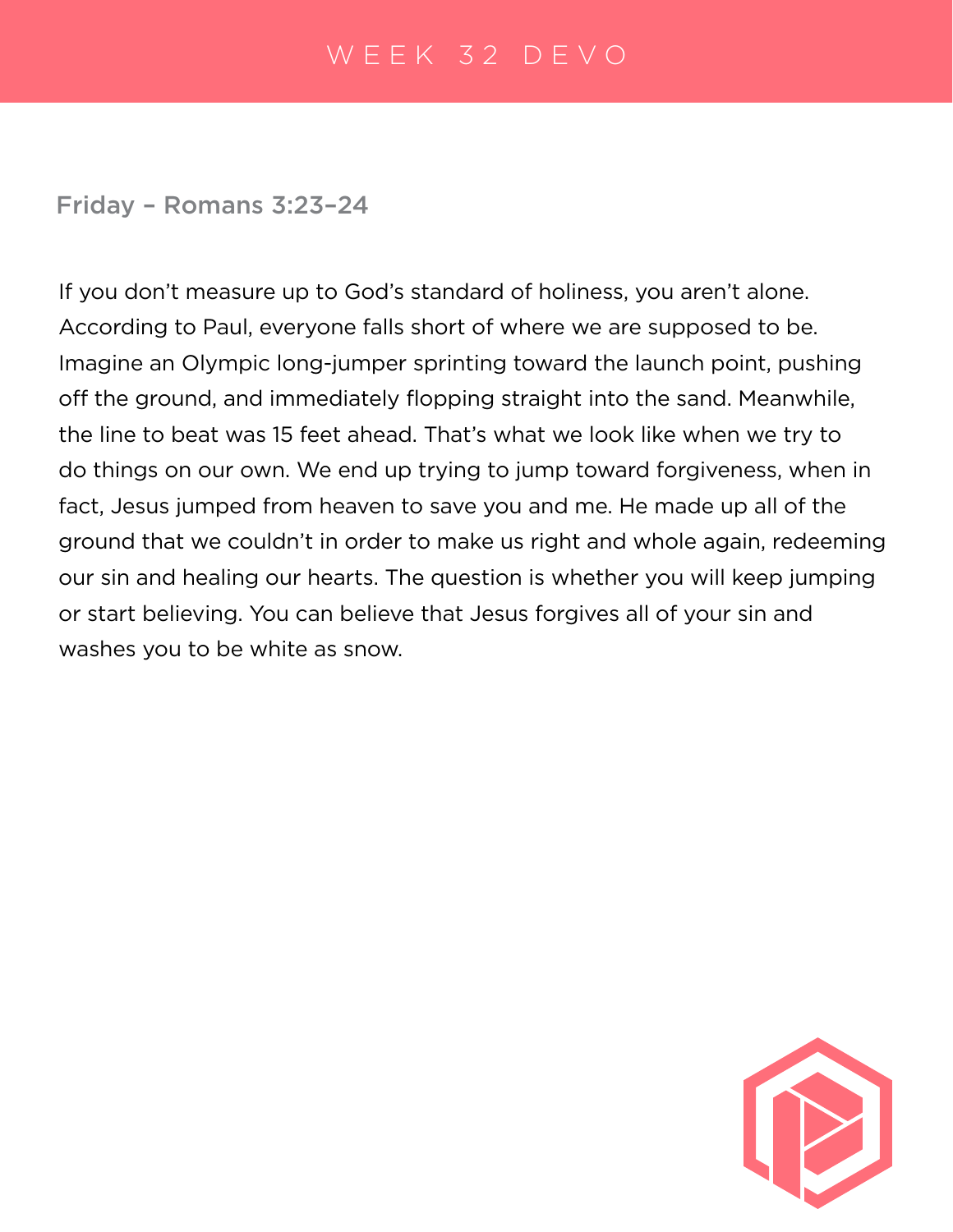# SUMMER 2022 **DEVO** WEEK 33 | AUGUST 14TH

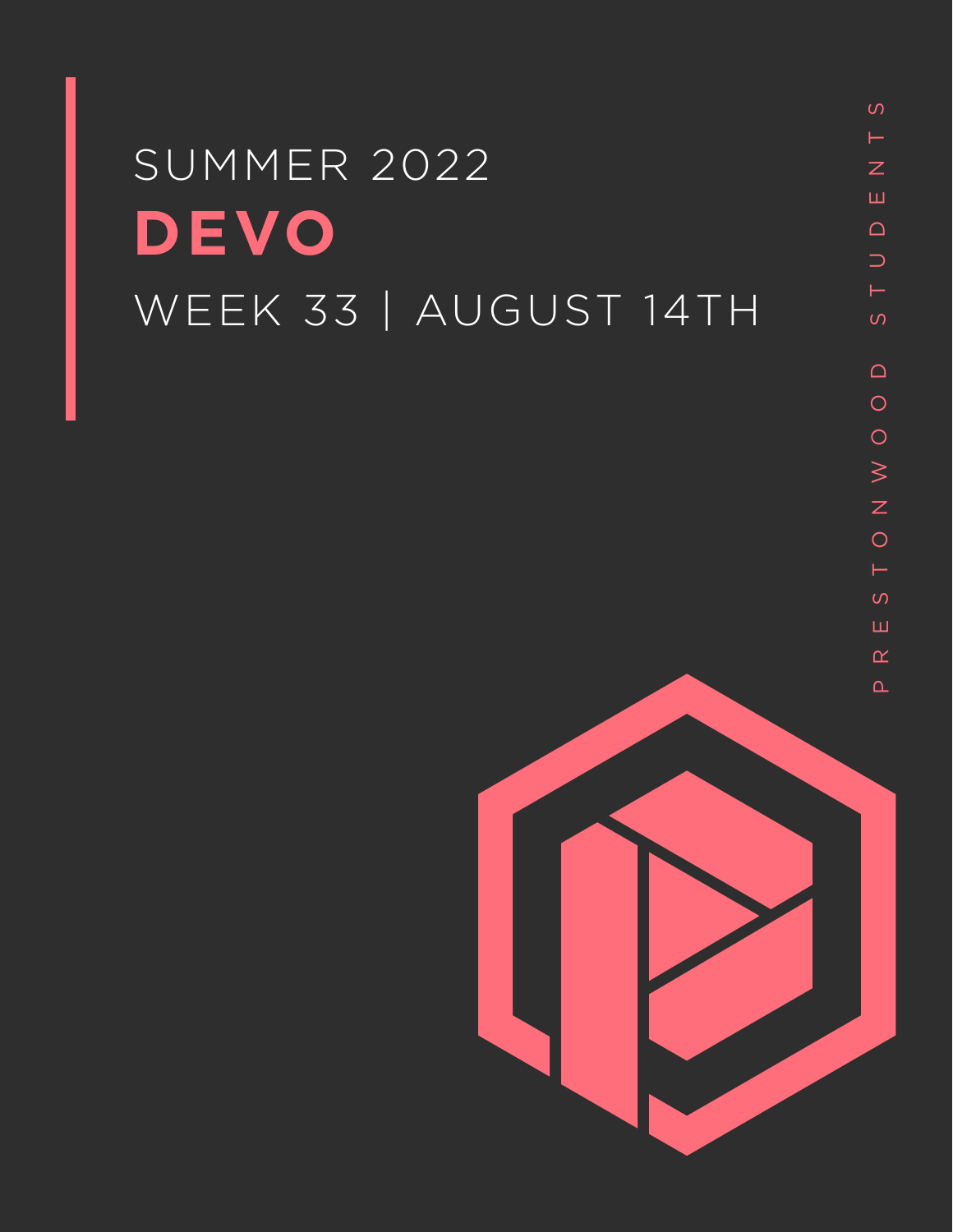# Series: Reach, Learn, Love

Monday - Luke 15:1–7

In this portion of Scripture, we see the Pharisees in shock at the sight of Jesus' eating with tax collectors and other notorious sinners. Jesus, in response to the Pharisees, tells them a story about a shepherd. The shepherd was celebrating something that was once lost but is now found. The father represents Jesus, and the son represents the notorious sinners. Jesus did not just come for those who already knew God. He came for those who don't have a relationship with Him. Jesus came to seek, save, and rejoice, and we should be doing the same. God sees lost people coming to Him and He responds with open arms.

**What did your life look like before you accepted Christ as your Savior?**

**If you are a Christian, are you reaching others as Jesus did? If so, how are you reaching them? When a sinner comes to know Jesus, do you act like the brother who stayed? Or the father?**

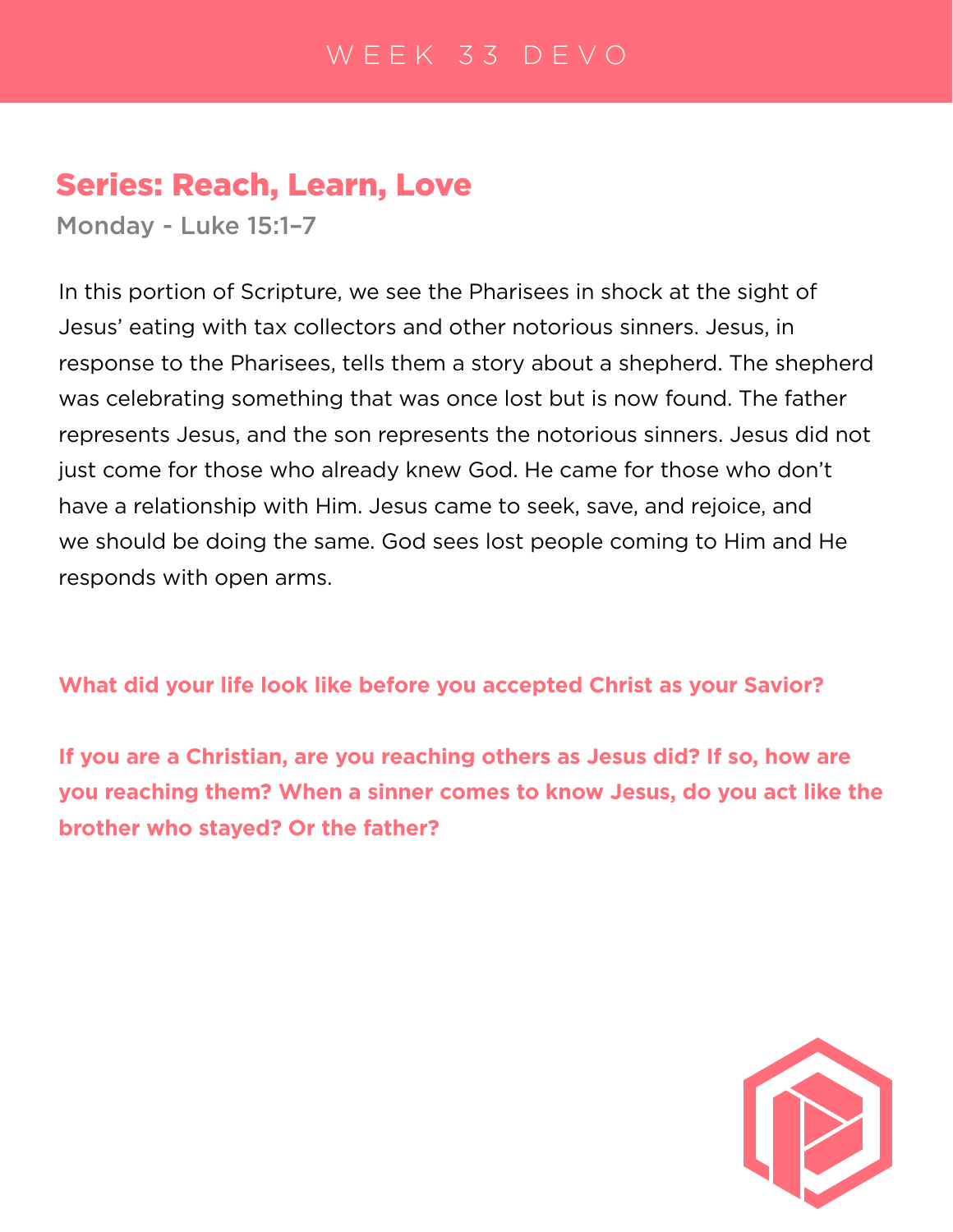Tuesday – Jude 1:17–23; Hebrews 10:23–25

Jude calls his readers to remember the future that is promised. God tells us that those who do not know Jesus will mock God and follow their natural desires (vv. 17–18). Jude instructs Christians to persevere by building fellow Christians in faith, prayer, love and mercy. When we face hard times, we might wonder, where is God? Jude, though, tells us to be patient and wait for the Lord. This waiting is not in vain because believers are assured of their hope that Jesus is coming back. Finally, Jude calls Christians to show mercy to people who doubt God and don't have faith. As Christians, we are called to reach people with the Gospel.

**What does suffering and pain look like in your school?**

**How are you reaching people who do not believe in Jesus?**

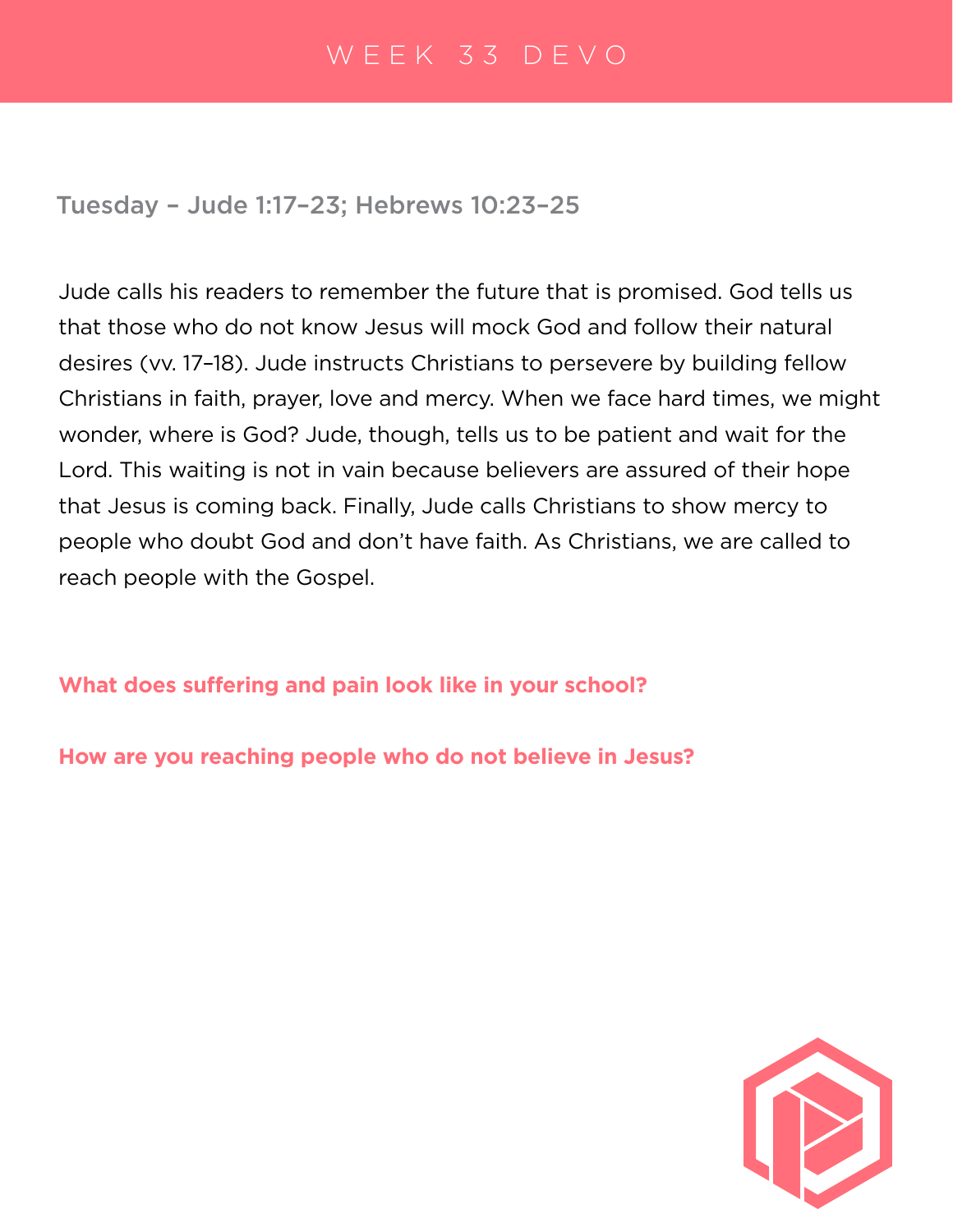Wednesday – Ephesians 4:11–16

Paul tells his readers that they need to grow in their faith and become like Christ. In verse 13, Paul says that unity in our faith and knowledge of God will create a maturity that measures the fullness of Christ. Anything that is not from God represents Satan's schemes that attempt to take people from the Lord. For Christians to mature, they must learn about Christ and become more like Him. All Christians, no matter what age or maturity, should be actively discipled by someone wiser than they.

**Would you consider yourself a young Christian or a mature Christian according to Ephesians 4:13?**

**This week, what is one way you can learn and imitate Christ?**

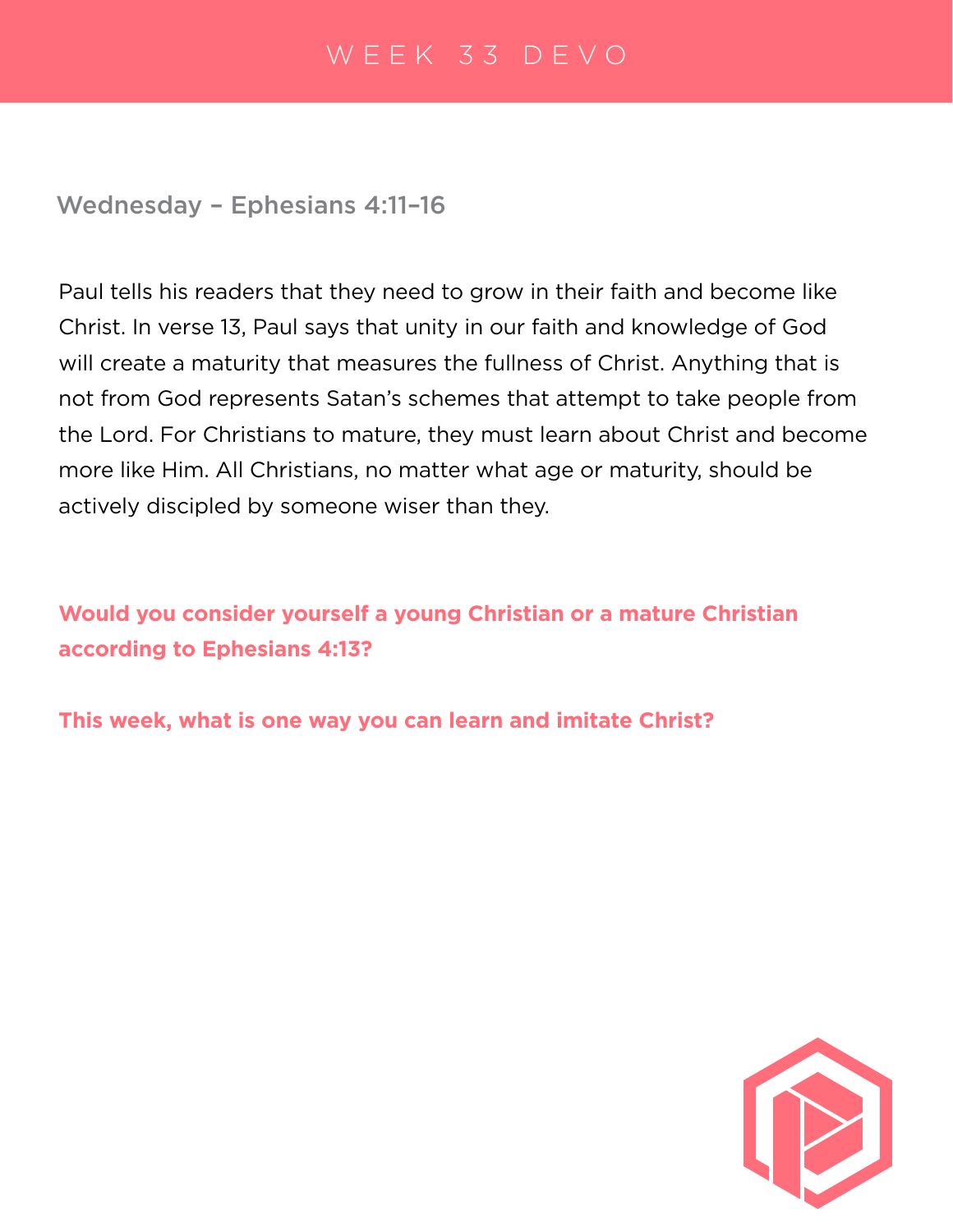Thursday – Luke 23:32–29

The aspect of the Crucifixion we are looking at is Jesus' being crucified next to two criminals. These criminals represent the people in our world. Criminal #1 hated Jesus. However, Jesus did not respond with hate, but with love. *"Father, forgive them because they do not know what they are doing."* As Jesus struggles to breathe and continues to suffer for those who hate Him, He chooses to love them. He showed His love for them by staying on the Cross and dropping every drop of blood for those who hated Him. The love we read here is unconditional, never-ending, and sacrificial. Even as Jesus died for those who mocked Him while He was on the Cross, He continues to love the people who still deny Him today. Jesus did not die just for those who love Him. He also faced the most painful death for those who mocked, flogged, and spat at Him.

**Have you ever faced someone who was mocking Jesus? How did you react to his or her statement?**

**Would you choose to die for someone who hated you?**

**Are your daily actions mocking who Jesus is?**